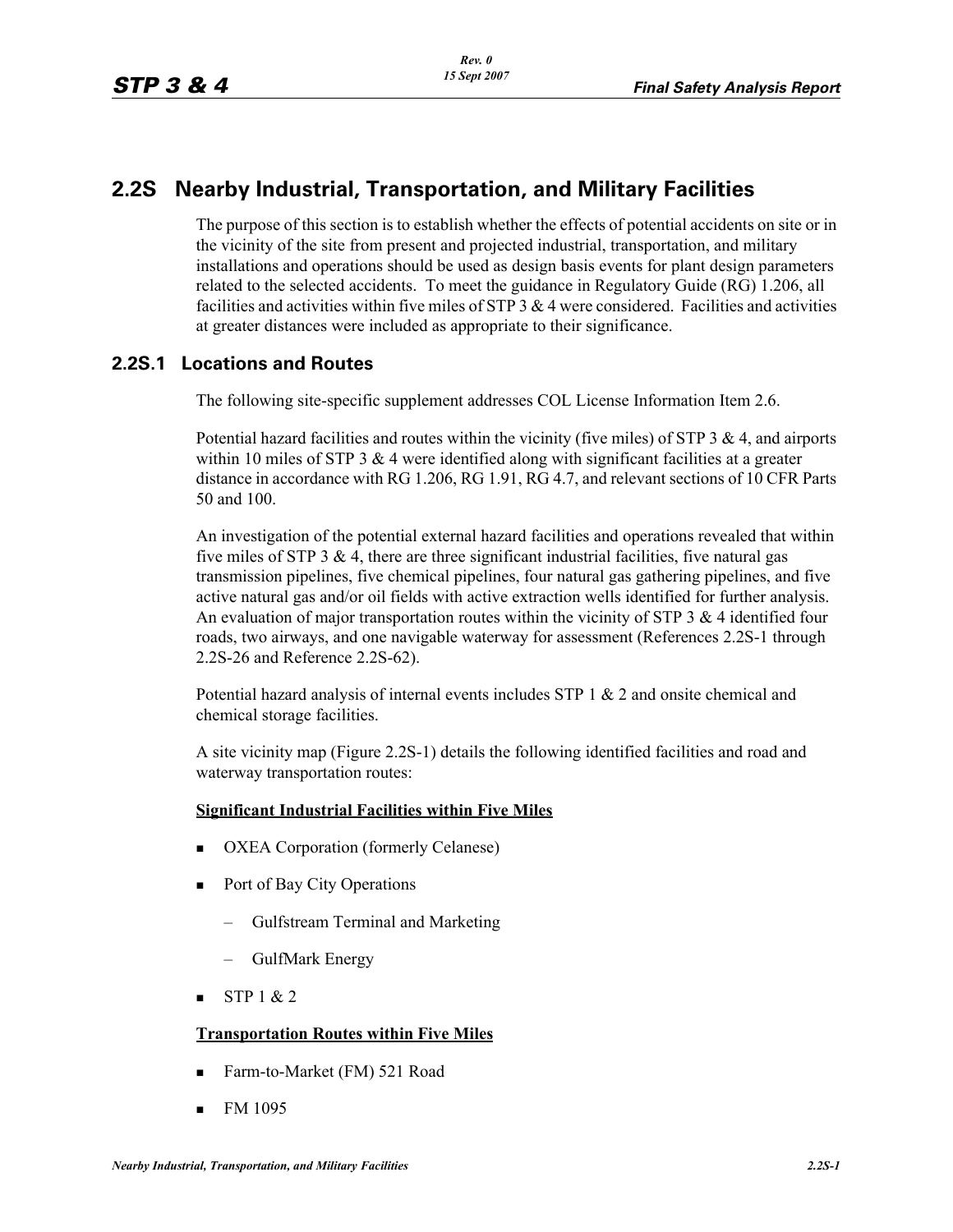- $\blacksquare$  FM 1468
- FM 3057
- Colorado River

Figure 2.2S-2 illustrates the following identified natural gas and chemical pipelines, and active natural gas and/or oil extraction fields located within five miles of STP  $3 \& 4$ :

#### **Natural Gas Transmission Pipelines**

- Dow Pipeline Company
- Houston Pipeline Company, L.P.
- Penn Virginia Oil & Gas, L.P.
- **Texas Eastern Transmission, L.P.**
- **Enterprise Products Operating, L.P.**

#### **Chemical Pipelines**

- **Seadrift Pipeline Corporation (ethylene gas)**
- OXEA Corporation (propylene)
- OXEA Corporation (oxygen)
- OXEA Corporation (nitrogen)
- OXEA Corporation (ethylene)

#### **Natural Gas Gathering Pipelines**

- Acock/Anaqua Operating Co., L.P.
- Houston Pipeline Company, L.P.
- Kinder Morgan Tejas Pipeline, L.P.
- **Santos USA Corporation**

#### **Natural Gas/Oil Extraction Fields**

- Duncan Slough
- Cane Island
- Petrucha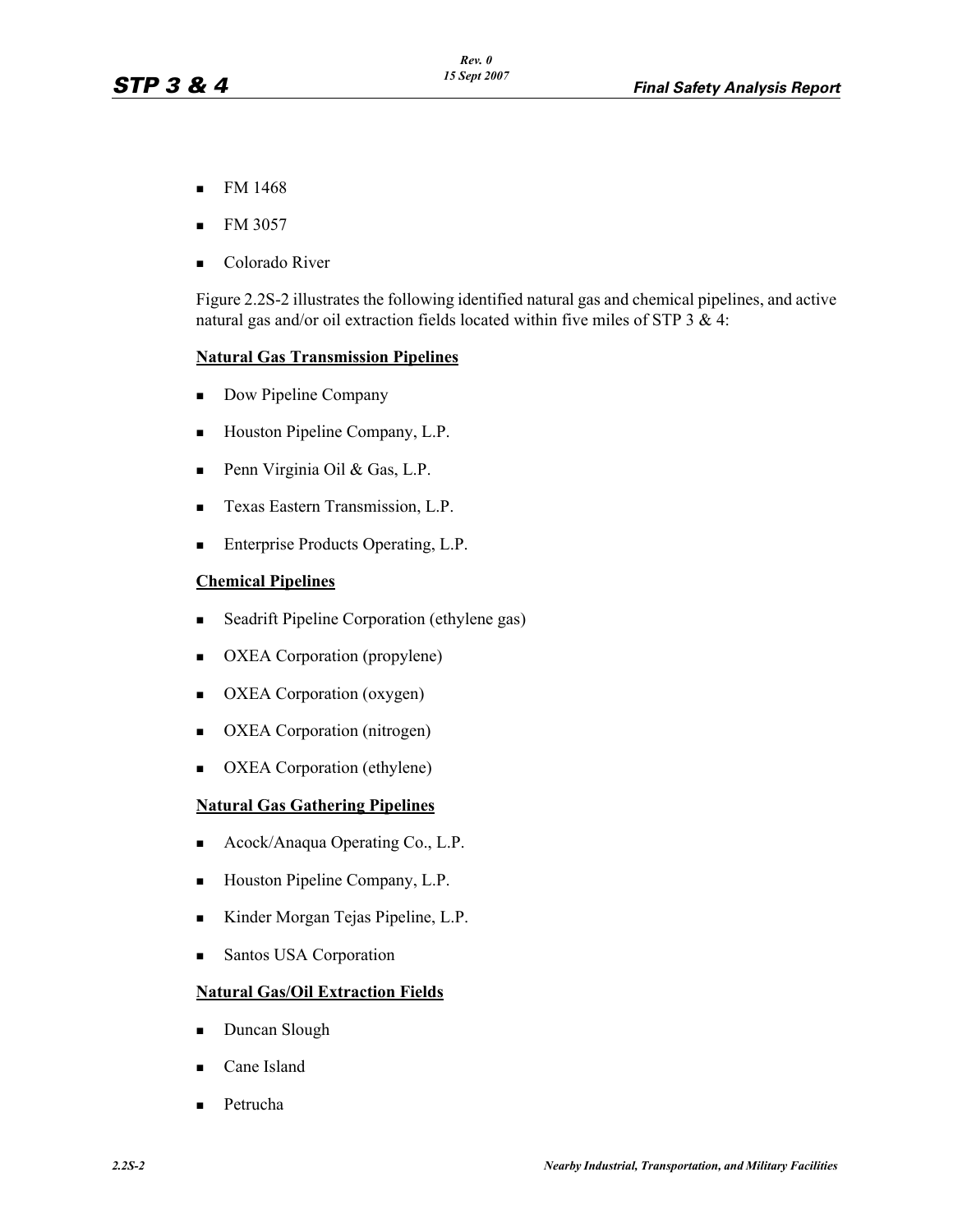- Grand Slam
- Wadsworth

An evaluation of nearby facilities and transportation routes within 10 miles of STP  $3 \& 4$ revealed there are two industrial facilities that were significant enough to be identified as potential hazard facilities: Equistar Industries, located approximately seven miles east of STP 3 & 4, and Matagorda Waste Disposal and Water Supply Corporation, located approximately nine miles southeast of STP 3  $\&$  4 (References 2.2S-27 through 2.2S-30). There were two airways identified that operate within 5 to 10 miles of the plant (Reference 2.2S-31). There were no identified hazard facilities, routes, or activities greater than 5 to 10 miles that were significant enough to be identified. The closest military base is Ingleside Naval Station located in Ingleside Texas, approximately 90 miles southwest of the STP site.

Figure 2.2S-1 illustrates the following identified Industrial Facilities within 10 miles of STP 3  $& 4$ , including:

#### **Significant Industrial Facilities within 5 to 10 Miles**

- **Equistar Industries**
- Matagorda Waste Disposal and Water Supply Corporation

Figure 2.2S-3 illustrates the following identified airports and airway routes within 10 miles of STP  $3 \& 4$ , including:

#### **Airport and Airway Routes within 10 Miles**

- **STP Corporate Helipad**
- $\blacksquare$  Airway V-70
- $\blacksquare$  Airway V-20

Items illustrated in Figures 2.2S-1, 2.2S-2, and 2.2S-3 are described in Subsection 2.2S.2.

#### **2.2S.2 Descriptions**

The following site-specific supplement addresses COL License Information Item 2.6.

#### **2.2S.2.1 Description of Facilities**

In accordance with RG 1.206, six facilities were identified for review:

- $STP 1 & 2$
- **COXEA** Corporation
- $\blacksquare$  The Port of Bay City
	- Gulfstream Terminal and Marketing LLC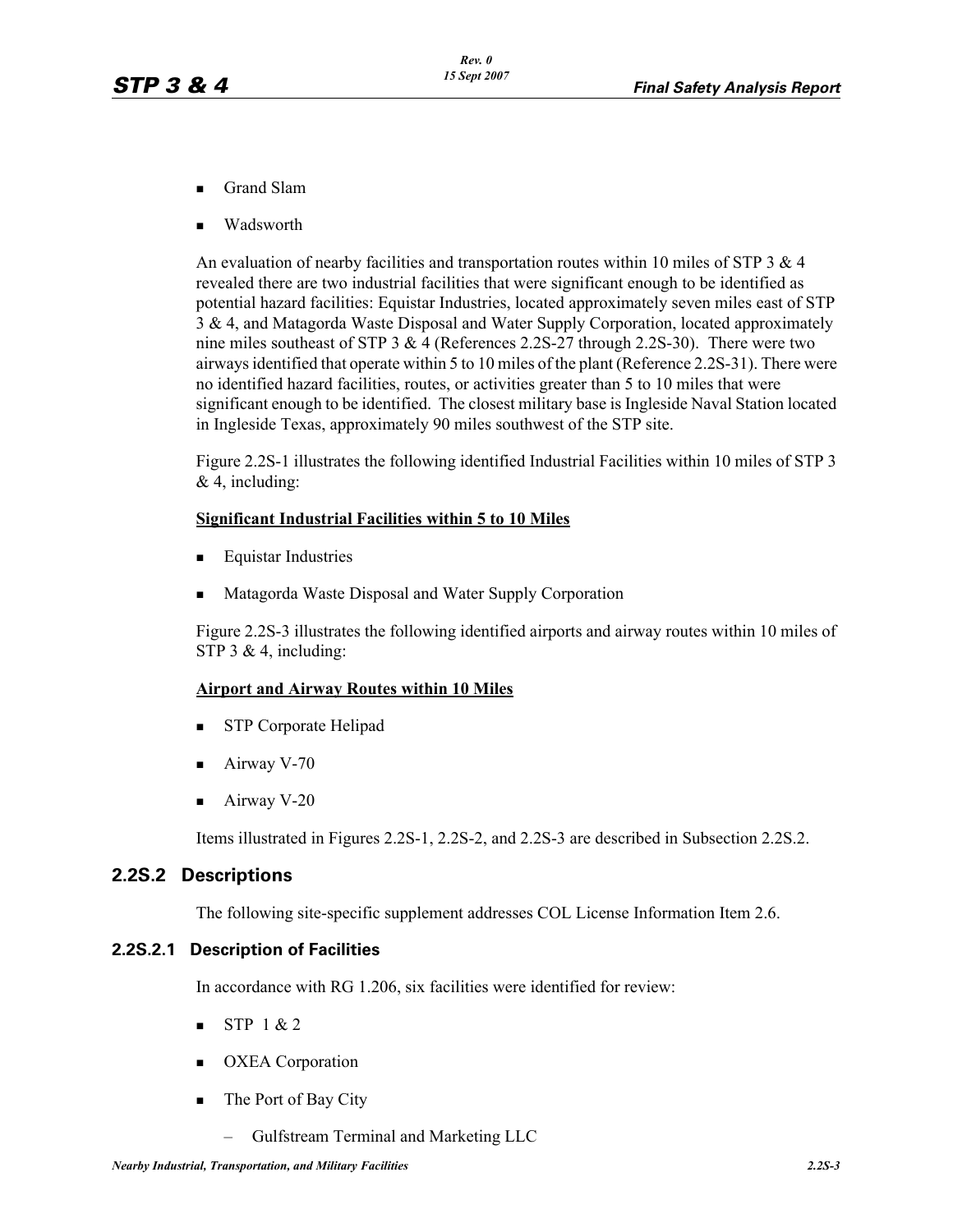- GulfMark Energy
- **Equistar**
- Matagorda Waste Disposal and Water Supply Corporation

Table 2.2S-1 provides a concise description of each facility, including its primary function and major products, as well as the number of persons employed.

#### **2.2S.2.2 Description of Products and Materials**

A more detailed description of each of these facilities, including a description of the products and materials regularly manufactured, stored, used, or transported, is provided in the following subsections. As provided in RG 1.78, chemicals stored or situated at distances greater than five miles from the plant do not need to be considered unless they have been determined to have a significant impact on the proposed facilities. No other facilities or storage locations have been identified that could have a significant impact on the STP site. Therefore, further analysis beyond these six facilities is not required.

#### **2.2S.2.2.1 STP 1 & 2**

STP 1  $\&$  2 are located approximately 1500 feet southeast of STP 3  $\&$  4. STP 1  $\&$  2 are each 1329 MWe Westinghouse Electric Company, LLC pressurized water reactors (PWRs) licensed by the NRC. STP 1 & 2 have been in commercial operation since 1988 and 1989, respectively. The chemicals identified for possible analysis and their locations at the STP 1  $\&$  2 site are presented in Table 2.2S-2. There are approximately 1300 people currently employed at STP 1 & 2.

#### **2.2S.2.2.2 OXEA Corporation**

The OXEA Corporation, formerly Celanese, is a chemical manufacturing facility located approximately 4.3 miles north-northeast of STP 3 & 4. In December of 2006, Advent International purchased selected businesses of Celanese Chemicals and European Oxo, a joint venture of Celanese and Degussa. The companies were consolidated into a new company, OXEA. (The shipping operations and a small portion of the plant that manufactures vinyl acetate remain under the operation of Celanese.) A variety of chemical products are produced at the site, including organic chemicals (basic and industrial), cyclic organic crudes, organic dyes, and pigments. OXEA Corporation employs approximately 260 individuals at the Bay City site; OXEA Corporation has 130 permanent employees; Celanese has 30 permanent employees; and there are approximately 100 contractors on site. No further expansion of this site is planned. Table 2.2S-3 summarizes the quantity of hazardous materials currently stored at the plant and the applicable toxicity limits.

OXEA Corporation receives and ships materials by rail, truck, barge, and pipeline. The facility ships tank rail cars on the Union Pacific rail line spur that travels from Bay City to Blessing. Tank rail cars are also shipped on the Burlington Northern Santa Fe rail line that runs east from the plant main line and then to Bay City. The tank trucks are shipped and received via FM 3057 and FM 2668. Neither the truck nor the rail transport routes approach closer to STP 3  $\&$  4 than the storage location of the chemicals at OXEA. OXEA Corporation also ships materials in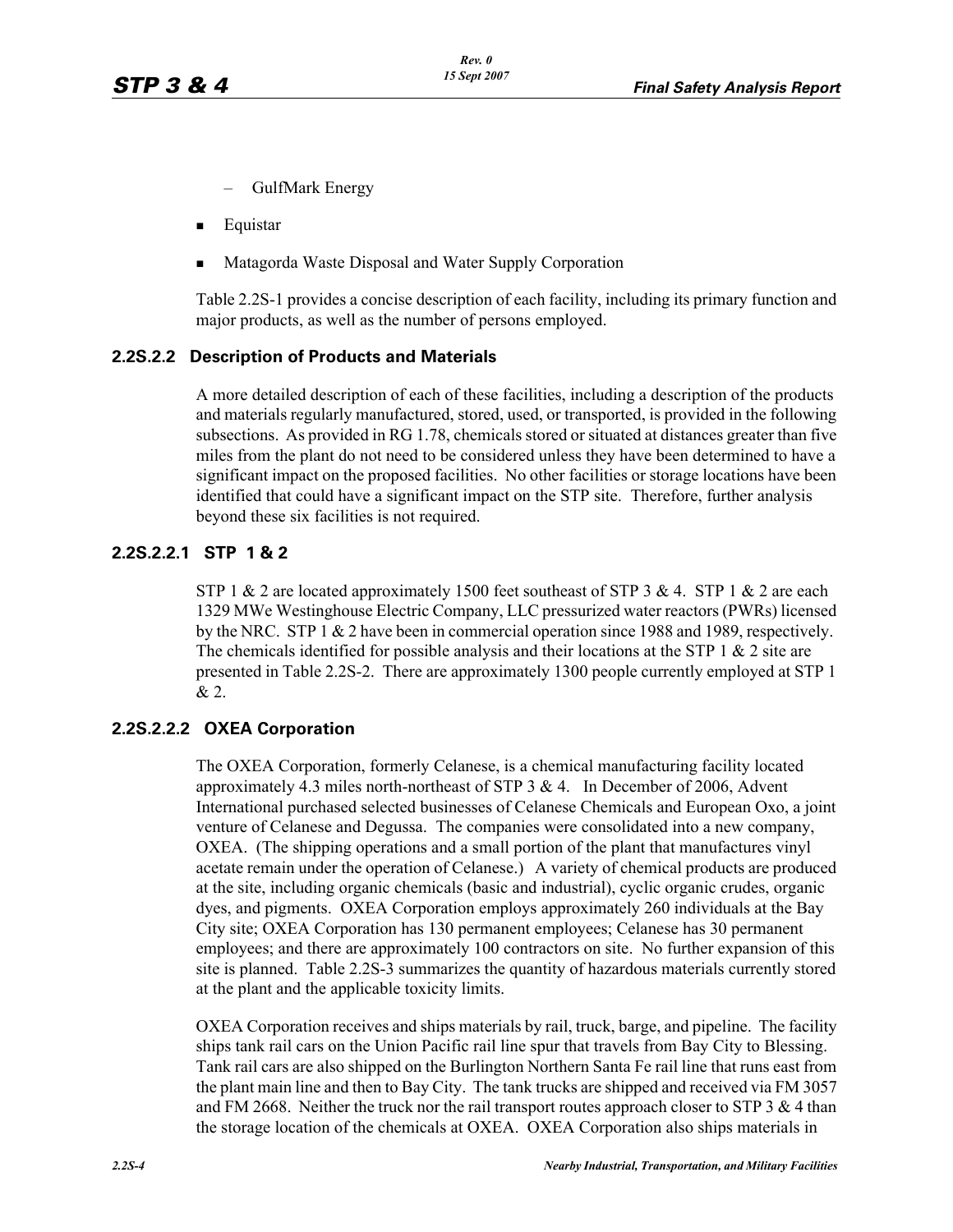barges along the Colorado River. Approximately 360 barges per year are shipped on the Colorado River. There are four pipelines that carry products into the plant. More detailed information about these pipelines is presented in Subsection 2.2S.2.3.2 (References 2.2S-1 and 2.2S-2).

#### **2.2S.2.2.3 Port of Bay City**

The Port of Bay City is a port facility located adjacent to OXEA Corporation along the Colorado River, approximately 4.6 miles north-northeast of STP 3  $\&$  4. The port facility consists of approximately 300 acres of land available for industrial development, a terminal in a turning basin with a modern concrete dock, a metal shed located on the dock, and a liquid cargo dock. Located at the Port of Bay City are two facilities-Gulfstream Terminal and Marketing, LLC, and GulfMark Energy, Inc. A description of each company is provided in Subsections 2.2S.2.2.3.1 and 2.2S.2.2.3.2 (Reference 2.2S-3).

#### **2.2S.2.2.3.1 Gulfstream Terminal and Marketing LLC**

Gulfstream Terminal and Marketing, LLC (Gulfstream) operates at the Port of Bay City public wharf located 4.6 miles north-northeast of STP  $3 & 4$ . This terminal has been in operation since 1968 under various owners. Gulfstream was formerly owned by Way Energy from 1984 to 2000. Gulfstream receives barge shipments of refined petroleum products such as gasoline and diesel fuel and stores the products until they are delivered by truck to retail terminals. Gulfstream has seven storage tanks located at its facility. There are six tanks with a capacity of 15,000 barrels each, and a seventh tank with a capacity of 20,000 barrels, bringing the total tank capacity at the facility to approximately 110,000 barrels or 4.62 million gallons. The average inventory at the facility at any given time is not expected to exceed 90% of the total capacity. Gulfstream receives an average of six deliveries a month of refined petroleum products by barge. These receipts average approximately 40,000 barrels or 1.68 million gallons. Table 2.2S-3 summarizes the maximum quantity of potentially hazardous materials stored at the terminal and the applicable toxicity limits. Gulfstream currently employs four workers with potential for a slightly increased workforce.

#### **2.2S.2.2.3.2 GulfMark Energy**

GulfMark Energy is also located 4.6 miles north-northeast of STP 3  $\&$  4 at the Port of Bay City. This terminal is used for receipt, storage, and transfer of petroleum crude oil and condensate. After unloading and storage, the product is delivered to retail terminals via truck. A 12-inch pipeline extends from the wharf to one 25,000 barrel (1.05 million gallons) storage tank. Gulfmark Energy receives one or two barge shipments each month. Each shipment consists of approximately 15,000 to 20,000 barrels (630,000 to 840,000 gallons) of petroleum crude oil. The facility has an average monthly inventory of 12,500 barrels. The oil is offloaded in 180 barrel (7560 gallon) truckloads. Table 2.2S-3 summarizes the maximum quantity of potentially hazardous materials stored at the terminal and the applicable toxicity limits. GulfMark Energy does not employ any permanent workers. However, a worker is present in the morning to check gauges and truck drivers arrive and depart after loading or unloading crude oil (Reference 2.2S-4).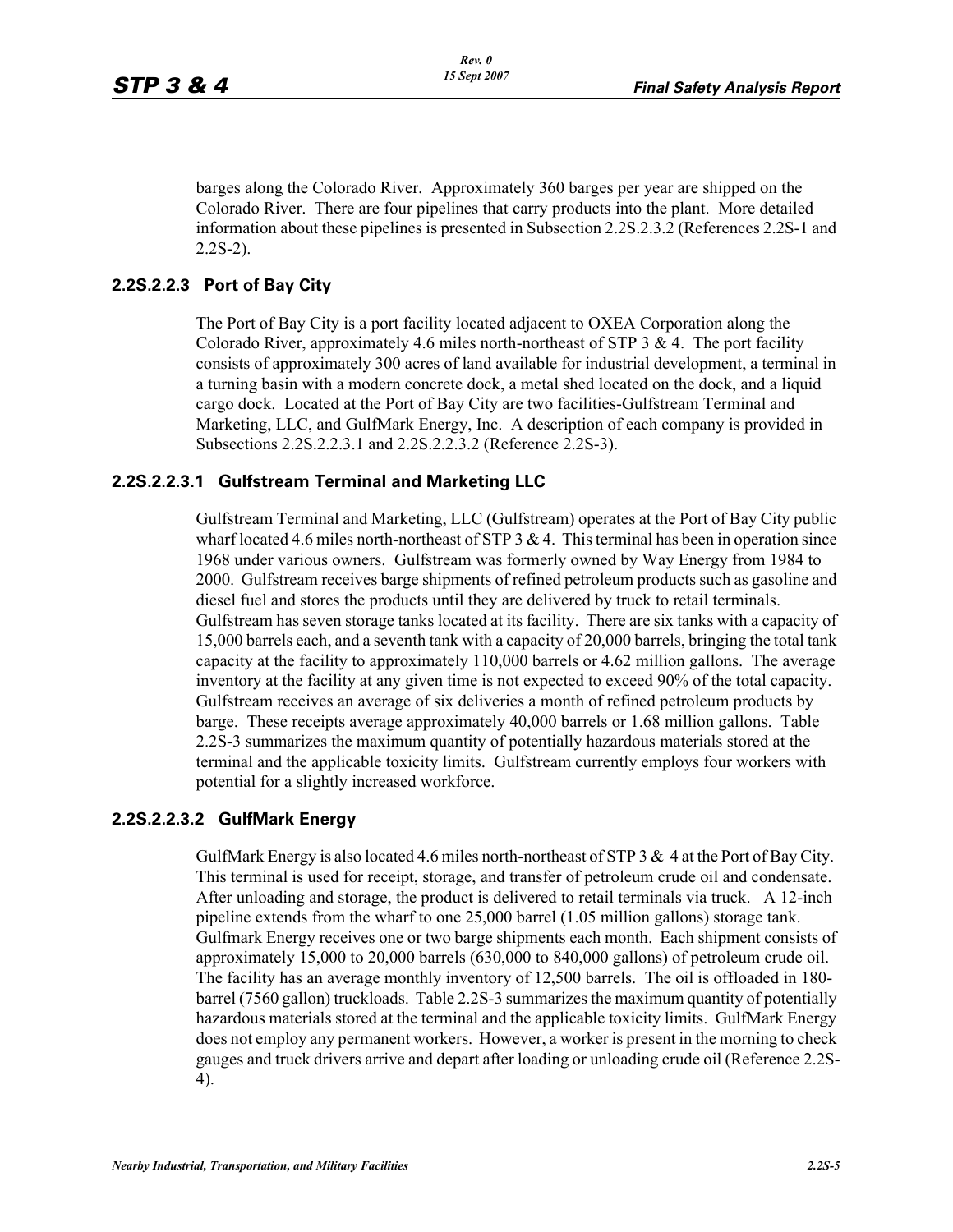#### **2.2S.2.2.4 Equistar**

Equistar Chemicals (Equistar), a subsidiary of Lyondell Chemical Company, is located seven miles east of STP  $3 \& 4$ . Equistar encompasses about 2500 acres and employs 194 people, including subcontractors. No further plant expansion is planned. Equistar produces highdensity polyethylene (HDPE) plastic resins. These resins serve as building blocks for a variety of industrial and consumer products such as specialized food packaging and grocery and merchandise bags. This facility receives and ships material by both rail and truck. Truck transport is via State Highway 60 due to the bridge limitations on FM 521 (Reference 2.2S 27). As provided in RG 1.78, chemicals stored or situated at distances greater than five miles from the plant do not need to be considered in the evaluation of control room habitability.

#### **2.2S.2.2.5 Matagorda Waste Disposal and Water Supply Corporation**

Matagorda Waste Disposal and Water Supply Corporation (Matagorda WD & WSC) is located approximately nine miles southeast of STP 3 & 4 (References 2.2S-28 through 2.2S 30). Matagorda WD  $\&$  WSC currently employs three workers at the facility. This small waste disposal and water supply corporation provides services to approximately 300 homes and small businesses. Matagorda WD & WSC receives chemicals for water and wastewater treatment by truck. Truck transport is via State Highway 60. As provided in RG 1.78, chemicals stored or situated at distances greater than five miles from the plant do not need to be considered (References 2.2S-28 through 2.2S-30).

#### **2.2S.2.3 Description of Pipelines and Natural Gas/Oil Fields**

There are five natural gas transmission pipelines, five chemical pipelines, four natural gas gathering pipelines, and five active natural gas and/or oil fields with active extraction wells within five miles of the plant as depicted in Figure 2.2S-2. A more detailed description of each of the pipelines is presented in the following subsections, including the pipe size, age, operating pressure, depth of burial, location and type of isolation valves, and type of gas or liquid presently carried where available. Information pertaining to the various pipelines is also presented in Table 2.2S-4.

As presented in the following subsections, the natural gas transmission pipeline operated by Dow Pipeline Company presents a greater hazard than the gas wells and oil fields due to the safety controls and features on the wells, and the expected damage radius. Careful control and monitoring of drilling operations minimizes the likelihood of a blowout of a gas well. Blowout preventers are also used to reduce the likelihood and consequences of a blowout. Further, damage from the initial effects of a blowout is usually limited to the immediate vicinity of the well. Another accident in producing wells may occur because of failure of the well head equipment and piping as a result of aging, improper operation or damage by vehicles or construction equipment. Of these, the most serious would be the severance of the well head piping such as to cause uncontrolled gas release from the well and also a backflow from the gathering line connecting the well to the transmission line. Well head equipment includes flow control valves, shutoff valves, and check valves which would limit flow from the well and/or from the gas transmission line normally supplied by the well.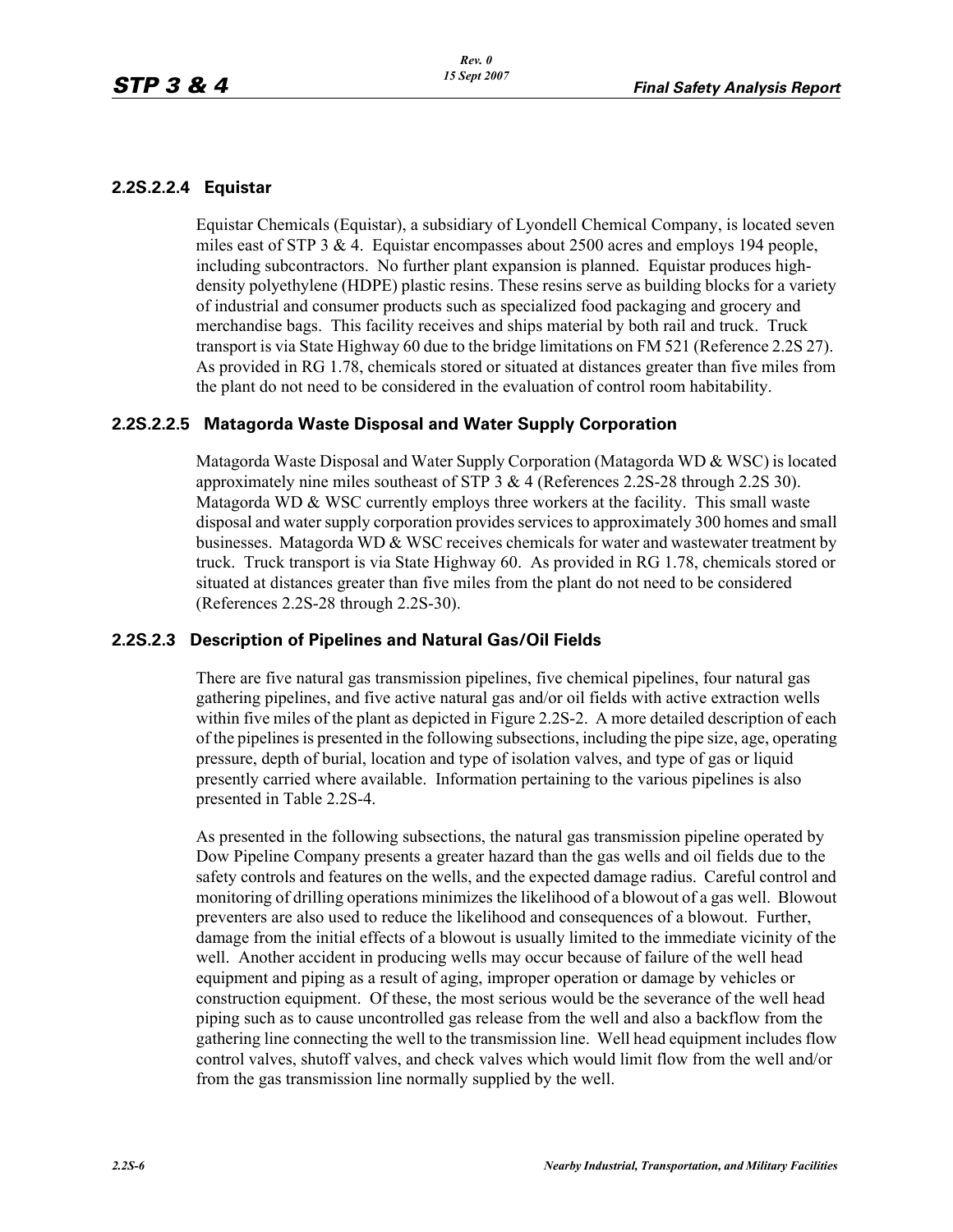#### **2.2S.2.3.1 Natural Gas Transmission Pipelines**

#### **2.2S.2.3.1.1 Dow Pipeline Company**

The transmission pipelines nearest STP 3  $\&$  4 are a 16-inch and a 12.75-inch natural gas transmission pipeline operated by Dow Chemical Company. At the closest approach to STP 3 & 4, these pipelines pass within approximately two miles to the northwest of STP 3 & 4 as depicted in Figure 2.2S-2. The easternmost pipeline, Dow Collegeport, was installed in 1940 and is a 12.75-inch diameter pipeline with an operating pressure of 471 psig. The second pipeline, Dow Powderhorn, was installed in 1954 and is a 16-inch diameter pipeline with an operating pressure of 760 psig. Both pipelines are buried at a depth of 3 to 10 feet. It is not expected that Dow Pipeline Company will carry another product in these pipelines (Reference  $2.2S-11$ ).

#### **2.2S.2.3.1.2 Houston Pipeline Company, L.P.**

The Houston Pipeline Company, L.P. operates a natural gas transmission pipeline that passes within approximately 2.8 miles north of STP 3  $\&$  4 as depicted in Figure 2.2S-2. The pipeline, Matagorda-Brazoria, was installed in 1964 and is an 8.63-inch diameter pipeline with an operating pressure of 575 psig. The pipeline is buried at a depth of two to three feet with a distance of seven to eight miles between isolation valves. Houston Pipeline Company has no plans for carrying a different product in their pipeline. Dow Pipeline Company's pipeline presents a greater hazard than the Houston Pipeline Company's pipeline due to its proximity to STP 3 & 4, and as such, no further analysis of this pipeline is warranted (Reference 2.2S-12).

#### **2.2S.2.3.1.3 Penn Virginia Oil & Gas, L.P.**

The Penn Virginia Oil  $\&$  Gas, L.P. operates a natural gas transmission pipeline that passes within approximately 3.8 miles northeast of STP  $3 \& 4$  as depicted in Figure 2.2S-2. The pipeline has a diameter of 4.5 inches. It is not expected that a different product will be carried in the pipeline. Dow Pipeline Company's pipeline presents a greater hazard than the Penn Virginia Oil & Gas, L.P. due to its proximity to STP 3 & 4, and as such, no further analysis of this pipeline is warranted (Reference 2.2S-14).

#### **2.2S.2.3.1.4 Texas Eastern Transmission, L.P.**

Texas Eastern Transmission, L.P. operates a 30-inch natural gas transmission pipeline that passes within approximately 4.2 miles north of STP  $3 \& 4$  as depicted in Figure 2.2S-2. It is not expected that Texas Eastern will carry a different product in their pipeline. Dow Pipeline Company's pipeline presents a greater hazard than Texas Eastern Transmission, L.P. due to its close proximity to STP 3  $\&$  4, and as such, no further analysis of this pipeline is warranted (Reference 2.2S-10).

#### **2.2S.2.3.1.5 Enterprise Products Operating, L.P.**

Enterprise Products Operating, L.P. operates an 8.63-inch natural gas transmission pipeline that passes within approximately 4.2 miles north of STP 3 & 4 as depicted in Figure 2.2S-2. The pipeline was installed in 1969 and has an operating pressure of 750 psig. The pipeline is buried at an average depth of 37 inches. Enterprise Products Operating does not have plans to carry a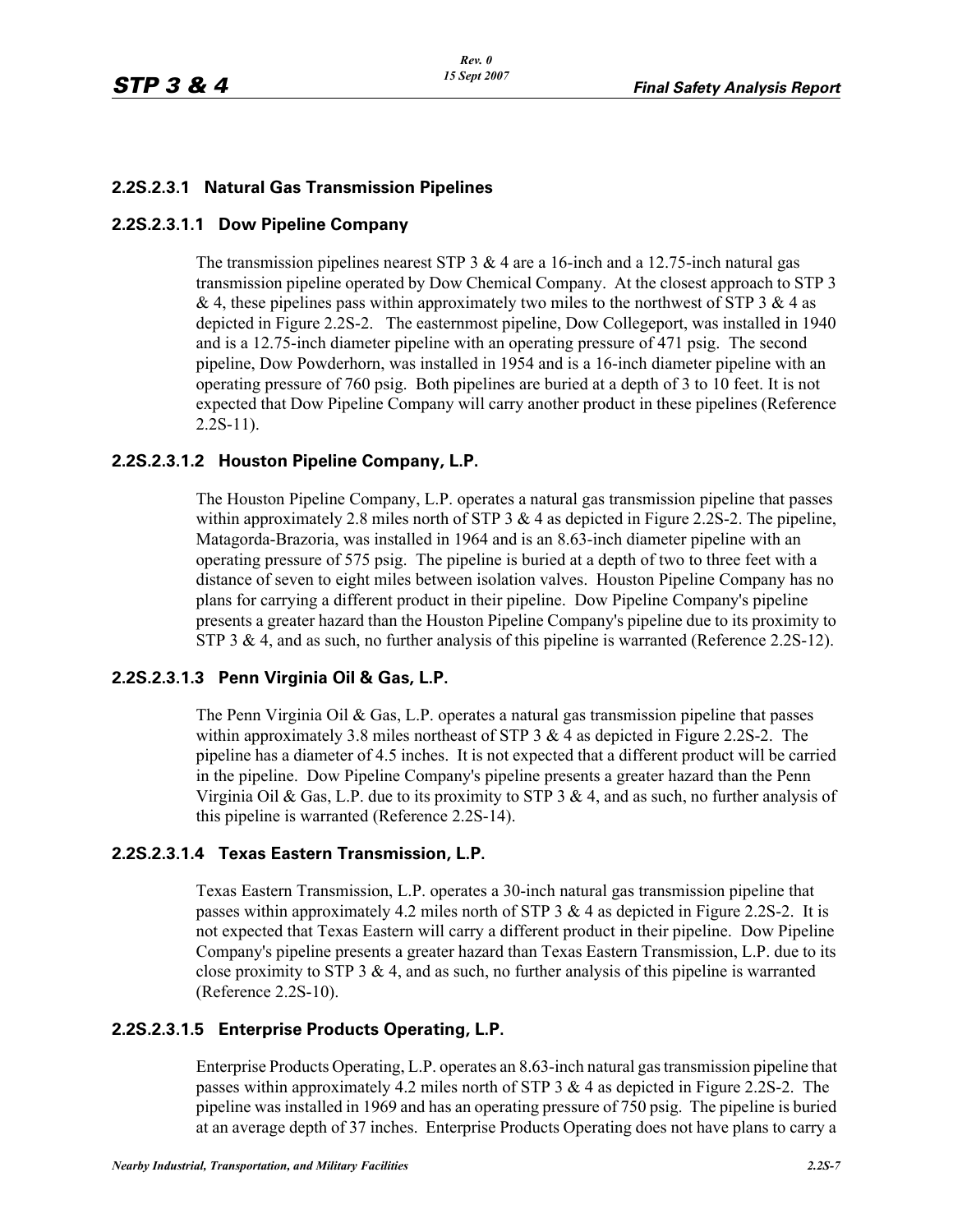different product in their pipeline. Dow Pipeline Company's pipeline presents a greater hazard than Enterprise Products Operating, L.P. due to its proximity to STP 3  $\&$  4, and as such, no further analysis of this pipeline is warranted (Reference 2.2S-13).

#### **2.2S.2.3.2 Chemical Pipelines**

#### **2.2S.2.3.2.1 Seadrift Pipeline Corporation**

The Seadrift Pipeline Company operates a nitrogen pipeline 3.5 miles north of STP 3 & 4 as depicted in Figure 2.2S-2. The pipeline was installed in 1962 with a diameter of 4.5 inches and is buried at a depth of 3 to 10 feet. The pipeline operates with a pressure of 1494 psig. It is not expected that a different product will be carried in the pipeline (Reference 2.2S-15).

#### **2.2S.2.3.2.2 OXEA Corporation Propylene Pipeline**

The OXEA Corporation owns a 6.63-inch propylene line that delivers product into the OXEA plant and passes within approximately 4.3 miles north-northeast of STP 3  $\&$  4. The propylene pipeline was built in 1977 and has an operating pressure of 875 psig. The pipeline is buried at a depth of 38 to 40 inches except at road crossings, where it is five feet below the road crest. The isolation valves are at various distances along the pipeline. OXEA Corporation has no plans to carry a different product in the future in the pipeline (Reference 2.2S-16).

#### **2.2S.2.3.2.3 OXEA Corporation Oxygen Pipeline**

Air Liquide operates a 12.75-inch oxygen pipeline to the OXEA plant that passes within approximately 4.3 miles north-northeast of STP  $3 \& 4$ . The oxygen pipeline is buried at a depth of 38 to 40 inches. This pipeline has an operating pressure of 875 psig. It is not expected that a different product will be carried in the pipeline (Reference 2.2S-17).

#### **2.2S.2.3.2.4 OXEA Corporation Nitrogen Pipeline**

Air Liquide operates a 10.75-inch nitrogen pipeline to the OXEA plant and passes within approximately 4.3 miles north-northeast of STP  $3 \& 4$ . The nitrogen pipeline is buried at a depth of 38 to 40 inches and has an operating pressure of 875 psig. There are no plans to carry a different product in the pipeline in the future (Reference 2.2S-17).

#### **2.2S.2.3.2.5 OXEA Corporation Ethylene Pipeline**

Equistar operates a 10.75-inch ethylene pipeline to the OXEA plant and passes within approximately 4.3 miles north-northeast of STP  $3 \& 4$ . The ethylene pipeline was installed in 1982 and has a normal operating pressure of 1000 to 1300 psig. The ethylene pipeline is buried at a depth of four to six feet. It is not expected that a different product will be carried in the pipeline (Reference 2.2S-18).

#### **2.2S.2.3.3 Gas Gathering Pipelines**

#### **2.2S.2.3.3.1 Acock/Anaqua Operating Co., L.P.**

Acock/Anaqua Operating Co., L.P. operates a 4.5-inch natural gas gathering line that serves the South Duncan Slough field as depicted in Figure 2.2S-2. This gathering pipeline terminates 1.3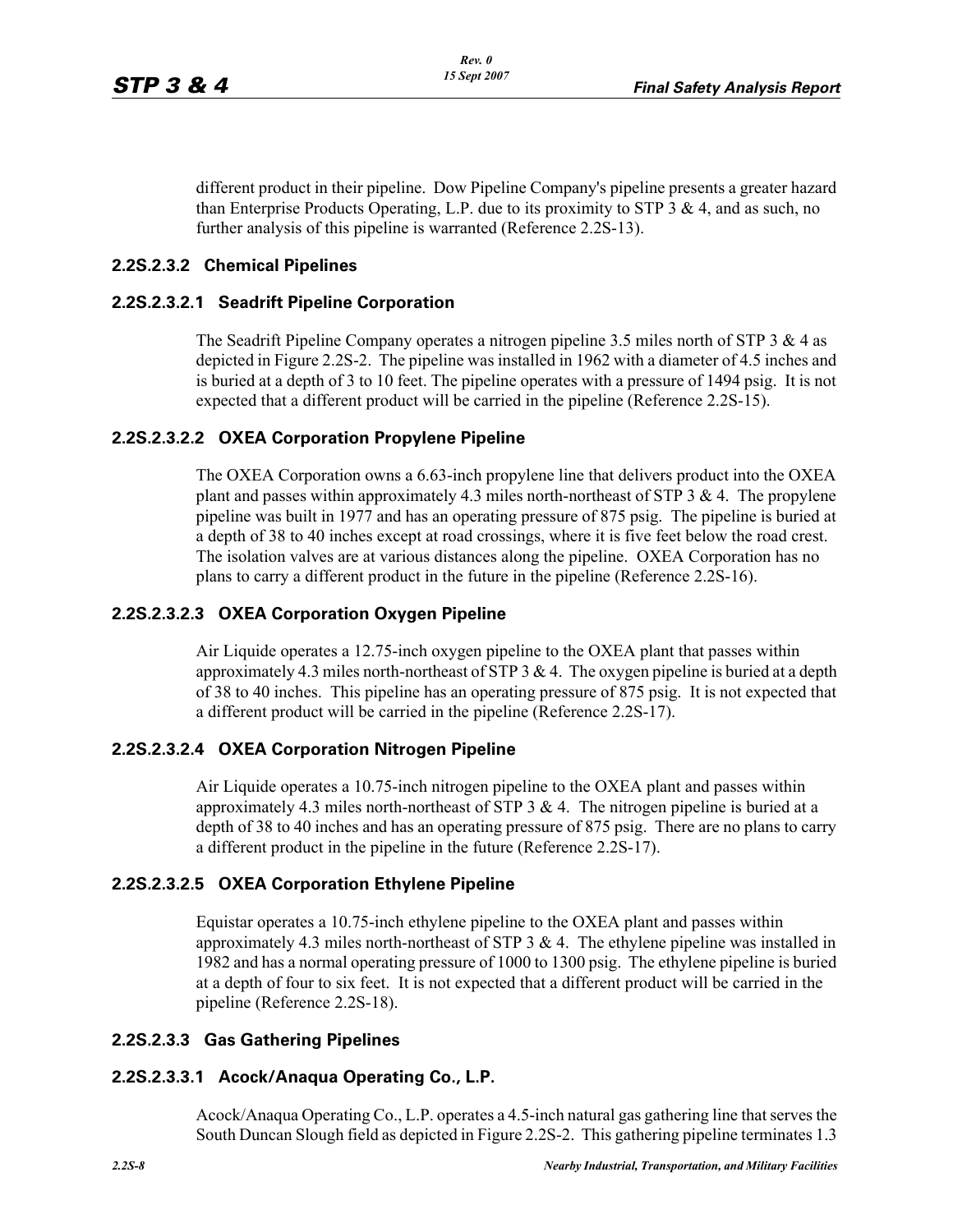miles northwest of STP 3  $\&$  4. Potential hazards from this line are bounded by the natural gas transmission pipelines due to the larger volume of natural gas in the transmission pipelines (Reference 2.2S-19).

#### **2.2S.2.3.3.2 Houston Pipeline Company, L.P.**

The Houston Pipeline Company, L.P. operates a 4.5-inch natural gas gathering line that passes within approximately 3.3 miles north of STP  $3 \& 4$ . This gas gathering pipeline serves the Duncan Slough field. Potential hazards from this line are bounded by the natural gas transmission pipelines due to the larger volume of natural gas in the transmission pipelines (Reference 2.2S-20).

#### **2.2S.2.3.3.3 Kinder Morgan Tejas Pipeline, L.P.**

The Kinder Morgan Tejas Pipeline Company, L.P. operates a 16-inch natural gas gathering pipeline that passes within approximately 4.4 miles northwest of STP 3 & 4. Potential hazards from this line are bounded by the natural gas transmission pipelines due to the larger volume of natural gas in the transmission pipelines (Reference 2.2S 21).

#### **2.2S.2.3.3.4 Santos USA, Corporation**

The Santos USA, Corporation operates a 4.5-inch natural gas gathering pipeline that passes within approximately three miles north-northwest of STP  $3 \& 4$ . Potential hazards from this line are bounded by the natural gas transmission pipelines due to the larger volume of natural gas in the transmission pipelines (Reference 2.2S-62.)

#### **2.2S.2.4 Description of Waterways**

STP 3  $\&$  4 is located approximately 3.2 miles from the west bank of the Colorado River, a navigable waterway. From the Gulf Intracoastal Waterway, the river winds along a 15.6-mile stretch until it approaches the turning basin located at the Port of Bay City facility, approximately 4.6 miles north-northeast of STP  $3 \& 4$ . The Port of Bay City is the only dock/anchorage located within 5 miles of the STP site. The stretch of the Colorado River Channel leading to the port facility is approximately 200 feet in width with an average depth of 12 feet. The turning basin is approximately 700 feet in length by 500 feet in width with an average depth of 12 feet (Reference 2.2S-3).

The Colorado River is used primarily for barge traffic. During the 12-month period from January 2005 through December 2005, there were a total of 208 barge and 314 tanker upbound trips; and 211 barge and 322 tanker outbound trips recorded. These vessels primarily used the river for the transportation of raw and finished materials to local industrial facilitiespredominantly OXEA Corporation and the Port of Bay City terminals. These vessels transported a total of 501,000 tons of commodities in the vicinity of STP 3  $\&$  4. These commodities included 56,000 tons of crude petroleum, 1000 tons of residual fuel oil, 127,000 tons of alcohols, and 317,000 tons of carboxylic acids. Table 2.2S-5 details the total quantity of hazardous materials transported on the Colorado River in the vicinity of STP  $3 \& 4$ (Reference 2.2S-9).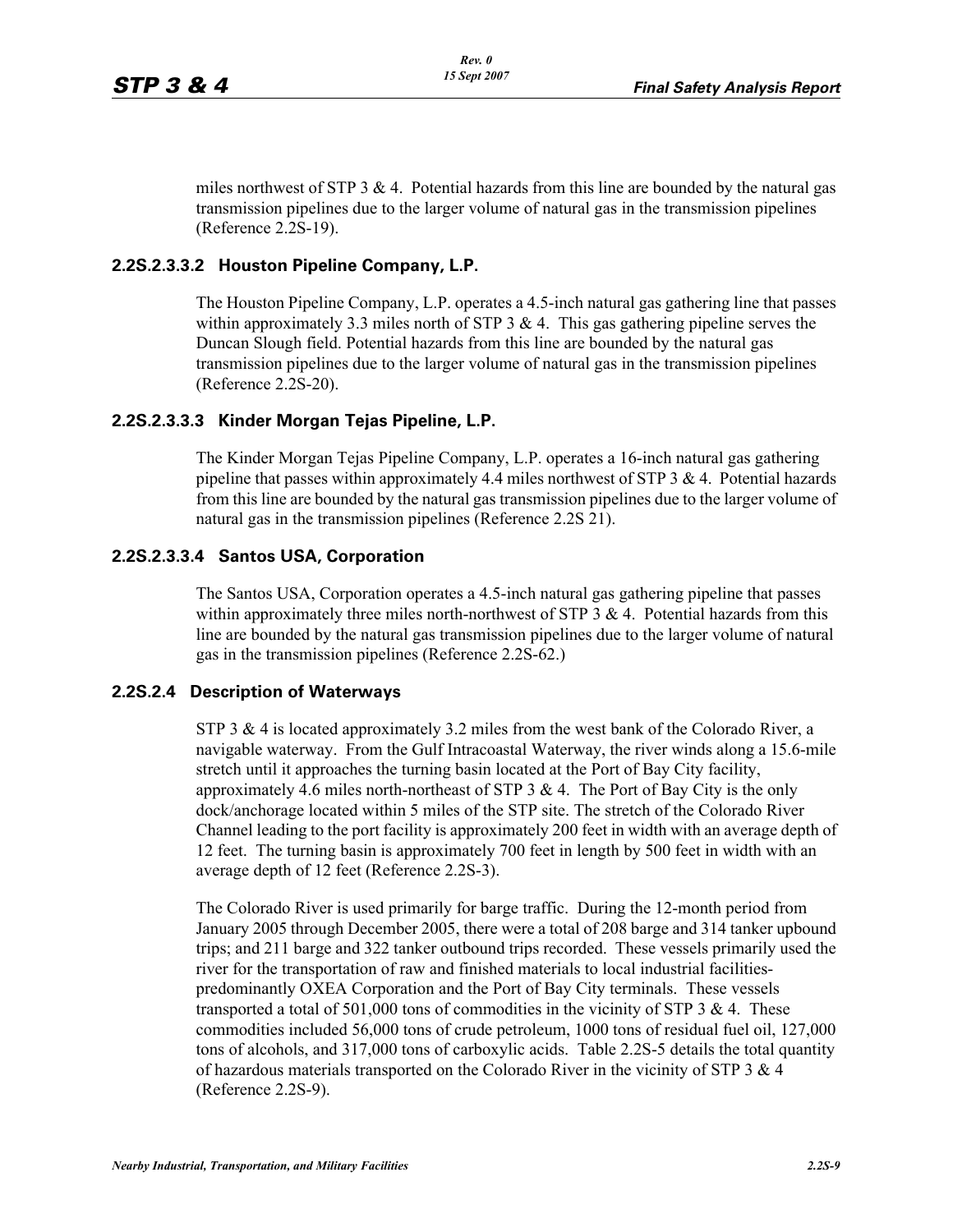The Colorado River provides makeup water to the main cooling reservoir (MCR). The makeup water system, located at the Colorado River, includes a shoreline pump intake, two buried 108 inch diameter makeup water pipelines, and a discharge outfall at the MCR. The system consists of a traveling screen intake structure, siltation basin, a sharp-crested weir, and a 1200 cfs (cubic feet per second) capacity pump station. The screen intake structure consists of coarse trash racks, stop log guides, and multiple sets of traveling water screens.

The intake structure located on the Colorado River is nonsafety-related. The Ultimate Heat Sink (UHS) provides cooling water to the safety-related plant components. Secondary plant cooling water is provided from the main cooling water reservoir (MCR). Only the MCR receives makeup water directly from the Colorado River; therefore, the makeup intake structure is nonsafety-related, and as such, no further analysis is warranted.

#### **2.2S.2.5 Description of Highways**

Matagorda County is traversed by several highways. There are four Farm-to-Market roads (FM) within five miles of STP 3  $\&$  4 as depicted in Figure 2.2S-1. FM 521 is the road with the closest approach to STP 3  $& 4$ . At its closest point, FM 521 is approximately 0.4 miles from STP 3  $\&$  4. FM 521 runs in an east-west direction parallel to the STP site northern fence. To the north of the STP site, FM 1468 runs in a north-south direction and intersects FM 521 approximately one mile from STP  $3 \& 4$ . FM  $521$  intersects FM 1095, which also runs in a north-south direction and is located approximately 4.2 miles to the west of STP 3 & 4. Another road located in the vicinity of STP  $3 \& 4$  is FM 3057. FM 3057 runs in an east-west direction and is located north-northeast of the STP  $3 \& 4$ . FM 3057 links OXEA Corporation with FM 2668 (Reference 2.2S-8).

To ascertain which hazardous materials may be transported on the roadways within five miles of STP 3 & 4, the industries discussed in Subsection 2.2S.2.2 were contacted to obtain transportation routes. Of the industries contacted, only the chemicals stored at STP are transported within five miles of STP  $3 \& 4$ . Each of the on-site chemicals that had the potential to explode, or form a flammable or toxic vapor cloud, were analyzed to determine safe distances. At the closest approach to the nearest safety related structure, FM 521 is 1955 feet. And, the closest approach to the nearest control room is 2853 feet. In each case the on-site chemical was stored in closer proximity to either the identified safety related structure or the Control Room than the closest approach of FM 521. It was determined that, other than the delivery of chemicals to the STP site, a gasoline tanker may possibly use FM 521.

#### **2.2S.2.6 Description of Railroads**

There are no railroads in the vicinity (five miles) of STP 3 & 4.

#### **2.2S.2.7 Description of Airports**

Only one helipad, the STP helipad, is located within the vicinity (five miles) of STP 3  $\&$  4. There are no airports located within five miles of the STP site. Additionally, there are no airports within 10 miles of the site with projected operations greater than 500 d2 operations annually or beyond 10 miles with projected operations greater than 1,000 d2 movements per year, where "d" is the distance in statute miles from the site. The closest municipal airport is Palacios Municipal Airport, with 3000 operations per year. Although small, private airstrips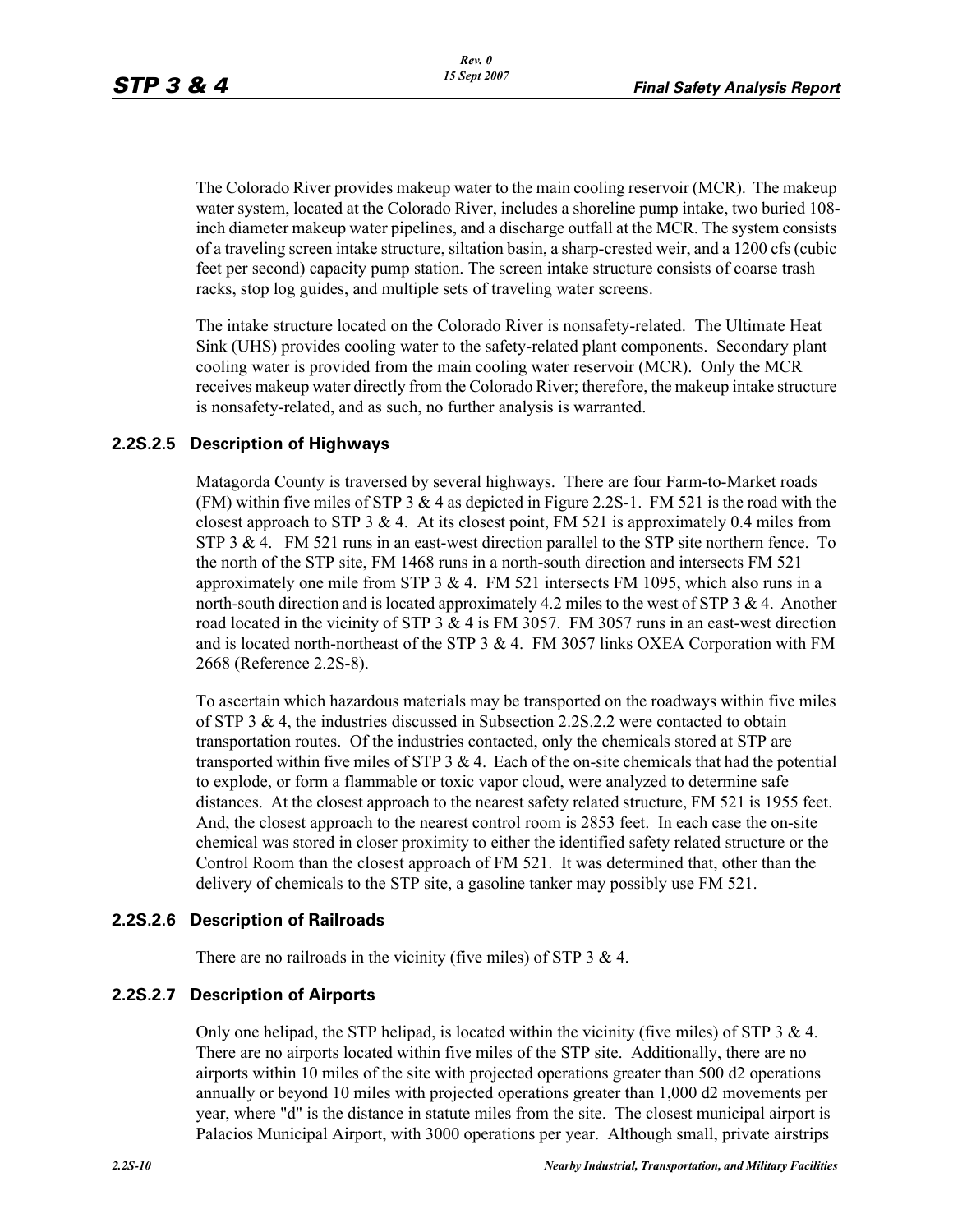may be present in this area, the flights are sporadic and do not pose a threat to the STP site. Because of the distance and the very low number of projected operations per year, no further evaluation of probability of an aircraft crash associated with nearby airports is warranted (References 2.2S-33 through 2.2S-35).

#### **2.2S.2.7.1 Airports**

#### **2.2S.2.7.1.1 STP Helipad**

The STP site operates its own corporate helipad. The helipad is located east of STP 3  $\&$  4 and is a 30-foot by 30-foot concrete pad. Generally, this helipad is used for executive personnel transport. An average of two to three corporate flights per year make use of the helipad. Helicopters using the helipad are generally single main rotor helicopters. Life Flight out of Houston has landed their largest helicopter at this helipad during an exercise-its gross weight was 7718 pounds. There have been no accidents associated with the helipad. No further analysis of this helipad is warranted (References 2.2S-5 through 2.2S-7).

#### **2.2S.2.7.2 Aircraft and Airway Hazards**

RG 1.206 and NUREG-0800 state that the risks due to aircraft hazards should be sufficiently low. Further, aircraft accidents that could lead to radiological consequences in excess of the exposure guidelines of 10 CFR 50.34(a)(1) with a probability of occurrence greater than an order of magnitude of 10-7 per year should be considered in the design of the plant. Section 3.5.1.6 of NUREG-0800 provides three acceptance criteria for the probability of aircraft accidents to be less than 10-7 per year: (1) meeting plant-to-airport distance and projected annual operations criteria, (2) plant is at least five miles from military training routes, and, (3) plant is at least two statute miles beyond the nearest edge of a federal airway. The STP  $3 \& 4$ site fails to meet Item 3 of the acceptance criteria.

The centerline of Airway V-70 is approximately 3.5 miles northwest of the site, and the centerline of Airway V-20 is approximately 9.6 miles northwest of the STP site, as depicted in Figure 2.2S-3 (Reference 2.2S-31). The width of a federal airway is eight nautical miles- four miles on each side of the centerline-placing the V-70 airway closer to the plant than two miles to the nearest edge. Because of the proximity to STP 3  $\&$  4, the criteria set in Section 3.5.1.6 of NUREG-0800-plant is at least two statute miles beyond the nearest edge of a federal airway (V-70)-is not met.

Therefore, a calculation to determine the probability of aircraft accidents that could possibly result in radiological consequences for the STP site was conducted following Department of Energy (DOE) Standard DOE-STD-3014-96. The analysis provided an estimate of the total impact frequency of aircraft per year into the facility-1.16 x 10-7. This meets the NUREG 0800 criteria of about 10-7. When estimating the number of operations along V-70, the number of operations at each of the airports-Palacios Municipal Airport, and Scholes International Airport (the terminal points of airway V-70)-were equally divided among the airways for each airport in order to determine the potential number of operations along the V 70 airway. This is a very conservative assumption since general aviation aircraft mainly fly under Visual Flight Rules or Instrument Flight Rules condition and under new FAA regulations, most commercial and military aircraft will fly point to point rather than in specific airways.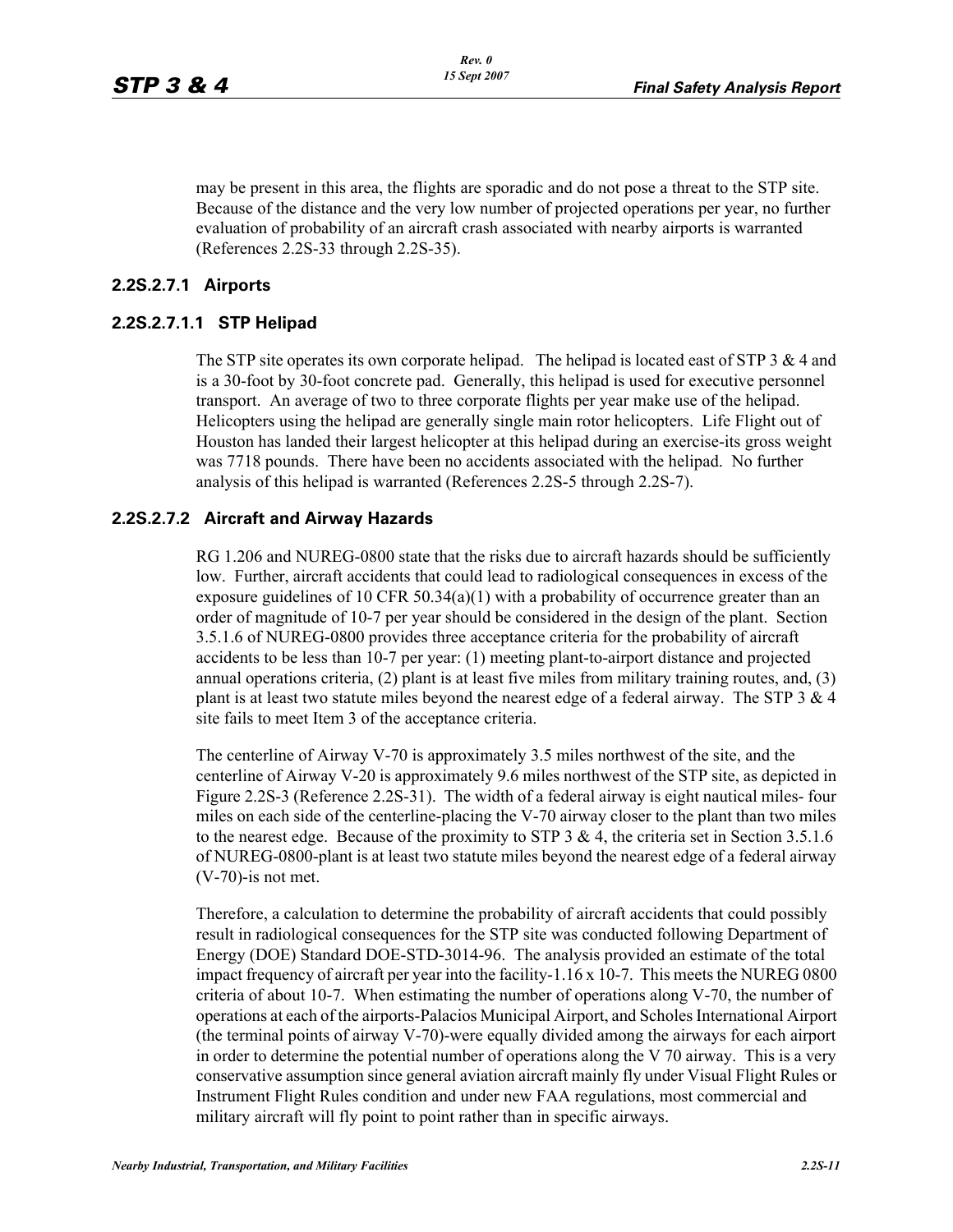#### **2.2S.2.8 Projections of Industrial Growth**

Matagorda County does not have a Comprehensive County Plan or similar documentation. The Office of Economic Development has indicated that there are currently no known plans to develop any industrial facilities within five miles of the STP site. As previously noted, none of the current industries within the vicinity have any current plans for expansion.

#### **2.2S.3 Evaluation of Potential Accidents**

The following site-specific supplement addresses COL License Information Item 2.7.

An evaluation of the information provided in Subsections 2.2S.1 and 2.2S.2, for potential accidents that should be considered as design basis events, and the potential effects of these accidents on the nuclear plant in terms of design parameters (e.g., overpressure, missile energies) and physical phenomena (e.g., concentration of flammable or toxic clouds outside building structures), was performed in accordance with the criteria in 10 CFR Parts 20, 52.17, 50.34, 100.20, and 100.21, using the guidance contained in Regulatory Guides (RG) 1.78, 1.91, 4.7, and 1.206.

#### **2.2S.3.1 Determination of Design-Basis Events**

RG 1.206 states that design basis events, internal and external to the nuclear plant, are defined as those accidents that have a probability of occurrence on the order of magnitude of 10-7 per year or greater with potential consequences serious enough to affect the safety of the plant to the extent that the guidelines in 10 CFR Part 100 could be exceeded (Reference 2.2S 64). The following accident categories were considered in selecting design basis events: explosions, flammable vapor clouds (delayed ignition), toxic chemicals, fires, collisions with the intake structure, and liquid spills. The postulated accidents within these categories were analyzed at the following locations:

- Nearby transportation routes (FM 521, the Colorado River, and Dow Pipeline Company natural gas transmission pipelines)
- Nearby chemical and fuel storage facilities (OXEA Corporation, Port of Bay City, Gulfstream Terminal and Marketing LLC and GulfMark Energy)
- **Onsite chemical storage (STP 1 & 2)** The chemicals used in STP 3 & 4 are similar to the chemicals used in STP 1  $\&$  2 and are not stored any closer than the determined safe distances identified in the following subsections.

#### **2.2S.3.1.1 Explosions**

Accidents involving detonations of explosives, munitions, chemicals, liquid fuels, and gaseous fuels were considered for facilities and activities either on site or within the vicinity of the plant, where such materials are processed, stored, used, or transported in quantity. The effects of explosions are a concern in analyzing structural response to blast pressures. The effects of blast pressure from explosions from nearby railways, highways, navigable waterways, or facilities to safety-related plant structures were evaluated to determine if the explosion would have an adverse effect on plant operation or would prevent safe shutdown of the plant.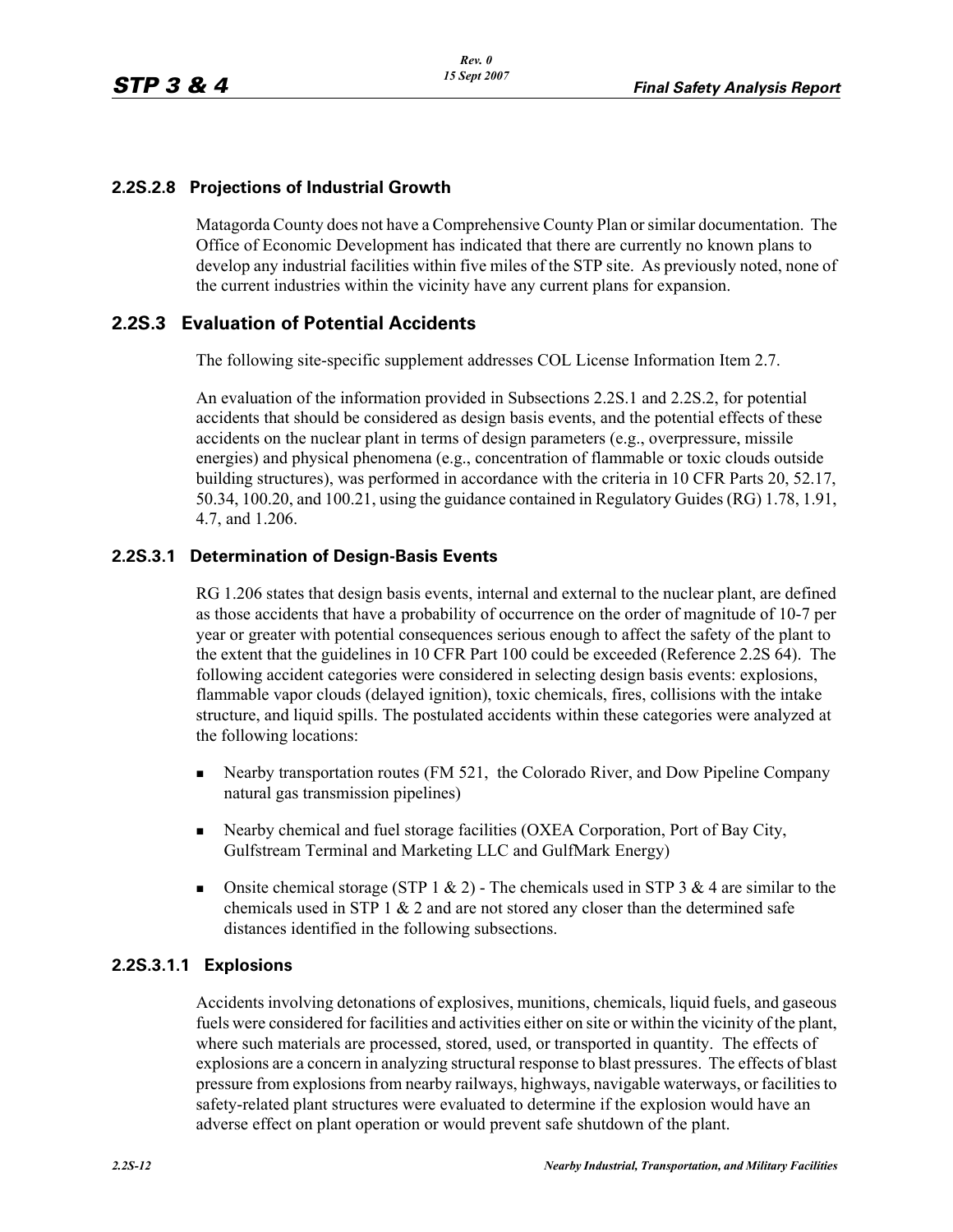The allowable and actual distances of hazardous chemicals transported or stored were evaluated in accordance with NRC RG 1.91, Revision 1, (RG 1.91) (References 2.2S-41 and 2.2S-49). RG 1.91 cites one psi as a conservative value of peak positive incident overpressure, below which no significant damage would be expected. Conservative assumptions were used in determining the "safe distance" (i.e., the minimum separation distance required for an explosive force to not exceed one psi peak incident pressure). With the exception of the natural gas transmission pipeline, in each of the explosion scenario analyses, the volume of vapor at the upper flammability limit (UFL), specified in NUREG 1805 (Section 15.12(3)), capable of occupying the largest vessel was considered available for combustion and an explosion yield factor of 100% was applied to account for an in-vessel confined explosion (Reference 2.2S-65). In reality, only a small portion of the vapor within the flammability limits would be available for combustion and potential explosion, and a 100% yield factor is not achievable (Reference 2.2S-49). The yield factor is an estimation of the explosion efficiency, or a measure of the portion of the flammable material participating in the explosion. The onsite chemicals (Table 2.2S-6), offsite chemical storage (Table 2.2S-7), hazardous materials transported on navigable waterways (Table 2.2S 8), and hazardous materials potentially transported on FM 521 were evaluated to ascertain which hazardous materials had the potential to explode. The effects of these explosion events from both internal and external sources are summarized in Table 2.2S 9, and are described in the following subsections relative to the release source.

#### **2.2S.3.1.1.1 Highways**

The nearest safety-related structure, the ultimate heat sink, is located approximately 1955 feet, at its closest point of approach, from FM 521. Industries in the area that use, store, and transport chemicals were contacted to identify their transportation routes and quantities of transported chemicals. Using recognized quantity-distance relationships, it was determined that gasoline delivery tankers traveling on FM 521 provided the greatest danger from explosions on transportation routes within five miles of STP  $3 \& 4$ . Delivery of chemicals to the site was also evaluated, but determined to be bounded by the evaluation performed for the onsite storage quantities in Subsection 2.2S.3.1.1.4. The maximum quantity of the gasoline assumed to be transported on FM 521 was 50,000 pounds or 9000 gallons (RG 1.91). An evaluation was conducted using the TNT equivalency methodologies described in Subsection 2.2S.3.1.1. The results indicate that the safe distance for this quantity of gasoline is 266 feet, which is less than the minimum separation distance from the ultimate heat sink to the closest point of approach on FM 521, 1955 feet (Table 2.2S-9). Therefore, an explosion from potentially transported hazardous materials on FM 521 would not adversely affect the safe operation or shutdown of STP 3 & 4.

#### **2.2S.3.1.1.2 Pipelines**

Dow Pipeline Company operates two natural gas transmission pipelines within the vicinity of the STP site. The nearest safety-related structure, the ultimate heat sink, is 9966 feet away from the analyzed release point, the closest approach of the nearest natural gas transmission pipeline. In order to conservatively evaluate a potential explosion from the natural gas transmission pipeline, a worst-case scenario was considered involving the immediate deflagration of the vapor coming out of the pipe creating an explosion and ensuing flare. In this scenario, it was assumed that the pipe had burst open, leaving the full cross-sectional area of the pipe completely exposed to the air. It was also assumed that the ignition source existed at the break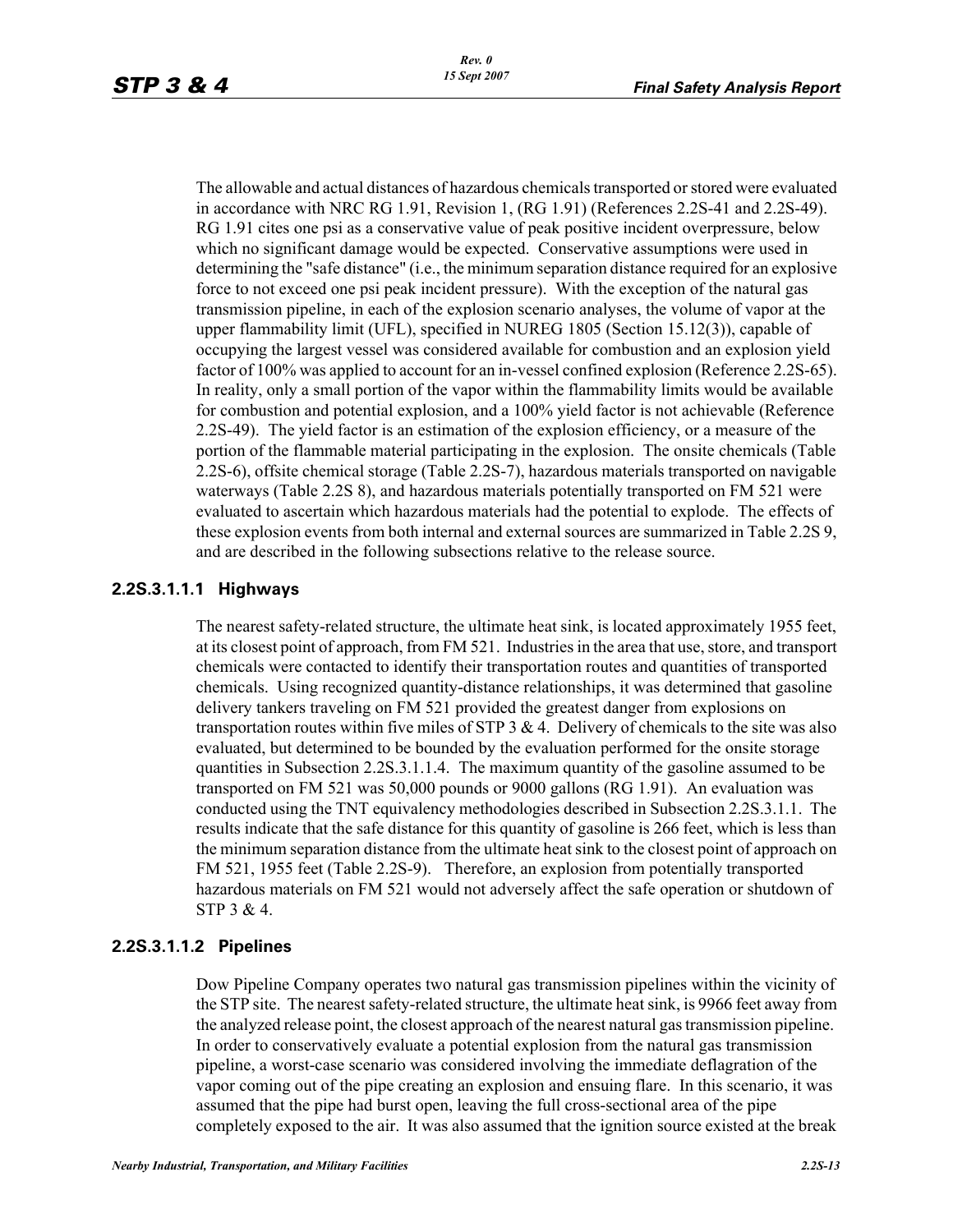point and that the duration of the release was 10 minutes. The safe distance to one psi overpressure was determined to be 7577 feet, which is less than the minimum separation distance to the ultimate heat sink of 9966 feet (Table 2.2S-9). The results indicate that overpressures from an explosion from a rupture in the Dow Pipeline Company natural gas transmission pipeline would not adversely affect the safe operation or shutdown of STP 3 & 4.

The chemical pipelines containing nitrogen, propylene, oxygen, and ethylene are treated as if the total quantity of the chemical gas in each of the pipelines is stored and released at the OXEA Corporation. These releases from the chemical pipelines were conservatively evaluated as continuous direct sources where the total quantity throughout the pipeline structure is released over a 10-minute period. The results are reported with the offsite chemical analysis in Table 2.2S-7.

#### **2.2S.3.1.1.3 Waterway Traffic**

The nearest safety-related structure, the STP 3 Control Room, is located approximately 15,974 feet from the west bank of the Colorado River, a navigable waterway. From the Gulf Intracoastal Waterway, the river winds north along a 15.6-mile stretch until it approaches the turning basin located at the Port of Bay City facility, approximately 4.6 miles north-northeast of STP 3  $\&$  4. The hazardous materials transported on barges and chemical parcel tankers that were identified for further analysis with regard to explosion potential were: n-butanol, isobutanol, acetic acid, n-butyl acetate, vinyl acetate, and gasoline. The maximum quantity of n-butanol, isobutanol, n-butyl acetate, and vinyl acetate assumed to be carried on a vessel is 380,000 gallons. The maximum quantity of acetic acid assumed to be carried on a single vessel is 500,000 gallons. The maximum quantity of gasoline assumed to be carried on a single vessel is 1,680,000 gallons. The results, using the conservative methodology described in Subsection 2.2S.3.1.1, indicate that the safe distances are less than the shortest distance between the STP 3 Control Room and the closest navigable point of approach on the Colorado River (Table 2.2S-9). The safe distances are:

| n-butanol       | 896 feet  |
|-----------------|-----------|
| isobutanol      | 888 feet  |
| acetic acid     | 814 feet  |
| n-butyl acetate | 885 feet  |
| vinyl acetate   | 880 feet  |
| gasoline        | 1517 feet |

Therefore, an explosion from any of the identified chemicals potentially transported on navigable waters in the Colorado River would not adversely affect the safe operation or shutdown of STP 3 & 4.

#### **2.2S.3.1.1.4 Onsite Chemical Storage/STP 1 & 2**

STP 3 & 4 are located close to the existing STP 1  $\&$  2 chemical storage locations. The hazardous materials stored on site that were identified for further analysis with regard to explosion potential were gasoline (12,000 gallon above ground storage tank), hydrazine, and hydrogen. A conservative analysis using the TNT equivalency methods described in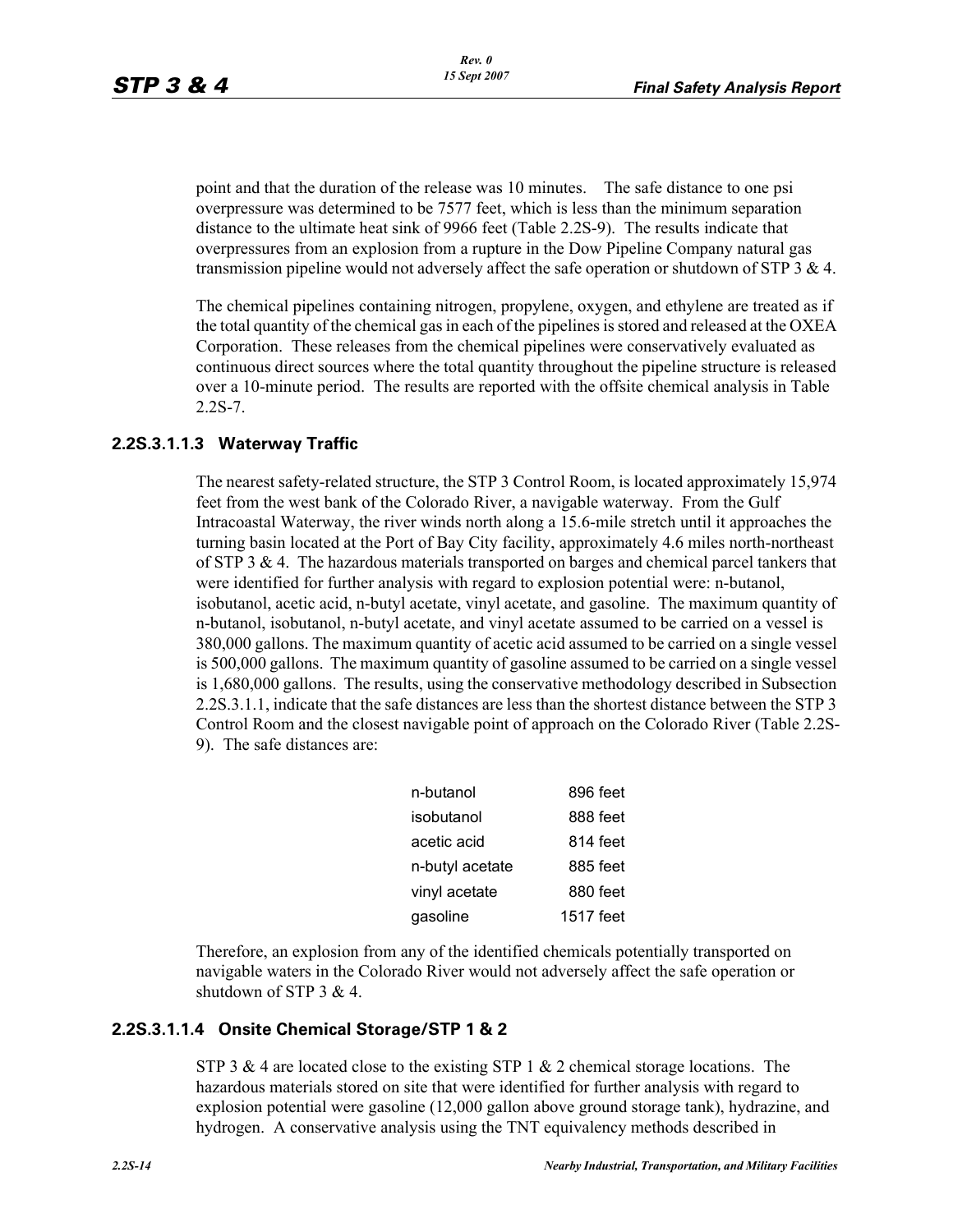Subsection 2.2S.3.1.1 was used to determine safe distances for the identified hazardous materials. The results indicate that the safe distances are less than the minimum separation distance from the nearest safety-related structure-the STP 3 Reactor Building-to each storage location. The safe distance for the 12,000-gallon gasoline tank is 296 feet; for hydrazine, 86 feet; and for hydrogen, 1048 feet (Table 2.2S-9). Gasoline is stored approximately 1771 feet; hydrazine approximately 2518 feet; and hydrogen 1563 feet; from the nearest safety-related structure-the STP 3 Reactor Building-for STP 3  $\&$  4. Therefore, an explosion from any of the onsite hazardous materials evaluated would not adversely affect the safe operation or shutdown of STP 3 & 4. The chemicals used in STP 3 & 4 are similar to the chemicals used in STP 1 & 2 and are not stored any closer than the determined safe distances identified above.

#### **2.2S.3.1.1.5 Offsite Facilities**

The OXEA Corporation, located approximately 22,841 feet, and the Port of Bay City, Gulfstream Terminal and Marketing LLC and GulfMark Energy facilities, located approximately 24,244 feet, from the nearest safety-related structure for STP 3 & 4-the STP 3 Control Room- are the facilities of concern within the vicinity of the STP site. The hazardous material stored at GulfMark Energy identified for further analysis with regard to explosion potential was crude petroleum. The gasoline storage at Gulfstream Terminal and Marketing LLC is bounded by the gasoline barge transported on the Colorado River which passes closer to STP 3 & 4. The hazardous materials stored at OXEA Corporation identified for further analysis were: 1-hexene, 1-octene, 2-hexene, acetaldehyde, acetic acid, acetone, cyclohexylamine, hydrazine, dimethyl sulfide, ethyl acetate, ethylene, hydrogen, isobutanol, isobutyl acetate, isobutyraldehyde, methane, n-butanol, n-butyl acetate, n-butyraldehyde, npropyl acetate, n-propyl alcohol, propionaldehyde, propylene, and vinyl acetate. The results, using the methodology described in Subsection 2.2S.3.1.1, indicate that the safe distances are less than the minimum separation distances from the STP 3 Control Room to the storage locations for any of the identified chemicals (Table 2.2S-9). Propylene resulted in the largest safe distance, 8724 feet, which is less than the distance of 22,841 feet to the nearest safetyrelated structure for STP  $3 \& 4$ . Therefore, damaging overpressures from an explosion resulting from a complete tank or pipeline failure at the offsite facilities evaluated would not adversely affect the operation or shutdown of STP 3 & 4.

#### **2.2S.3.1.2 Flammable Vapor Clouds (Delayed Ignition)**

Flammable materials in the liquid or gaseous state can form an unconfined vapor cloud that can drift towards the plant before an ignition event. Flammable chemicals released into the atmosphere can form vapor clouds, dispersing as they travel downwind. The portion of the cloud with a chemical concentration within the flammable range (i.e., between the LFL and UFL) may burn if the cloud encounters an ignition source. The speed at which the flame front moves through the cloud determines whether it is considered a deflagration or a detonation. If the cloud burns fast enough to create a detonation, an explosive force is generated.

The potential onsite chemical storage (Table 2.2S-6), offsite chemical storage (Table 2.2S-7), hazardous materials transported on navigable waterways (Table 2.2S-8), and hazardous materials transported on FM 521 were evaluated to ascertain which hazardous materials had the potential to form flammable vapor clouds and vapor cloud explosions. For those chemicals with an identified flammability range, the Areal Locations of Hazardous Atmospheres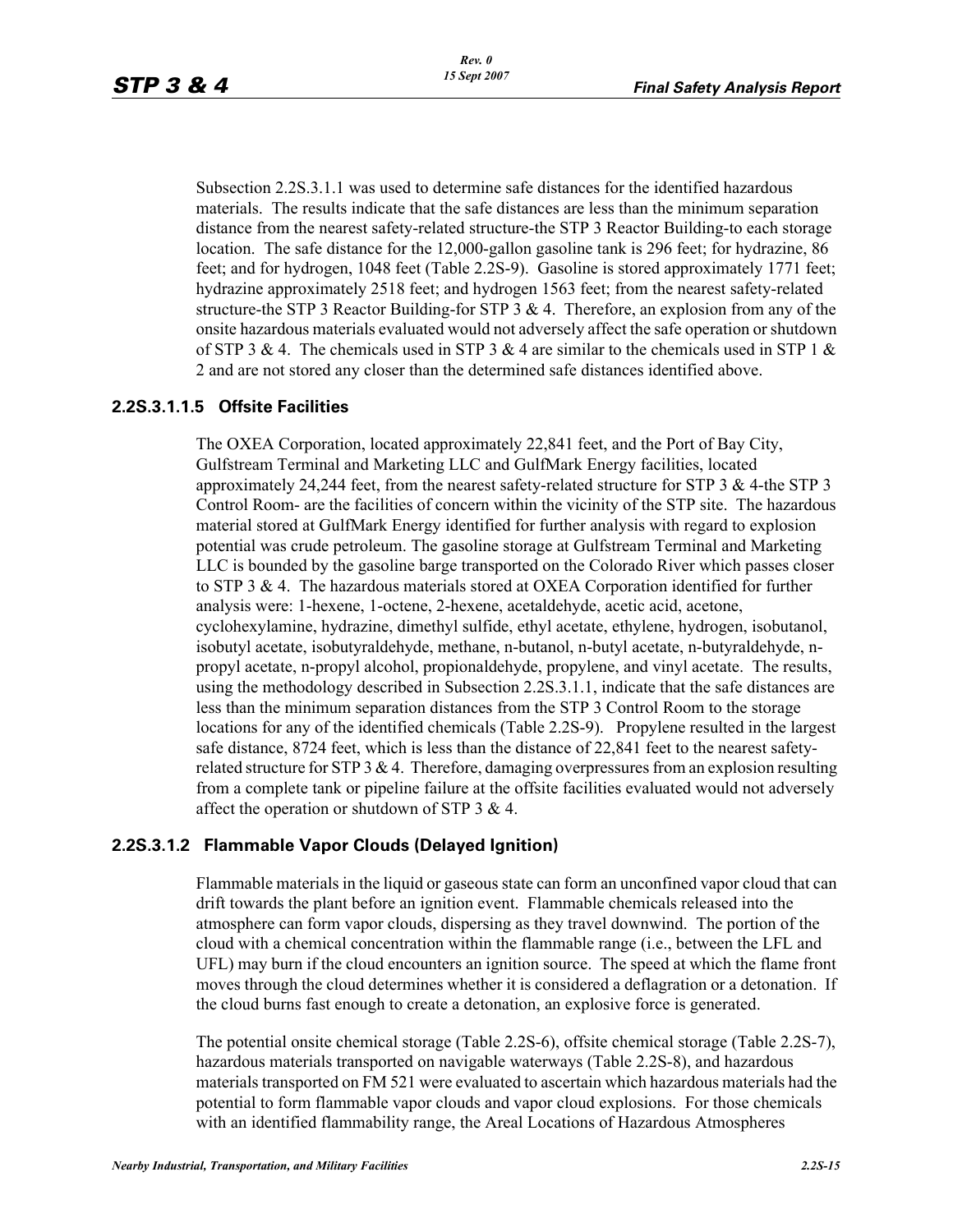(ALOHA) Version 5.4.1, air dispersion model or the Dense Gas Dispersion (DEGADIS) model, Version 2.1, was used to determine the distances that the vapor cloud could exist in the flammability range, thus presenting the possibility of ignition and potential thermal radiation effects (Reference 2.2S-48 and 2.2S-58).

The identified chemicals were then evaluated to determine the possible effects of a flammable vapor cloud explosion. For the gasoline barge on the Colorado River and the crude petroleum tank at GulfMark Energy, the safe distance for explosion was determined using the TNT equivalent methodologies presented in RG 1.91 and FM Global (Reference 2.2S-41 and Reference 2.2S-49). ALOHA was used to model the worst-case accidental vapor cloud explosion for the remaining identified chemicals, including the safe distances and overpressure effects at the nearest safety-related structure. To model the worst case in ALOHA, detonation was chosen as the ignition source. The safe distance was measured as the distance from the spill site to the location where the pressure wave is at one psi overpressure. Conservative assumptions were used in the ALOHA analyses for both meteorological inputs and identified scenarios. The following meteorological assumptions were used as inputs to the computer model, ALOHA: F (stable) stability class with a wind speed of one m/sec; ambient temperature of 25oC; relative humidity of 50%; cloud cover of 50%; and atmospheric pressure of one atmosphere. "F" stability and a wind speed of one m/sec represent the worst 5% of meteorological conditions observed at a majority of nuclear plant sites (Reference 2.2S-42 and 2.2S-61). For each of the identified chemicals in the liquid state, it was conservatively assumed that the entire contents of the vessel leaked, forming a one-centimeter-thick puddle where accommodated by the model. This provided a significant surface area from which to maximize evaporation and formation of a vapor cloud. For each of the identified chemicals in the gaseous state, it was conservatively assumed that the entire contents of the vessel/pipeline were released over a 10 minute period into the atmosphere as a continuous direct source (Reference 2.2S-47). The effects of flammable vapor clouds and vapor cloud explosions from internal and external sources are summarized in Table 2.2S-10 and are described in following subsections relative to the release source.

#### **2.2S.3.1.2.1 Highways**

The nearest safety-related structure for STP  $3 \& 4$ , the ultimate heat sink, is located approximately 1955 feet at its closest distance to FM 521. The hazardous material potentially transported on FM 521 that was identified for further analysis with regard to the potential for forming a flammable vapor cloud capable of delayed ignition following an accidental release was gasoline. The methodology presented in Subsection 2.2S.3.1.2 was used for determining the distance from the accidental release site where the vapor cloud is within the flammability limits. It was conservatively estimated that the vessel carried and released 50,000 pounds or 9,000 gallons of the selected chemical. The results for the 9000-gallon gasoline tanker indicate that any plausible vapor cloud that can form and mix sufficiently under stable atmospheric conditions will have a concentration less than the LFL before reaching the ultimate heat sink. The distance to the LFL boundary for gasoline is 408 feet. Gasoline was also evaluated using the methodology presented in Subsection 2.2S.3.1.2 to determine the effects of a possible vapor cloud explosion. The safe distance, the minimum separation distance required for an explosion to have less than a one psi peak incident pressure impact from the drifted gasoline vapor cloud, is less than the shortest distance to the ultimate heat sink from any point on FM 521. The safe distance for this quantity of gasoline was determined to be 1035 feet (Table 2.2S-10).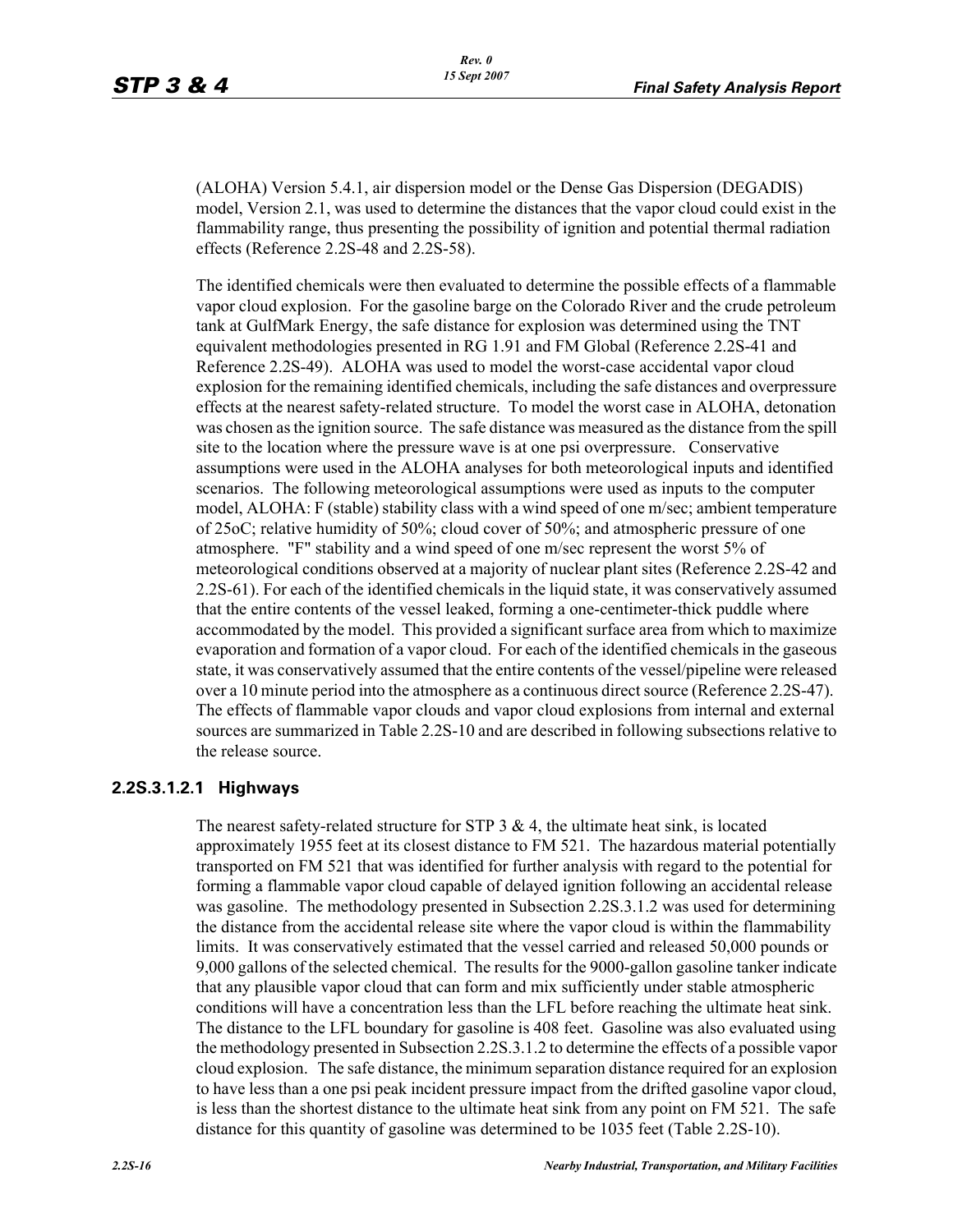Therefore, a flammable vapor cloud ignition or explosion from a 9000-gallon gasoline tanker transported on FM 521, would not adversely affect the safe operation or shutdown of STP 3 & 4.

#### **2.2S.3.1.2.2 Pipelines**

Dow Pipeline Company operates two natural gas transmission pipelines within the vicinity of the STP site. At its closest distance, these pipelines pass within approximately 9966 feet of the nearest safety-related structure for STP  $3 \& 4$ -the ultimate heat sink. As described in Subsection 2.2S.3.1.1.2, the nearest Dow Pipeline Company natural gas transmission pipeline also represents the bounding design basis case for flammable vapor clouds and vapor cloud explosions. In order to conservatively evaluate the consequences from a potential flammable vapor cloud or vapor cloud explosion from a natural gas transmission pipeline, a worst-case scenario was considered involving the release of natural gas directly into the atmosphere resulting in a vapor cloud. As the modeled vapor cloud travels towards STP  $3 \& 4$ , it is plausible that the cloud concentration could become flammable along its path. The results indicate that under this scenario, the flammable vapor cloud does not exist at distances beyond 492 feet downwind (distance to LFL) from the pipe break and the ensuing explosion produces a peak incident pressure of one psi at a distance of 1002 feet. Therefore, the safe distance for the vapor cloud explosion is 1494 feet. This distance is significantly less than the distance from the pipeline to the nearest safety-related structure for STP  $3 \& 4$ . Therefore, a flammable vapor cloud ignition or explosion from a rupture in the Dow Pipeline Company natural gas transmission pipeline would not adversely affect the safe operation or shutdown of STP 3  $\&$  4 (Table 2.2S-10). As discussed in Subsection 2.2S.3.1.1.2, the chemical pipelines are conservatively treated as if the total quantity of the chemical was stored and released at the OXEA Corporation. The results are reported with the offsite chemical analyses in Subsection 2.2S.3.1.2.5.

#### **2.2S.3.1.2.3 Waterway Traffic**

The nearest safety-related structure for STP 3 & 4-the STP 3 Control Room-is located approximately 15,974 feet from the west bank of the Colorado River, a navigable waterway. The hazardous materials transported on barges or chemical parcel tankers that were identified for further analysis with regard to forming a flammable vapor cloud capable of delayed ignition following an accidental release are: n-butanol, isobutanol, acetic acid, n-butyl acetate, vinyl acetate, and gasoline. An analysis was conducted for the identified hazardous materials. The conservative methodology presented in Subsection 2.2S.3.1.2 was used to determine the distance the formed vapor cloud could travel before ignition (the LFL boundary) using the ALOHA or DEGADIS dispersion modeling. The maximum quantity of n-butanol, isobutanol, n-butyl acetate, and vinyl acetate assumed to be spilled on the waterway was 380,000 gallons. The quantity of acetic acid assumed to be spilled on the waterway was 500,000 gallons. For these cases, the maximum surface area of the spill that ALOHA would accommodate-31,400 m2-was used. The maximum quantity of gasoline assumed to be spilled on the waterway was 1,680,000 gallons. Due to the immense volume of gasoline-1,680,000 gallons-the maximum spill area for a one-centimeter-thick depth would require the gasoline to flow miles down the river away from STP 3 & 4. Therefore, the length of the spill area influencing the STP 3 Control Room was assumed to be 1500 feet up and down the Colorado River from the spill site, the closest point from the Colorado River to STP 3  $\&$  4, for a total of 3000 feet in river length. The results indicate that any plausible vapor cloud that can form and mix sufficiently under stable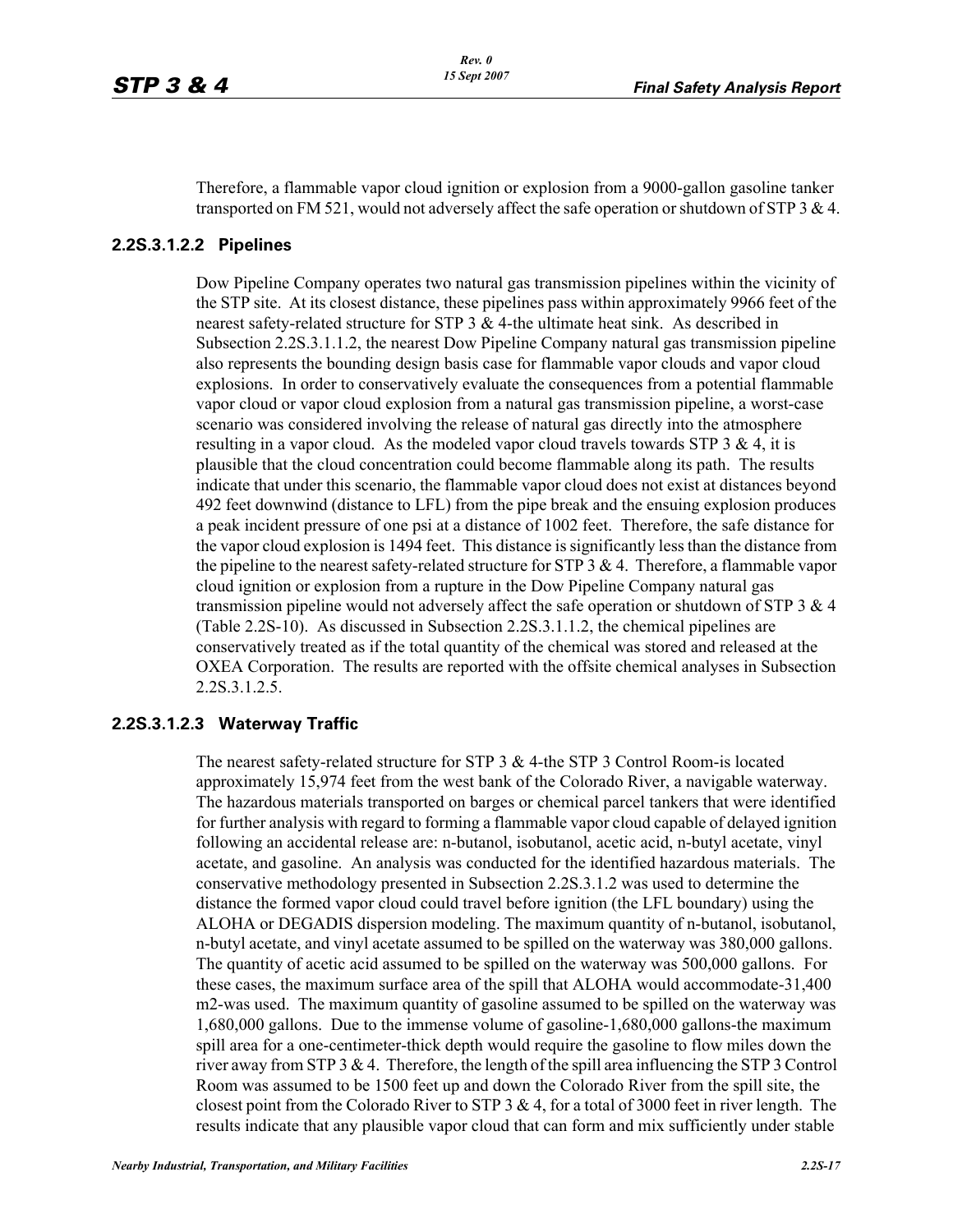atmospheric conditions will be below the LFL boundary before reaching the nearest safetyrelated structure for STP  $3 \& 4$ . The resultant vinyl acetate and gasoline vapor clouds resulted in the largest traveled distances prior to reaching the LFL boundary. The distance to the LFL boundary for vinyl acetate is 1812 feet, and 5605 feet for gasoline (Table 2.2S-10).

Because each of the identified chemicals has the potential to explode, a vapor cloud explosion analysis was also performed as described in Subsection 2.2S.3.1.2. Results for the vapor cloud explosion analysis indicate that the safe distances, the minimum distances, with drift taken into consideration, required for an explosion to have less than a one psi peak incident pressure, are less than the shortest distance to the nearest safety-related structure for STP 3 & 4 from a probable release point on the Colorado River. The safe distance for vinyl acetate is 3570 feet; for gasoline, 8642 feet; for n-butanol, 1593 feet; for isobutanol 1848 feet; and for n-butyl acetate 1974 feet. For acetic acid, no explosion occurs because the vapor cloud never reached concentrations between the UFL and LFL (Table 2.2S-10). Therefore, a flammable vapor cloud with the possibility of ignition or explosion from a transported hazardous material on the Colorado River would not adversely affect the safe operation or shutdown of STP 3 & 4.

#### **2.2S.3.1.2.4 Onsite Chemical Storage/STP 1 & 2**

STP 3 & 4 are close to the existing STP 1 & 2 chemical storage locations. The hazardous materials stored onsite that were identified for further analysis with regard to forming a flammable vapor cloud capable of delayed ignition following an accidental release of the hazardous material were gasoline, hydrazine, and hydrogen. As described in Subsection 2S.3.1.2, dispersion models were used to determine the distance a vapor cloud can travel to reach the LFL boundary once a vapor cloud has formed from an accidental release of the identified chemical. It was conservatively assumed that the entire contents of the gasoline and hydrazine vessels leaked forming a one-centimeter-thick puddle; while, for hydrogen, it was assumed that the entire contents of the tank were released over a 10-minute period as a continuous direct source. The results indicate that any plausible vapor cloud that could form and mix sufficiently under stable atmospheric conditions would be below the LFL boundary before reaching the nearest safety-related structure-the STP 3 Reactor Building. The distance to the LFL boundary for gasoline is 480 feet; for hydrogen, 1362 feet; and for hydrazine the distance to the LFL boundary is less than 33 feet. Gasoline is stored approximately 1771 feet; hydrogen, approximately 1563 feet; and hydrazine approximately 2518 feet from the STP 3 Reactor Building (Table 2.2S-10).

A vapor cloud explosion analysis was also completed as detailed in Subsection 2.2S.3.1.2 in order to obtain safe distances. The results indicate that the safe distances, the minimum distance required for an explosion to have less than a one psi peak incident pressure, are less than the shortest distance to the nearest safety-related structure for STP 3 & 4-the STP 3 Reactor Building-and the storage location of these chemicals. The safe distance for the 12,000-gallon gasoline tank is 1200 feet; for hydrogen, 1557 feet; and for hydrazine, no explosion occurs. For hydrazine, no explosion occurs because the vapor pressure for hydrazine is sufficiently low enough that not enough vapor is released from the spill for a vapor cloud explosion to occur. Each of these chemicals is stored at a greater distance. Gasoline is stored at approximately 1771 feet; hydrogen approximately 1563 feet; and hydrazine approximately 2518 feet from the nearest safety-related structure-the STP 3 Reactor Building. Therefore, a flammable vapor cloud with the possibility of ignition or explosion formed from the storage of the onsite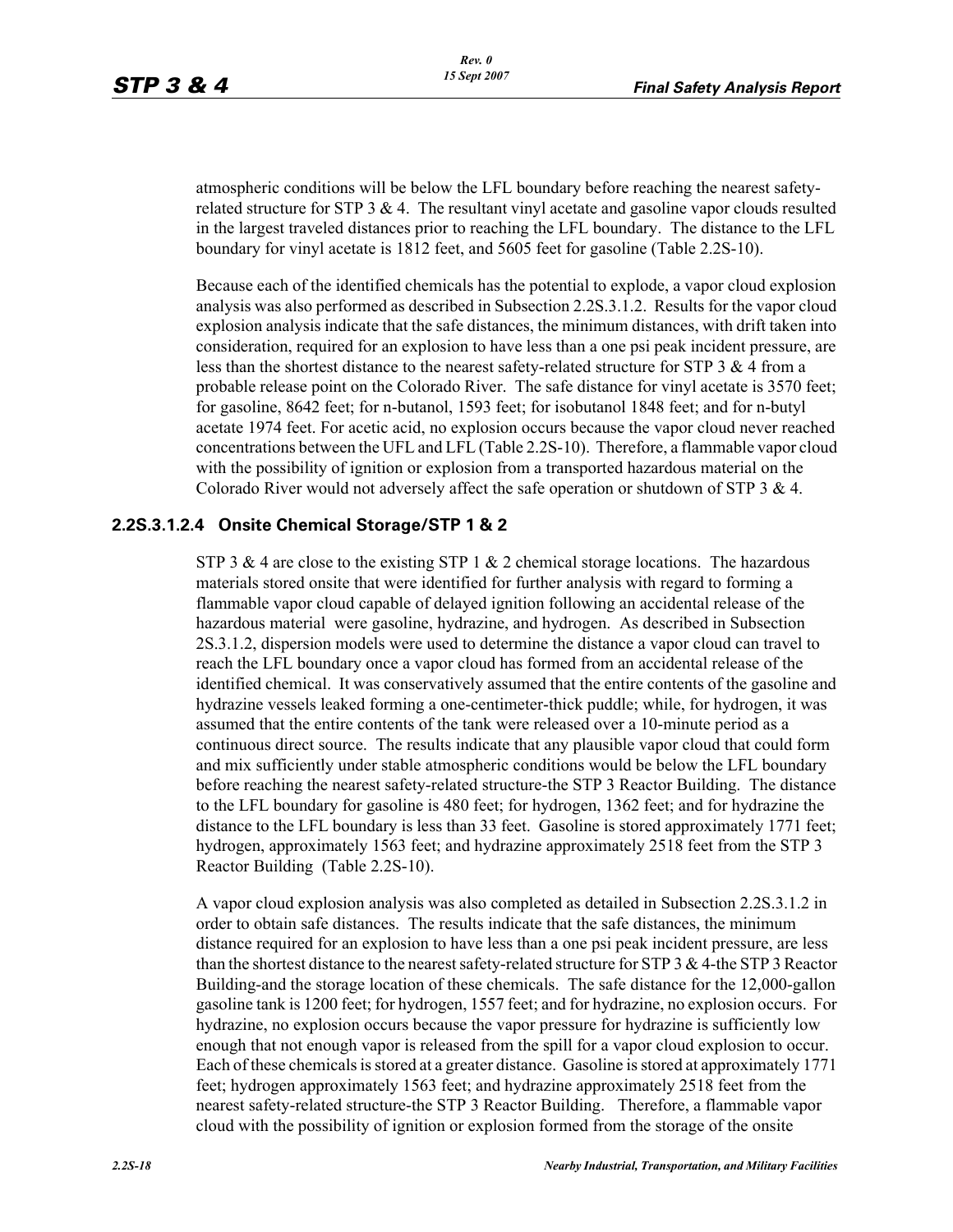chemicals analyzed would not adversely affect the safe operation or shutdown of STP 3 & 4 (Table 2.2S-10).

#### **2.2S.3.1.2.5 Offsite Facilities**

The OXEA Corporation located approximately 22,841 feet, and the Port of Bay City, Gulfstream Terminal and Marketing LLC and GulfMark Energy facilities, located approximately 24,244 feet, from the nearest safety-related structure-the STP 3 Control Roomoperate within the vicinity of the STP site. The hazardous material stored at GulfMark Energy that was identified for further analysis with regard to the potential for delayed ignition of a flammable vapor cloud formed following the accidental release of the hazardous material was crude petroleum--the gasoline storage at the Port of Bay City, Gulfstream Terminal and Marketing LLC and GulfMark Energy is bounded by the gasoline transport on the Colorado River. The hazardous materials stored at OXEA Corporation that were identified for further analysis with regard to the potential for delayed ignition of flammable vapor clouds are: 1 hexene, 1-octene, 2-hexene, acetaldehyde, acetic acid, acetone, cyclohexylamine, hydrazine, carbon monoxide, dimethyl sulfide, ethyl acetate, ethylene, hydrogen, isobutanol, isobutyl acetate, isobutyraldehyde, methane, n-butanol, n-butyl acetate, n-butyraldehyde, n-heptanal, npropyl acetate, n-propyl alcohol, propionaldehyde, propylene, and vinyl acetate. For 1-hexene, 1-octene, 2-hexene, acetaldehyde, acetic acid, isobutanol, isobutyl acetate, isobutyraldehyde, nbutanol, n-butyl acetate, n-butyraldehyde, n-propyl acetate, n-propyl alcohol, propionaldehyde, and vinyl acetate, the maximum allowable surface area of the spill that ALOHA would allow-31,400 m2-was used due to the large storage quantity of these chemicals. For the remaining chemicals, it was conservatively assumed that the entire contents of the vessels leaked and formed a one-centimeter-thick puddle, or in the case of the chemicals in the gas state, the entire contents of the tank or pipeline were released over a 10-minute period as a continuous direct source. The results using the methodology described in Subsection 2.2S.3.1.2 indicate that any plausible vapor cloud that could form and mix sufficiently under stable atmospheric conditions would be below the LFL boundary before reaching STP 3  $\&$  4 (Table 2.2S-10). The greatest distance to the LFL boundary-12,672 feet-was for hydrogen and ethylene.

Because each of the identified chemicals has the potential to explode, a vapor cloud explosion analysis was also performed as described in Subsection 2.2S.3.1.2. The results of the vapor cloud explosion analysis indicate that the safe distances-the minimum distances required for an explosion to have less than a one psi peak incident pressure-are less than the minimum separation distance between the STP 3 Control Room and the release points at OXEA Corporation and GulfMark Energy. The largest determined safe distance was for ethylene, 14,784 feet. Therefore, a flammable vapor cloud with the possibility of ignition or explosion from the storage of chemicals at offsite facilities would not adversely affect the safe operation or shutdown of STP 3 & 4.

#### **2.2S.3.1.3 Toxic Chemicals**

Accidents involving the release of toxic chemicals from onsite storage facilities and nearby mobile and stationary sources were considered. Toxic chemicals known to be present onsite or in the vicinity of the STP site, or to be frequently transported in the vicinity were evaluated. NRC RG 1.78, Rev. 1, requires evaluation of Control Room habitability following a postulated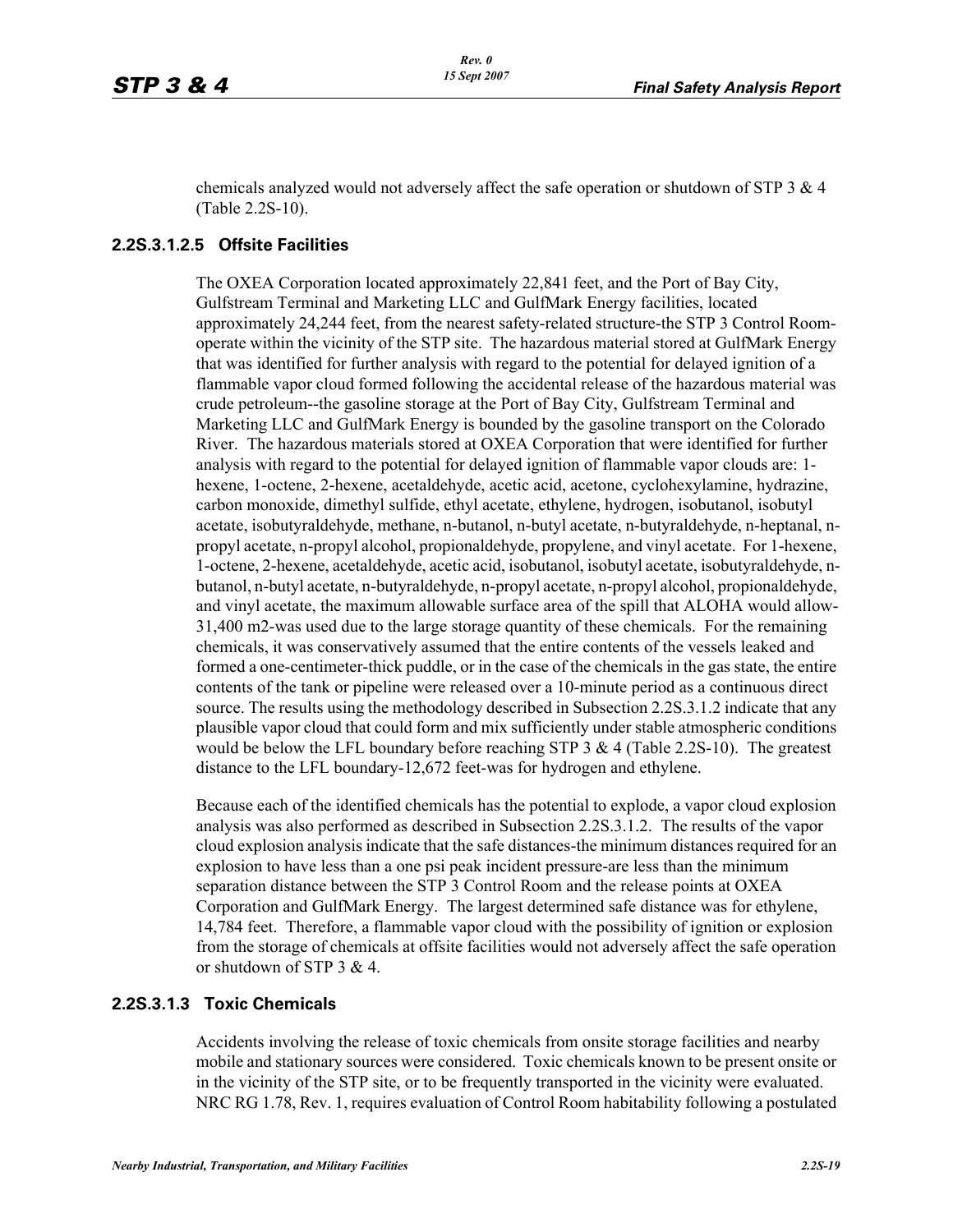external release of hazardous chemicals from mobile or stationary sources, on site or offsite (Reference 2.2S-42).

The potential onsite chemicals (Table 2.2-6), offsite chemical storage (Table 2.2S-7), hazardous materials transported on navigable waterways (Table 2.2-8), and hazardous materials potentially transported on FM 521 were evaluated to ascertain which hazardous materials should be analyzed with respect to their potential to form a toxic vapor cloud following an accidental release. The ALOHA air dispersion model was used to predict the concentrations of toxic chemical clouds as they disperse downwind for all facilities and sources except for the gasoline barge, which was analyzed using the Toxic Dispersion Model, Revision 3. The maximum distance a cloud can travel before it disperses enough to fall below the Immediately Dangerous to Life and Health (IDLH) concentration in the vapor cloud was determined using ALOHA. The ALOHA model was also used to predict the concentration of the chemical in the Control Room following a chemical release to ensure that, under worst-case scenarios, Control Room operators will have sufficient time to take appropriate action.

The IDLH is defined by the National Institute of Occupational Safety and Health as a situation that poses a threat of exposure that is likely to cause death or immediate or delayed permanent adverse health effects, or one that could prevent escape from such an environment. The IDLHs determined by the National Institute of Occupational Safety and Health are established such that workers are able to escape such environments without suffering permanent health damage. Where an IDLH was unavailable for a toxic chemical, the time-weighted average (TWA) or threshold limit value (TLV), promulgated by the Occupational Safety and Health Administration or adopted by the American Conference of Governmental Hygienists, or the Temporary Emergency Exposure Limit, adopted by the U.S. Department of Energy, were used as the toxicity concentration level. Conservative meteorological assumptions were used: F (stable) stability class with a wind speed of one m/sec; ambient temperature of 25oC; relative humidity of 50%; cloud cover of 50%; and atmospheric pressure of one atmosphere. A Pasquill stability category "F" and a wind speed of one m/sec typically represent the worst five percent of meteorological conditions observed at a majority of nuclear plant sites (Reference 2.2S-42 and 2.2S-61). It was further assumed that the toxic vapor cloud traveled downwind directly toward the Control Room.

For each of the identified chemicals, it was conservatively assumed that the entire contents of the vessel leaked, forming a one-centimeter-thick puddle, where accommodated by the model. For those identified hazardous materials in the gaseous state, it was conservatively assumed that the entire contents of the vessel or pipeline were released over a 10-minute period into the atmosphere as a continuous direct source (Reference 2.2S-47). The effects of toxic chemical releases from internal and external sources are summarized in Table 2.2S-11 and are described in the following subsections relative to the release sources.

#### **2.2S.3.1.3.1 Highways**

The nearest Control Room for STP  $3 \& 4$  is located approximately 2853 feet at its closest distance to FM 521. Gasoline was the hazardous material potentially transported on FM 521 that was identified for further analysis with regard to the potential of forming a toxic vapor cloud following an accidental release and able to travel to the Control Room. The methodology presented in Subsection 2.2S.3.1.3 was used for determining the distance from the release site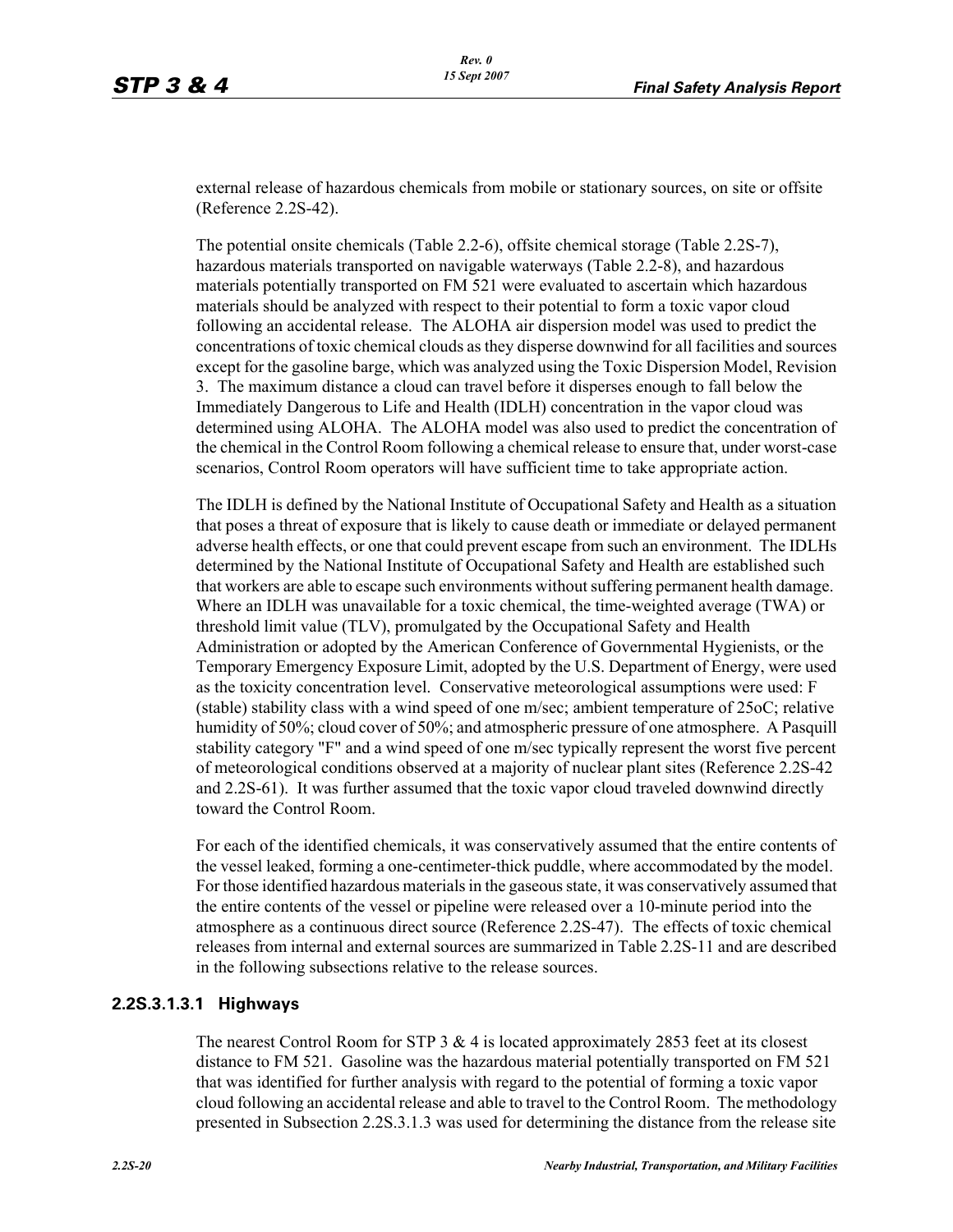to the point where the toxic vapor cloud reaches the IDLH boundary. For gasoline, the TWA toxicity limit was conservatively used because no IDLH is available for this hazardous material. The TWA is the average value of exposure over the course of an eight-hour work shift. The maximum concentration of gasoline attained in the Control Room during the first hour of the release was determined. In this scenario, it was conservatively estimated that the transport vehicle lost the entire contents-50,000 pounds or 9000 gallons. The results indicate that any vapor cloud that forms following an accidental release of gasoline on FM 521 and travels toward the Control Room would not achieve an airborne concentration greater than the TWA in the Control Room (Table 2.2S-11). Therefore, the formation of a toxic vapor cloud following an accidental release of gasoline transported on FM 521 would not adversely affect the safe operation or shutdown of STP 3 & 4.

#### **2.2S.3.1.3.2 Pipelines**

The Dow Pipeline Company operates two natural gas transmission pipelines within the vicinity of the STP site. At its closest distance, these pipelines pass within approximately 11,089 feet of the nearest Control Room for STP 3 & 4. The Dow Pipeline Company natural gas transmission pipelines carry natural gas and are not expected to carry a different product in the future. Natural gas is not considered toxic and there is no IDLH or other toxicity limit identified for this chemical. Therefore, no toxicity analysis is necessary for the natural gas transmission pipelines. As discussed in Subsection 2.2S.3.1.1.2, the chemical pipelines are conservatively treated as if the total quantity of the chemical was stored and released at the OXEA Corporation. The results are reported with the offsite chemical analyses in Subsection 2.2S.3.1.3.5.

#### **2.2S.3.1.3.3 Waterway Traffic**

The STP 3 Control Room is located approximately 15,974 feet from the west bank of the Colorado River, a navigable waterway. The plausible chemicals transported on barges or chemical parcel tankers along the Colorado River identified for further analysis with regard to the potential of forming a toxic vapor cloud following an accidental release and traveling toward the Control Room are n-butanol, isobutanol, acetic acid, n-butyl acetate, vinyl acetate, and gasoline. An analysis was conducted for the identified hazardous materials. The conservative methodology outlined in Subsection 2.2S.3.1.3 was used to determine the concentration of a toxic chemical cloud as it disperses downwind toward the Control Room using the ALOHA or TOXDISP dispersion modeling. The maximum quantity of n-butanol, isobutanol, n-butyl acetate, and vinyl acetate assumed to be spilled on the waterway was 380,000 gallons. The quantity of acetic acid assumed to be spilled on the waterway was 500,000 gallons. For these cases, the maximum surface area of the spill that ALOHA would accommodate-31,400 m2-was used. The maximum quantity of gasoline assumed to be spilled on the waterway was 1,680,000 gallons. Due to the immense volume of gasoline-1,680,000 gallons-the maximum spill area for a one-centimeter-thick depth would require the gasoline to flow miles down the river away from STP 3  $\&$  4. Therefore, the length of the spill area influencing the Control Room was assumed to be 1500 feet up and down the river from the spill site, the closest point from the river to STP  $3 \& 4$ , for a total of 3000 feet in river length. The Control Room concentrations of the selected hazardous materials never reach the IDLH or other established toxicity limits (Table 2.2S-11). The greatest distance to an IDLH for the selected hazardous materials was acetic acid and vinyl acetate, where concentrations in the air disperse to a level below their respective IDLH limits 10,032 feet from the spill site. Therefore, the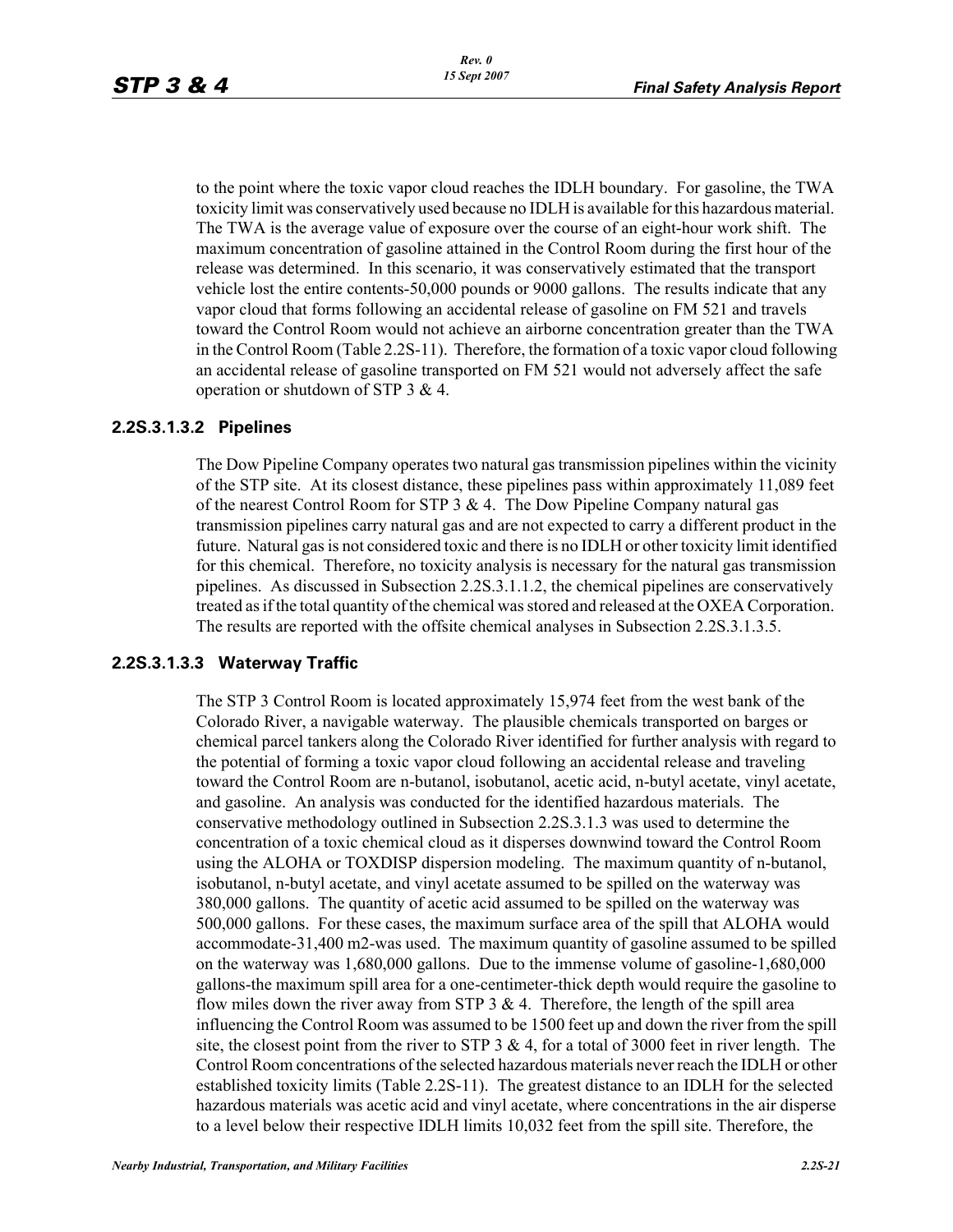formation of a toxic vapor cloud following an accidental release of the analyzed hazardous materials transported on the Colorado River would not adversely affect the safe operation or shutdown of STP 3 & 4.

#### **2.2S.3.1.3.4 Onsite Chemical Storage/STP 1 & 2**

The hazardous materials stored on site that were identified for further analysis with regard to the potential of the formation of toxic vapor clouds formed following an accidental release were Freon-11, Freon-12, gasoline (12,000 gallon above ground storage tank), Halon 1301, hydrogen (asphyxiant), sodium hypochlorite, monoethanolamine, hydrazine, nitrogen (asphyxiant), and liquid nitrogen (asphyxiant). As described in Subsection 2.2S.3.1.3, the identified hazardous materials were analyzed using the ALOHA dispersion model to determine whether the formed vapor cloud would reach the Control Room intake and what the concentration of the toxic chemical would be in the Control Room following an accidental release. Hydrogen, nitrogen, and liquid nitrogen concentrations were determined at the Control Room following a 10-minute release from the largest storage vessel. In each case, the concentration of these asphyxiants at the Control Room-1490 ppm hydrogen, 5540 ppm nitrogen, and 1390 ppm liquid nitrogen-would not displace enough oxygen for the Control Room to become an oxygen-deficient environment, nor would they be otherwise toxic at these concentrations (Reference 2.2S-63). The remaining chemical analyses indicate that the Control Room would remain habitable for the worst-case release scenario. (While, the distance to the selected toxicity limit for gasoline is greater than the distance to the STP  $3 \& 4$  control room, the concentration inside the control room never reached the toxicity limit.) The worst-case release scenario in each of the analyses included the total loss of the largest vessel, resulting in an unconfined one-centimeter-thick puddle under stable atmospheric conditions (Table 2.2S-11). Therefore, the formation of a toxic vapor cloud following an accidental release of the analyzed hazardous materials stored onsite would not adversely affect the safe operation or shutdown of STP 3 & 4.

#### **2.2S.3.1.3.5 Offsite Facilities**

The OXEA Corporation, located approximately 22,841 feet, and the Port of Bay City, Gulfstream Terminal and Marketing LLC and GulfMark Energy facilities, located approximately 24,244 feet, from STP 3  $\&$  4 operate within the vicinity of the STP site. The hazardous material stored at GulfMark Energy that was identified for further analysis with regard to the potential for forming a toxic vapor cloud following an accidental release and traveling to the Control Room was crude petroleum. (The gasoline storage at the Port of Bay City, Gulfstream Terminal and Marketing LLC, and GulfMark Energy is bounded by gasoline transport on the Colorado River.) The hazardous materials stored at OXEA Corporation that were identified for further analysis with regard to the potential for forming a toxic vapor cloud following an accidental release and traveling toward the Control Room were 1-hexene, 1 octene, 2-hexene, acetaldehyde, acetic acid, acetone, cyclohexylamine, dimethyl sulfide, hydrazine, sodium hypochlorite, carbon dioxide (asphyxiant), carbon monoxide (asphyxiant), ethyl acetate, ethylene (asphyxiant), hydrogen (asphyxiant), isobutanol, isobutyl acetate, isobutyraldehyde, methane (asphyxiant), n-butanol, n-butyl acetate, n-butyraldehyde, n-propyl acetate, n-propyl alcohol, propionaldehyde, nitrogen (asphyxiant), propylene (asphyxiant), and vinyl acetate. Carbon dioxide, carbon monoxide, ethylene, hydrogen, methane, nitrogen and propylene concentrations were determined outside the Control Room following a 10-minute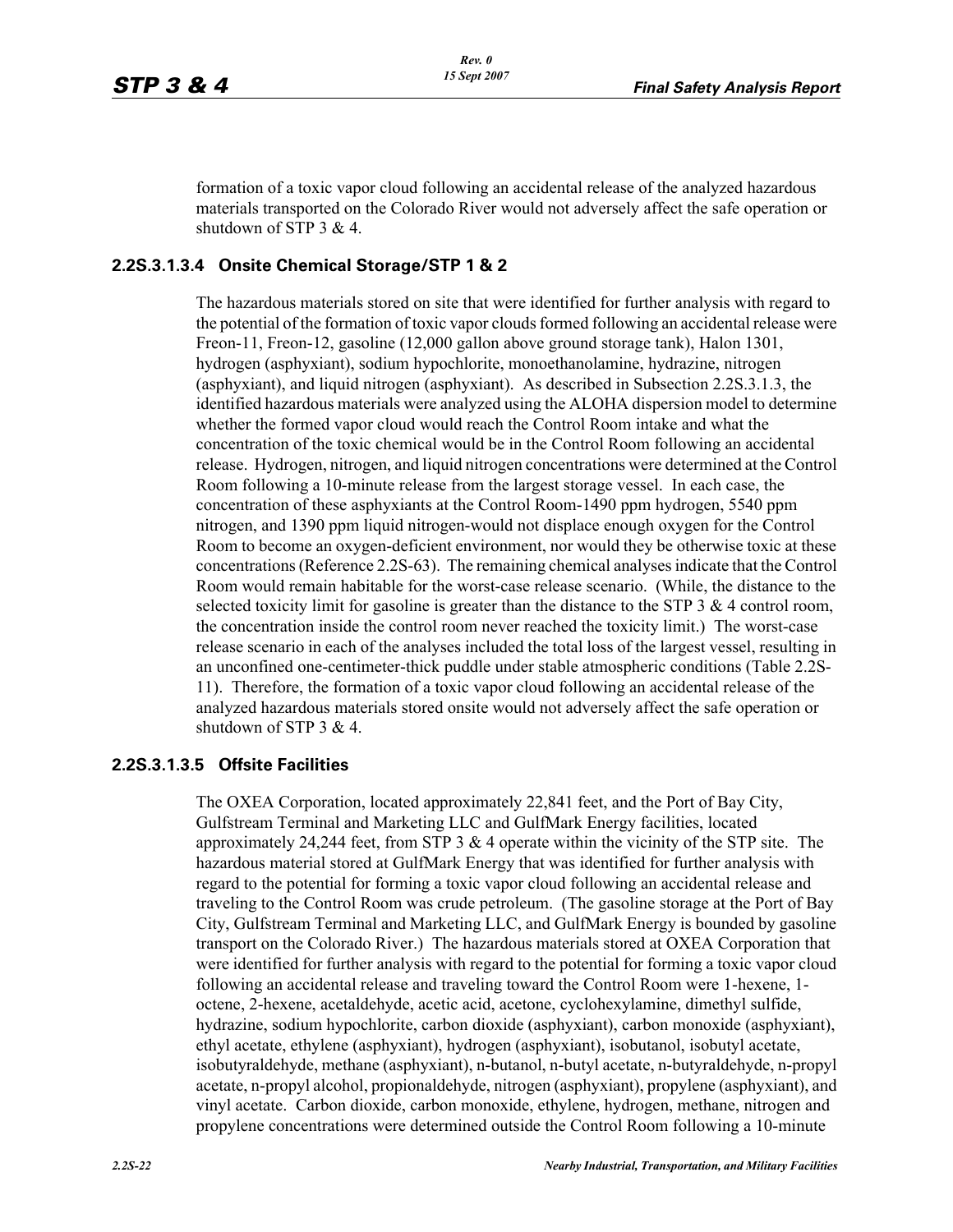release from the largest storage vessel. In each case, the concentration of the asphyxiants at the Control Room would not displace enough oxygen for the Control Room to become an oxygendeficient environment, nor would it be otherwise toxic at these concentrations (Table 2.2S-11). The remaining chemical analyses indicate that, except for 1-Hexene and carbon monoxide, the distance the vapor cloud could travel prior to falling below the selected toxicity limit was less than the distance to the Control Room. Additionally, in each case, including 1-Hexene and carbon monoxide, the analyses indicate that one hour after an accidental release, the toxic chemical had not reached the Control Room (Table 2.2S-11). After 1 hour, the model assumes that weather conditions or other release circumstances are likely to change such that the vapor cloud would not pose a threat inside the control room. Therefore, the formation of a toxic vapor cloud following an accidental release of the analyzed hazardous materials stored offsite would not adversely affect the safe operation or shutdown of STP 3 & 4.

#### **2.2S.3.1.4 Fires**

Accidents were considered in the vicinity of the STP that could lead to high heat fluxes or smoke, and nonflammable gas or chemical-bearing clouds from the release of materials as a consequence of fires. Fires in adjacent industrial plants and storage facilities-chemical, oil and gas pipelines; brush and forest fires; and fires from transportation accidents-were evaluated as events that could lead to high heat fluxes or to the formation of such clouds. The nearest industrial sites are the OXEA Corporation and the Port of Bay City, Gulfstream Terminal and Marketing LLC, and GulfMark Energy facilities, located approximately 4.6 miles northnortheast from STP 3 & 4. Each of the chemicals stored at the OXEA Corporation and Port of Bay City facilities, along with the nearest Dow Pipeline Company natural gas transmission pipeline, and those chemicals transported by barge on the Colorado River, were evaluated in Subsection 2.2S.3.1.2 for potential effects of accidental releases leading to a delayed ignition and/or explosion of any formed vapor cloud. For each of the stored or transported hazardous materials evaluated, the results indicated that any formed vapor cloud would dissipate below the LFL before reaching the Control Room. Therefore, it is not expected that there would be any hazardous effects to STP  $3 \& 4$  from fires or heat fluxes associated with the operations at these facilities, transportation routes, pipelines, or barge routes.

Further, the potential for brush, forest or woodland, and onsite fires from storage facilities was evaluated. A cleared area at least 1950 feet wide to the north, south, and west of STP  $3 \& 4$ provides a substantial defensible zone in the unlikely event of a fire originating in brush or spreading to the site as a result of onsite or offsite activities. Additionally, the area to the east of STP 3  $\&$  4 comprises the switchyard and contains no appreciable brush or trees. Therefore, the zone surrounding STP  $3 \& 4$  is of sufficient size to afford protection in the event of a fire. For perspective, the Texas Department of Public Safety recommends a safety zone of only 30 to 50 feet be maintained around structures for protection against wildfires, while California has adopted regulations requiring a fire break of at least 30 feet and a fuel break to 100 feet (Reference 2.2S-50 and 2.2S-51). The safety zone around STP 3  $\&$  4 greatly exceeds these recommended distances, and therefore, it is not expected that there will be any hazardous effects to STP 3  $\&$  4 from fires or heat fluxes associated with wild fires, fires in adjacent industrial plants, or from onsite storage facilities.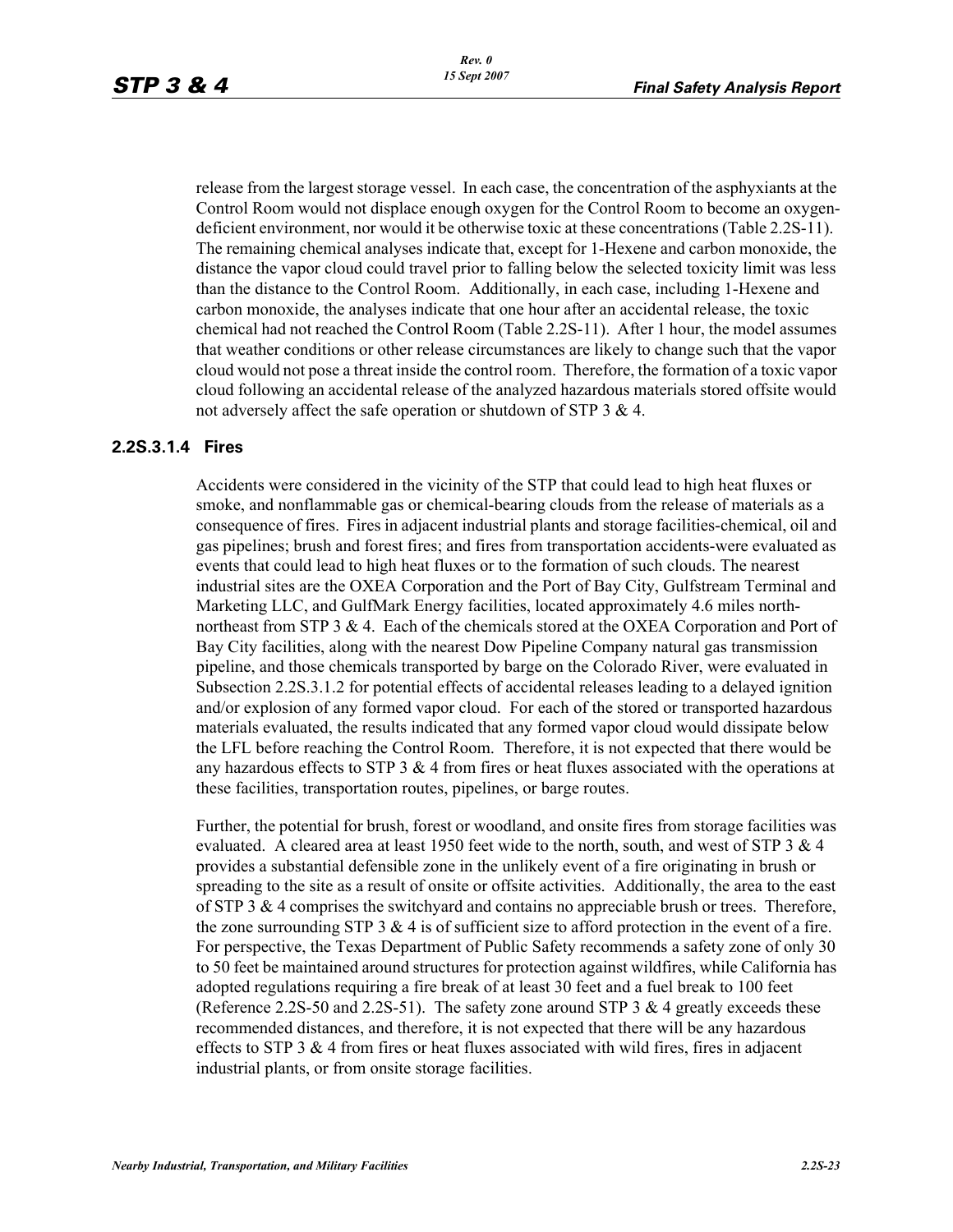#### **2.2S.3.1.5 Collisions with Intake Structure**

Because STP is located near a navigable waterway, an evaluation was performed that considered the probability and potential effects of impact on the plant cooling water intake structure and enclosed pumps. Although, makeup water for the onsite main cooling water reservoir for STP 3 & 4 is taken from the Colorado River for normal plant operation, the separate ultimate heat sink, which is not supplied directly from the intake structure on the Colorado River, provides cooling water for the safe shutdown of the plant. Thus, damage to the Colorado River makeup water intake structure would not affect the safe shutdown of STP  $3 \& 4$ .

#### **2.2S.3.1.6 Liquid Spills**

The accidental release of oil or liquids that may be corrosive, cryogenic, or coagulant were considered to determine if the potential exists for such liquids to be drawn into the plant's makeup water intake structure and circulating water system or otherwise affect the plant's safe operation. In the event that these liquids would spill into the Colorado River, they would not only be diluted by the large quantity of Colorado River water, but the makeup water intake from the Colorado River is not necessary for the safe shutdown of the plant. Therefore, any spill in the Colorado River would not affect the safe operation or shutdown of STP 3  $\&$  4.

#### **2.2S.3.1.7 Radiological Hazards**

The release of radioactive material from STP 1  $\&$  2, as a result of normal operations or as a result of an unanticipated event, would not threaten the safety of STP 3 & 4. The Control Room habitability system for the ABWR provides the capability to detect and protect main Control Room personnel from airborne radioactivity. In addition, safety-related structures, systems, and components for the ABWR have been designed to withstand the effects of radiological events and the consequential releases that would bound the contamination from a release from either of these potential sources.

#### **2.2S.3.2 Effects of Design Basis Events**

As concluded in the previous subsections, no events were identified that had a probability of occurrence of greater than 1.0E-7 per year, or potential consequences serious enough to affect the safety of the plant to the extent that the guidelines in 10 CFR Part 100 could be exceeded. Thus, there are no accidents associated with nearby industrial, transportation, or military facilities that are considered design basis events.

#### **2.2S.4 References**

| $2.2S-1$ | OXEA Corporation website. Available at http://www.OXEA-<br>chemicals.com/index.php?content=01030000⟨=en, accessed April 9, 2007.                                                                                                                                                             |
|----------|----------------------------------------------------------------------------------------------------------------------------------------------------------------------------------------------------------------------------------------------------------------------------------------------|
| $2.2S-2$ | "New positioning of the oxo business: Successful start of international chemical<br>company OXEA," Open PR, March 3, 2007. Available at<br>http://openpr.com/news/16424/New-positioning-of-the-oxo-Successful-start-of-<br>international-chemical-company-OXEA.html, accessed April 9, 2007. |

2.2S-3 Port of Bay City Authority website. Available at http://www.portofbaycity.com/index.html, accessed March 16, 2007.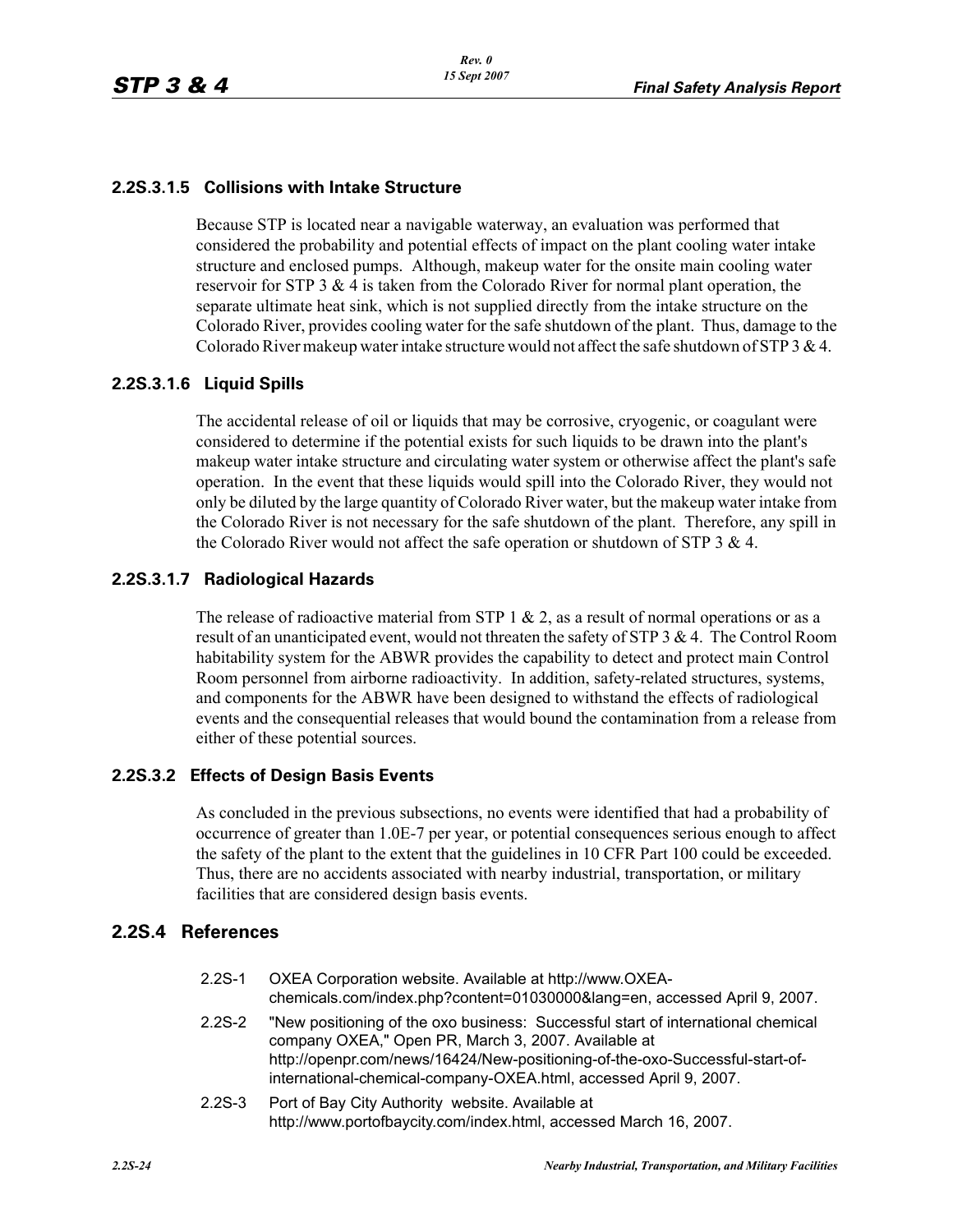- 2.2S-4 Port Series No. 26, Freeport, Point Comfort/Port Lavaca, Brownsville, and Ports along Intercoastal Waterway, TX, U.S. Army Corps of Engineers Institute for Water Resources Navigation Data Center. Available at http://www.iwr.usace.army.mil/ndc/ports/pdf/ps/ps26.pdf, accessed April 11, 2007.
- 2.2S-5 Aviation Internet Services, 0XS3 South Texas Project (Heliport). Available at http://www.fboweb.com/fb40/airport/0XS3.html, accessed April 10, 2007.
- 2.2S-6 AirNav: 0XS3 South Texas Project (Heliport) Palacios, Texas, USA. Available at http://www.airnav.com/airport/0XS3, accessed April 10, 2007.
- 2.2S-7 AirportIQ 5010, 0XS3 South Texas Project. Available at http://www.gcr1.com/5010web/airport.cfm?Site=0XS3, accessed April 10, 2007.
- 2.2S-8 Bay City Area Map, Five Star Maps, Inc., Carbon, Texas, 2006 edition.
- 2.2S-9 "Waterborne Commerce of the United States Calendar Year 2005 Part 2- Waterways and Harbors Gulf Coast, Mississippi River System and Antilles," Department of the Army Corps of Engineers Institute for Water Resources IWR-WCUS-05-02, 2005. Available at http://www.ndc.iwr.usace.army.mil/wcsc/pdf/wcusmvgc05.pdf, accessed March 16, 2007.
- 2.2S-10 Texas Eastern Transmission, L.P., Pipeline Attributes, Railroad Commission of Texas. Available at http://gis2.rrc.state.tx.us/public/, accessed March 9, 2007.
- 2.2S-11 Dow Pipeline Company, Pipeline Attributes, Railroad Commission of Texas. Available at http://gis2.rrc.state.tx.us/public/, accessed April 10, 2007.
- 2.2S-12 Houston Pipeline Company L.P., Pipeline Attributes, Railroad Commission of Texas. Available at http://gis2.rrc.state.tx.us/public/, accessed April 10, 2007.
- 3.2S-13 Enterprise Products Operating L.P., Pipeline Attributes, Railroad Commission of Texas. Available at http://gis2.rrc.state.tx.us/public/, accessed April 10, 2007.
- 2.2S-14 Penn Virginia Oil & Gas L.P., Pipeline Attributes, Railroad Commission of Texas. Available at http://gis2.rrc.state.tx.us/public/, March 9, 2007.
- 2.2S-15 Seadrift Pipeline Corporation, Pipeline Attributes, Railroad Commission of Texas. Available at http://gis2.rrc.state.tx.us/public/, accessed April 10, 2007.
- 2.2S-16 Celanese LTD., Propylene Pipeline Attributes, Railroad Commission of Texas. Available at http://gis2.rrc.state.tx.us/public/, accessed April 10, 2007.
- 2.2S-17 Celanese LTD., Oxygen and Nitrogen Pipeline Attributes, Railroad Commission of Texas. Available at http://gis2.rrc.state.tx.us/public/, accessed April 10, 2007.
- 2.2S-18 Equistar Chemicals L.P., Ethylene Pipeline Attributes, Railroad Commission of Texas. Available at http://gis2.rrc.state.tx.us/public/, accessed April 11, 2007.
- 2.2S-19 Acock Operating Limited, Pipeline Attributes, Railroad Commission of Texas. Available at http://gis2.rrc.state.tx.us/public/, accessed April 10, 2007.
- 2.2S-20 "Houston Pipeline Company L.P., Pipeline Attributes," Railroad Commission of Texas. Available at http://gis2.rrc.state.tx.us/public/, accessed April 10, 2007.
- 2.2S-21 Kinder Morgan Texas Pipeline L.P., Pipeline Attributes, Railroad Commission of Texas. Available at http://gis2.rrc.state.tx.us/public/, accessed April 10, 2007.
- 2.2S-22 Duncan Slough, Operator/Wellbore, Railroad Commission of Texas. Available at http://gis2.rrc.state.tx.us/public/, accessed March 17, 2007.
- 2.2S-23 Cane Island, Operator/Wellbore, Railroad Commission of Texas. Available at http://gis2.rrc.state.tx.us/public/, accessed March 17, 2007.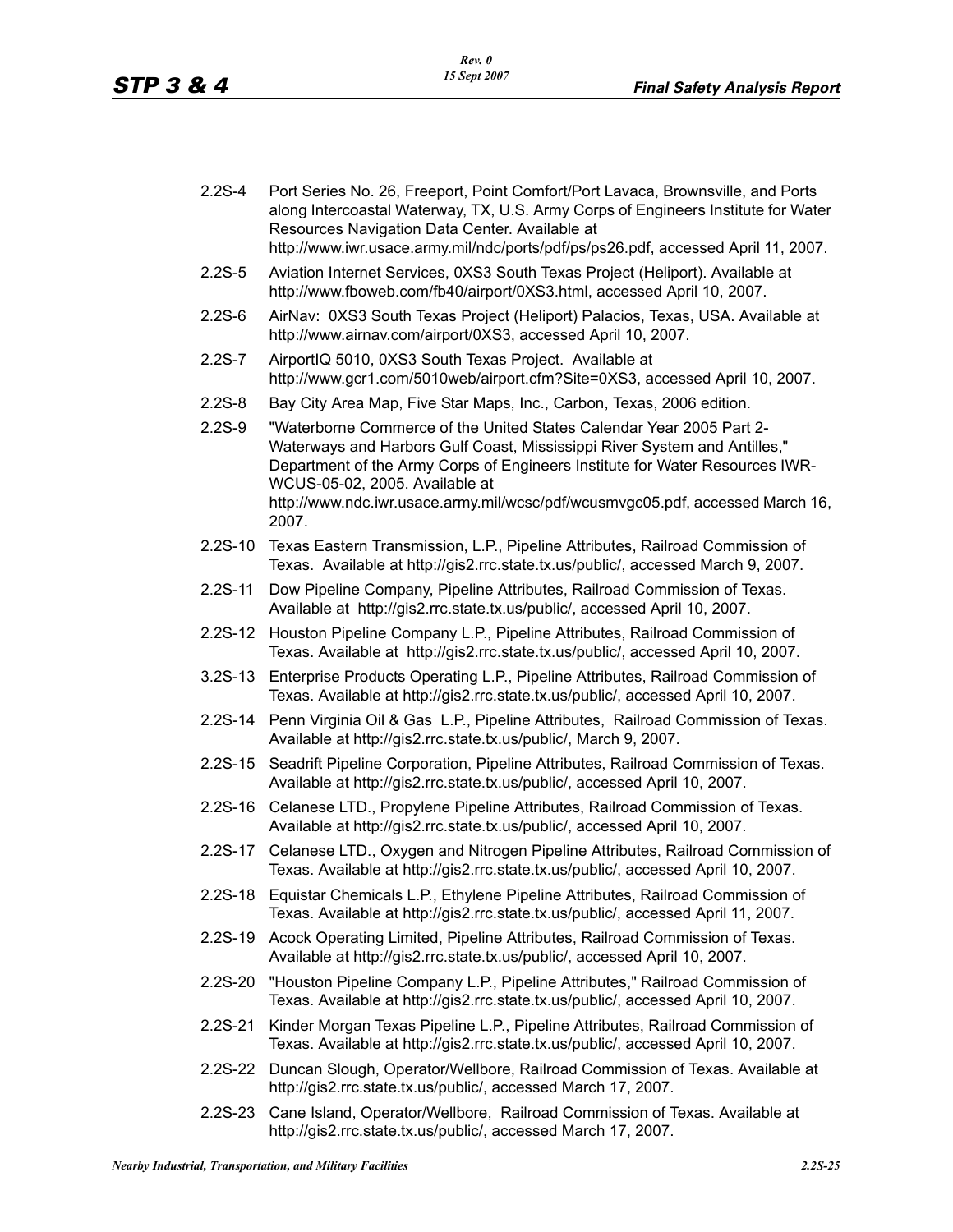- 2.2S-24 Petrucha, Operator/Wellbore, Railroad Commission of Texas. Available at http://gis2.rrc.state.tx.us/public/, accessed March 17, 2007.
- 2.2S-25 Grand Slam, Operator/Wellbore, Railroad Commission of Texas. Available at http://gis2.rrc.state.tx.us/public/, accessed April 10, 2007.
- 2.2S-26 Wadsworth, Operator/Wellbore, Railroad Commission of Texas. Available at http://gis2.rrc.state.tx.us/public/, accessed April 10, 2007.
- 2.2S-27 Equistar/Lyondell Chemical Company website. Available at http://www.lyondell.com/Lyondell/WorldWideLocations/NorthAmerica/USA/Texas/ Matagorda/Aboutus/, accessed March 13, 2007.
- 2.2S-28 "Matagorda Waste Disposal & Water Supply Corporation," 2004 Income Tax Statement. Available at http://tfcny.fdncenter.org/990\_pdf\_archive/741/741648829/741648829\_200412\_99 0O.pdf, accessed April 10, 2007.
- 2.2S-29 "Matagorda WD & WSC WWTP Facility Detail Report," United States Environmental Protection Agency. Available at http://oaspub.epa.gov/enviro/fii\_query\_dtl.disp\_program\_facility?p\_registry\_id=11 0006687282, accessed April 10, 2007.
- 2.2S-30 "Matagorda WD & WSC WWTP 0.5 MI SE INTX FM 2031 & STHWY Matagorda, TX 774570000 MultiSystem Report," United States Environmental Protection Agency. Available at http://oaspub.epa.gov/enviro/multisys2.get\_list?facility\_uin=110006687282 accessed April 10, 2007.
- 2.2S-31 "Federal Aviation Administration Sectional Raster Aeronautical Charts, West, Vol.," 77 Edition, published March 16, 2006.
- 2.2S-32 "South Texas Project Electric Generating Station and OXEA Tier Two Emergency and Hazardous Chemical Inventory January 1-December 31, 2005," February 2006.
- 2.2S-33 Airnav.com, Palacios Municipal Airport. Available at http://www.airnav.com/airport/PSX, accessed April 11, 2007.
- 2.2S-34 AirportIQ 5010, Palacios Municipal Airport. Available at http://www.gcr1.com/5010web/airport.cfm?Site=PSX, accessed April 11, 2007.
- 2.2S-35 Fboweb.com Aviation Internet Services, Palacios Municipal Airport. Available at http://www.fboweb.com/fb40/pu/search.aspx?ss=PSX, accessed April 11, 2007.
- 2.2S-36 "Material Safety Data Sheets," J. T. Baker, A Division of Mallinckrodt Baker, Inc., BakerFACTS Information Retrieval System, May 21, 2007.
- 2.2S-37 "Chemical Hazards Response Information System, Hazardous Chemical Data Manual," United States Coast Guard, Commandant Instruction 16465.12C, 1999.
- 2.2S-38 "Material Safety Data Sheet for Fyrquel EHC," Supresta Built-In-Defense, May 22, 2007.
- 2.2S-39 "National Institute for Occupational Safety and Health (NIOSH)," Center for Disease Control and Prevention (CDC), April 2007.
- 2.2S-40 "Material Safety Data Sheets," Matheson Tri-Gas, May 22, 2007.
- 2.2S-41 "Evaluations of Explosions Postulated To Occur on Transportation Routes Near Nuclear Power Plants," Regulatory Guide 1.91, Revision 1, February 1978.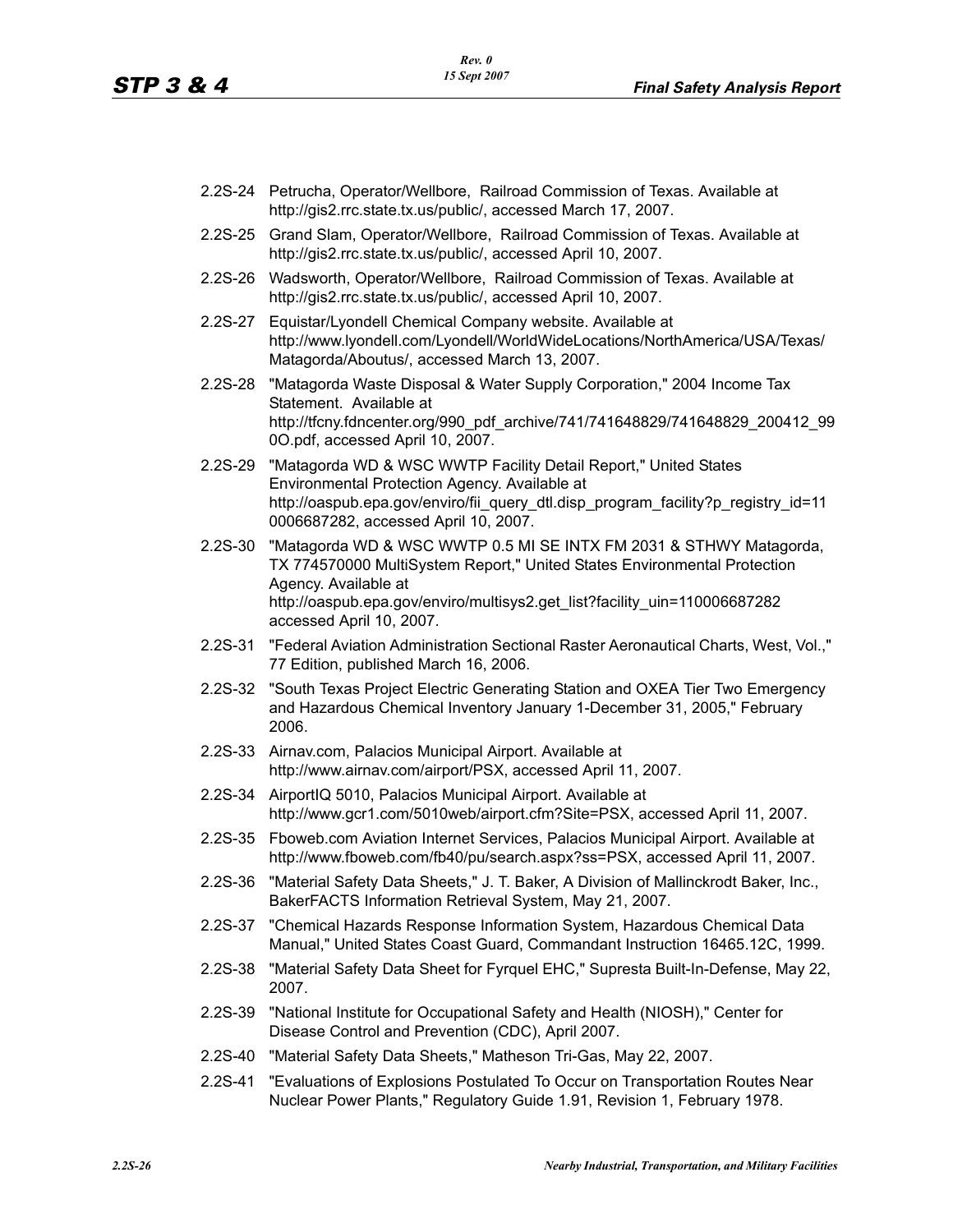- 2.2S-42 "Assumptions for Evaluating the Habitability of a Nuclear Power Plant Control Room During a Postulated Hazardous Chemical Release," Regulatory Guide 1.78, Revision 1, December 2001.
- 2.2S-43 "Material Safety Data Sheet for Thunderstorm ATC 1X3 Formula, AR-AFFF," Ansul, Incorporated, May 22, 2007.
- 2.2S-44 "Material Safety Data Sheets," Celanese Ltd., June 1, 2007.
- 2.2S-45 "Material Safety Data Sheet for Nonanoic Acid," ThermoFisher Scientific, May 23, 2007.
- 2.2S-46 "Material Safety Data Sheet Polyalkylene Glycol," ChemPoint.com, May 22, 2007.
- 2.2S-47 "Worst-Case Release Scenario Analysis," Title 40 Code of Federal Regulations Part 68.25, June 1996.
- 2.2S-48 Areal Locations of Hazardous Atmospheres (ALOHA), Version 5.4.1, NOAA, February 2007.
- 2.2S-49 "FM Global, Guidelines for Evaluating the Effects of Vapor Cloud Explosions Using a TNT Equivalency Method," Factory Mutual Insurance Company, May 2005.
- 2.2S-50 "Defensible Space, 2005," California Code of Regulations Title 14 CCR, Division 1.5, Chapter 7 Fire Protection, Subchapter 3, Article 3. Fire Hazard Reduction Around Buildings and Structures Defensible Space. § 1299. Available at http://www.fire.ca.gov/CDFBOFDB/pdfs/DefensibleSpaceRegulationsfinal12992\_1 7\_06.pdf, accessed March 22, 2007.
- 2.2S-51 Texas Department of Public Safety, Wildfire Preparedness Tips, available at http://www.txdps.state.tx.us/dem/pages/publicinformation.htm, accessed May 4, 2007.
- 2.2S-52 "Material Safety Data Sheets," Mallinckrodt Chemicals, A Division of Mallinckrodt Baker, Inc., ChemFax Information Retrieval System, May 21, 2007.
- 2.2S-53 "The Dictionary of Substances and their Effects," Second Edition, Volume 4, The Royal Society of Chemistry, 1999.
- 2.2S-54 "Vapor Pressure Graphs of Motor Gasolines," Vacuum Limitations on Blackmer Pumps, available at http://www.blackmer.com/myapp/pdf/bul50.pdf, accessed February 1, 2007.
- 2.2S-55 "Handbook of Chemistry and Physics," 54th Edition, 1973-1974, CRC Press.
- 2.2S-56 "Solvents Safety Handbook," Noyes Publications, 1986.
- 2.2S-57 "Material Safety Data Sheets," OXEA Chemicals, June 1, 2007.
- 2.2S-58 Dense Gas Air Dispersion Model (DEGADIS) (EV 112), Rev. 2.1, User's Guide for the DEGADIS 2.1 Dense Gas Dispersion Model, Report to U.S. EPA, NTIS PB90-213893, 1989.
- 2.2S-59 "Material Safety Data Sheet," Alfa Aesae, A Johnson Matthey Company, July 24, 2007.
- 2.2S-60 "Material Safety Data Sheet," Acros Organics BVBA, A Division of ThermoFishcher Scientific, Fax-On-Demand Document Retrieval System, July 24, 2007.
- 2.2S-61 "Nuclear Power Plant Control Room Ventilation System Design for Meeting General Criterion 19, " Murphy, K. G. and K. M. Campe, U.S. Atomic Energy Commission, 13th AEC Air Cleaning Conference, 1974.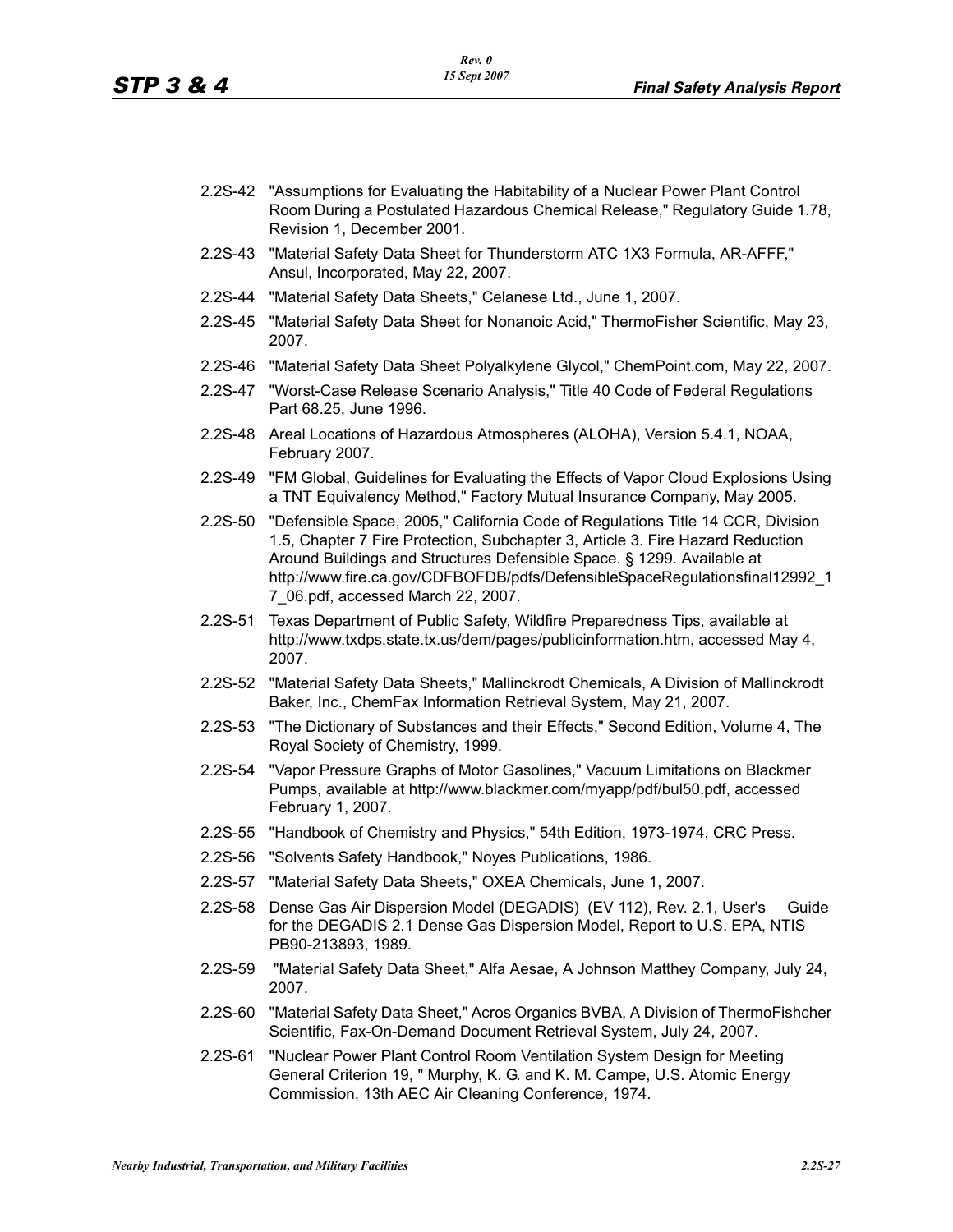- 2.2S-62 Santos USA Corporation, Pipeline Attributes, Railroad Commission of Texas. Available at http://gis2.rrc.state.tx.us/public/, accessed June 29, 2007.
- 2.2S-63 "Respiratory Protection," Title 29 Code of Federal Regulations Part 1910.134, July 2002.
- 2.2S-64 "Combined License Applications for Nuclear Power Plants," Regulatory Guide 1.206, Revision 1, June 2007.
- 2.2S-65 "Fire Dynamics Tools (FDTs) Quantitative Fire Hazard Analysis Methods for the U.S. Nuclear Regulatory Commission Fire Protection Inspection Program," NUREG-1805, December 2004.
- 2.2S-66 "Material Safety Data Sheet," Bedoukian Research, Inc., July 24, 2007.
- 2.2S-67 "Material Safety Data Sheet," Arkema Canada, Inc., March 15, 2006.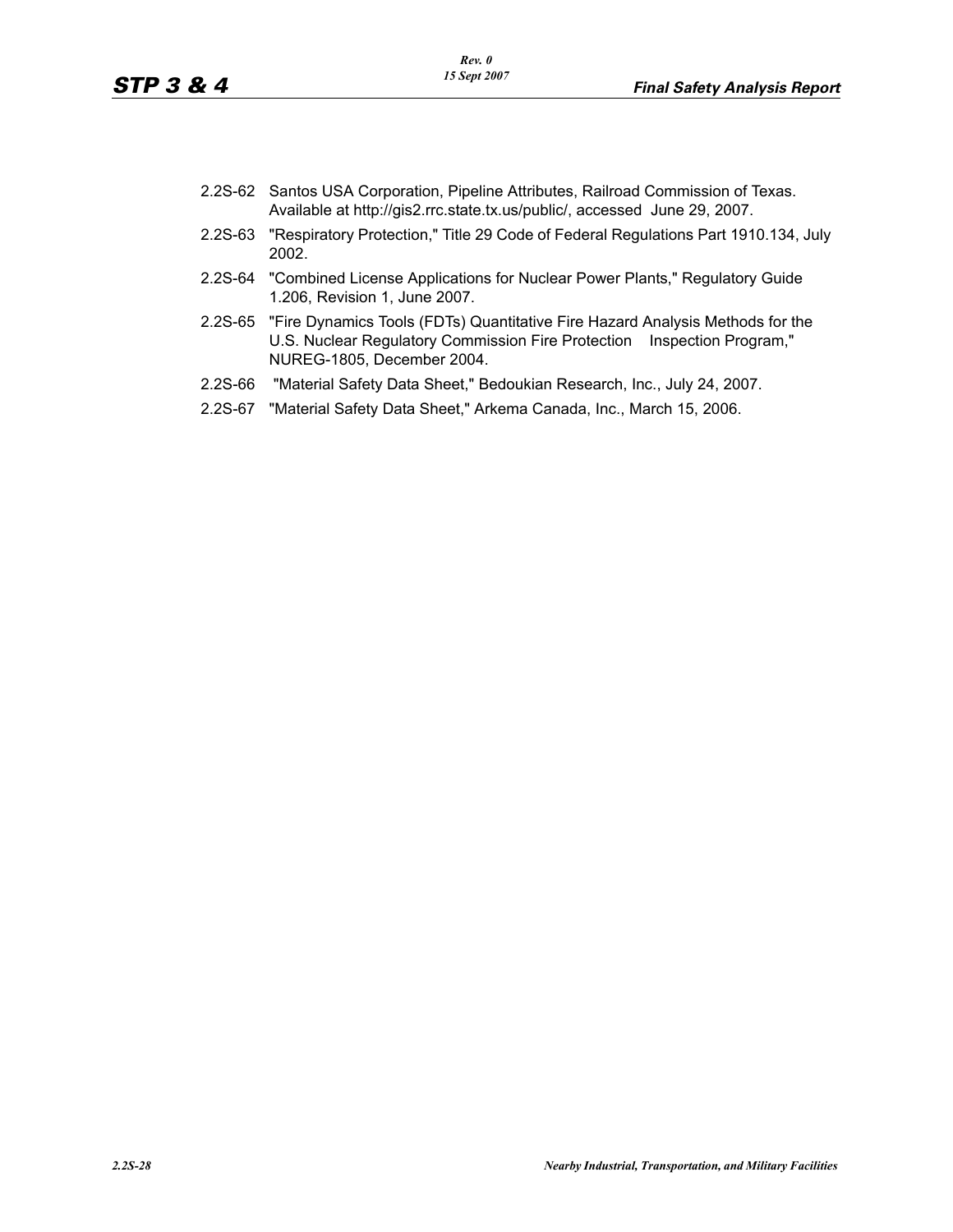|                                                                                |                                                                                                                                                                    |                                                                             | <b>Number of</b> |                                                                                                                                           |
|--------------------------------------------------------------------------------|--------------------------------------------------------------------------------------------------------------------------------------------------------------------|-----------------------------------------------------------------------------|------------------|-------------------------------------------------------------------------------------------------------------------------------------------|
|                                                                                |                                                                                                                                                                    |                                                                             | <b>Persons</b>   | <b>Major Products or</b>                                                                                                                  |
| <b>Site</b>                                                                    | <b>Concise Description</b>                                                                                                                                         | <b>Primary Function</b>                                                     | <b>Employed</b>  | <b>Materials</b>                                                                                                                          |
| <b>OXEA</b><br>Corporation                                                     | <b>OXEA Corporation</b><br>receives raw chemicals<br>from rail, pipeline, road,<br>and by barge and<br>manufactures basic and<br>industrial<br>chemicals/compounds | Manufacturer of<br>organic chemicals,<br>crudes, organic<br>dyes & pigments | 260              | Basic organic<br>chemicals,<br>industrial organic<br>chemicals,<br>acetates.<br>aldehydes, crudes,<br>intermediates, dyes<br>and pigments |
| STP $1 & 2$                                                                    | STP 1 & 2 are each 1329<br><b>MWe Westinghouse</b><br>Electric Company, LLC<br>pressurized water<br>reactors licensed by the<br><b>NRC</b>                         | <b>Power Production</b>                                                     | About 1300       | <b>Electric Power</b>                                                                                                                     |
| Port of Bay City/<br>Gulfstream<br><b>Terminal and</b><br><b>Marketing LLC</b> | <b>Petroleum Transit Station</b>                                                                                                                                   | Receive, store, &<br>transfer petroleum<br>products                         | 4                | Gasoline; Diesel oil                                                                                                                      |
| Port of Bay City/<br><b>GulfMark Energy</b>                                    | <b>Petroleum Transit Station</b>                                                                                                                                   | Receive, store, &<br>transfer petroleum<br>products                         | None             | Petroleum Crude<br>Oil                                                                                                                    |
| Equistar                                                                       | Equistar receives raw<br>chemicals from both rail<br>and road and<br>manufactures HDPE<br>plastic resins                                                           | Manufacturer of<br><b>HDPE</b> plastic<br>resins                            | 194              | <b>HDPE</b> plastic<br>resins                                                                                                             |
| Matagorda Waste<br>Disposal and<br><b>Water Supply</b><br>Corporation          | Water supply and<br>sanitary wastewater<br>treatment plant                                                                                                         | Sanitary<br>wastewater<br>treatment plant                                   | 3                | N/A                                                                                                                                       |

# **Table 2.2S-1 Description of Facilities - Products and Materials**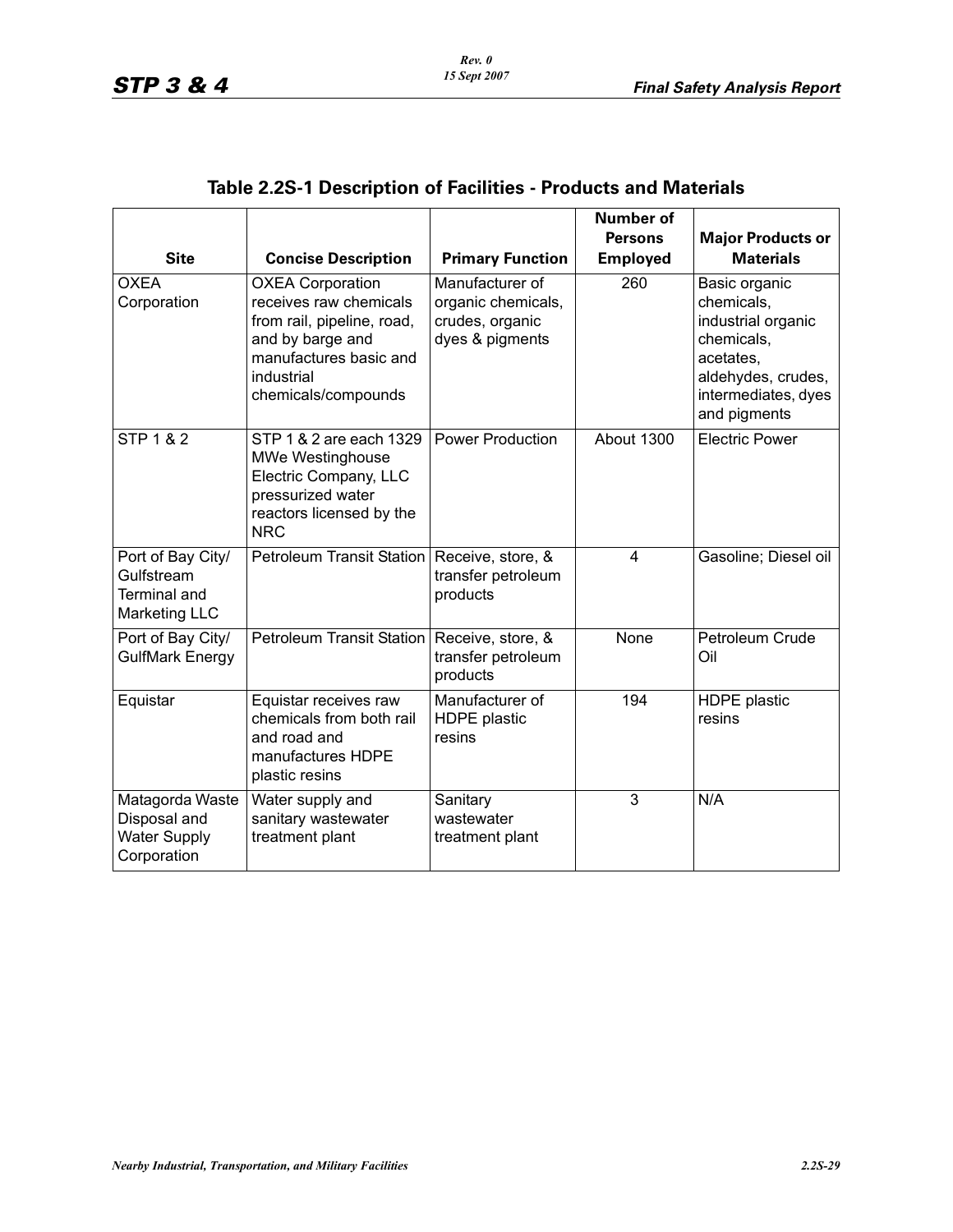|                           |                     | <b>Maximum</b><br><b>Quantity in</b> |                                                      |
|---------------------------|---------------------|--------------------------------------|------------------------------------------------------|
|                           |                     | <b>Largest</b>                       |                                                      |
| Compound                  | <b>IDLH</b> [1]     | <b>Container (lbs)</b>               | <b>Storage Location</b>                              |
| Sodium Bromide            | None                | 37,800                               | <b>ECW/CWI Hypochlorite Tank</b>                     |
|                           | established         |                                      |                                                      |
| Sulfuric Acid             | 15 mg/m $^3$        | 105,000                              | E/M Shop                                             |
|                           |                     |                                      | Bldg. 19, WSHE-32                                    |
|                           |                     |                                      | Bldg. 19, WSHE-19, MEAB 1 & 2, TGB 1 &<br>2, EM Shop |
|                           |                     |                                      | Unit 1 demineralizer Area, Neutralization<br>basin   |
|                           |                     |                                      | Plant Demin Area Unit 1 NE Corner outside            |
|                           |                     |                                      | Unit 2 NE Corner Outside, acid storage               |
|                           |                     |                                      | Acid Storage Unit 2                                  |
|                           |                     |                                      | P/D Lab Bldg 52                                      |
| <b>Boric Acid</b>         | None                | 44,100                               | Bldg. 27, WSHE-32                                    |
|                           | established         |                                      | Unit 1/2 MEAB                                        |
| 50% Sodium Hydroxide      | None                | 67,200                               | Units 1 & 2 Demineralizer                            |
|                           | established         |                                      | Bldg. 19, WSHE-32                                    |
|                           |                     |                                      | Caustic Storage Units 1 & 2                          |
|                           |                     |                                      | Unit 1 & 2 MEAB & TGB                                |
|                           |                     |                                      | <b>Bldg 44 Nuclear Training</b>                      |
|                           |                     |                                      | <b>Bldg 27, WSHE 32</b>                              |
| Number 2 Diesel Fuel      | None<br>established | 588,000                              | EGDS, DGB Unit 1 & 2, Fire Pump House,<br><b>NSC</b> |
|                           |                     |                                      | EGDS, Unit 2, NTF Bldg-44, Gas Island                |
|                           |                     |                                      | Unit 2 Emergency Generator                           |
|                           |                     |                                      | Bldg 20 Fab Shop, MOF Tool Room                      |
| Freon-11                  | 2000 ppm            | 2917                                 | Bldg 19 Fab Shop, Bldg 27 WSHE 32                    |
| (Trichlorofluoromethane)  |                     |                                      | Electric Shop, Bldg 19 WSHE 32                       |
|                           |                     |                                      | Bldg 19 WHSE 32                                      |
| Freon-12                  | 15,000 ppm          | 55,200                               | Bldg 20 Fab Shop                                     |
| (Dichlorodifluoromethane) |                     |                                      | E/M Shop, Bldg 27 WSHE 32                            |
|                           |                     |                                      | Bldg 19 WHSE 32                                      |

# **Table 2.2S-2 STP Onsite Chemical Storage**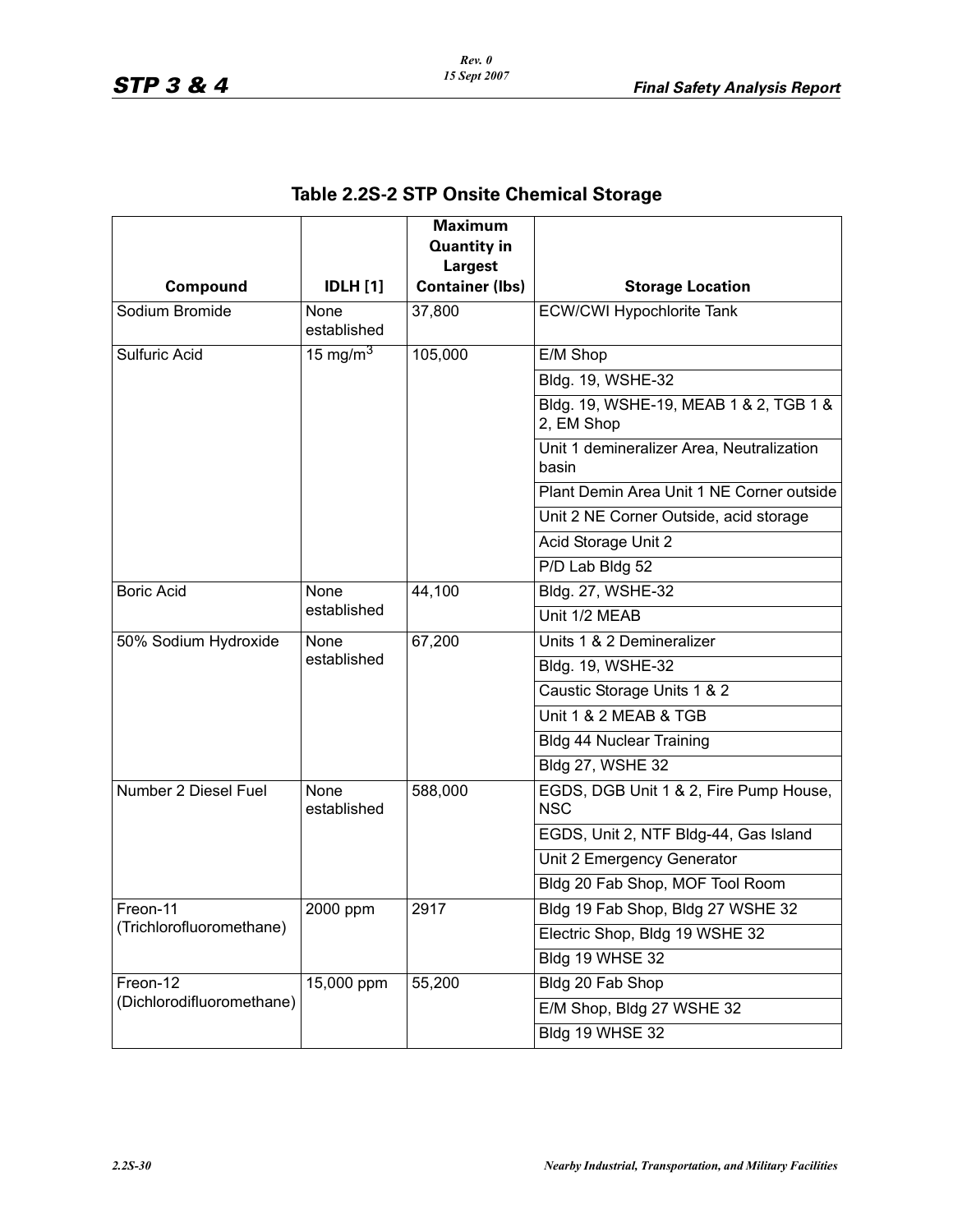|                              |                                               | <b>Maximum</b><br><b>Quantity in</b>         |                                                          |
|------------------------------|-----------------------------------------------|----------------------------------------------|----------------------------------------------------------|
|                              |                                               | <b>Largest</b>                               |                                                          |
| Compound                     | <b>IDLH</b> [1]                               | <b>Container (lbs)</b>                       | <b>Storage Location</b>                                  |
| <b>Fryquel EHC</b>           | 1000 mg/m <sup>3</sup>                        | 4200                                         | Bldg. 27, WSHE-32, MM shop                               |
|                              | as Triphenyl<br>Phosphate                     |                                              | Units 1 &2 TGB                                           |
|                              |                                               |                                              | <b>Mechanics Shop</b>                                    |
|                              |                                               |                                              | Units 1 & 2 TGB, Bldg 19, WHSE 32                        |
|                              |                                               |                                              | WHSE-32 Compressed Gas Storage                           |
| Gasoline                     | No IDLH                                       | 12,000 gallons                               | Gas Service Island (aboveground tank)                    |
|                              | listed; 300<br>ppm TWA [2]                    |                                              | Electric Shop, Bldg 20 Fab Shop                          |
| <b>Halon 1301</b>            | 40,000 ppm                                    | 9150                                         | Vault                                                    |
| (Trifluorobromomethane)      |                                               |                                              | Bldg-44 NTF                                              |
|                              |                                               |                                              | Unit 1 & 2 MEAB                                          |
| Hydrogen                     | None<br>established-<br>asphyxiant            | 100,200 ft3/<br>bank; 8,350 ft3/<br>cylinder | Main Gas Storage                                         |
| 12.5% Sodium<br>Hypochlorite | None<br>established-<br>10 ppm as<br>chlorine | 7200 gallons                                 | Cooling water intake/N/W ECW Intake<br>Bldg. 19, WHSE-32 |
| Hydrazine                    | 50 ppm                                        | 1260                                         | South of TBG 1 & 2, Bldg-19, WHSE-32                     |
|                              |                                               |                                              | Aux Boiler, Bldg-19, WHSE-32                             |
| Monoethanolamine             | 30 ppm                                        | 126,000                                      | SW of TGB 1 & 2                                          |
|                              |                                               |                                              | Ethanolamine Storage Tank                                |
| Nitrogen                     | <b>None</b><br>established-                   | 20,000                                       | Bldg 20 Fab Shop, Bldg 20 Yard, Bldg 27<br>WHSE-32       |
|                              | asphyxiant                                    |                                              | Cold Chem Labs, Electric Shop                            |
|                              |                                               |                                              | Met Lab, Unit 1 MEAB & TGB, I&C Shop                     |
|                              |                                               |                                              | Unit 1 & 2 MEAB &TGB, Switch Yard                        |
|                              |                                               |                                              | Bulk Nitrogen Storage MM Shop                            |
| Liquid Nitrogen              | None<br>established -<br>asphyxiant           | 92,400                                       | North of Unit 2 Outside protected area                   |

### **Table 2.2S-2 STP Onsite Chemical Storage (Continued)**

Source - References 2.2S-32, 2.2S-37 through 2.2S-40, and 2.2S-52

[1] IDLH, Immediately Dangerous to Life or Health

[2] TWA, Time-Weighted Average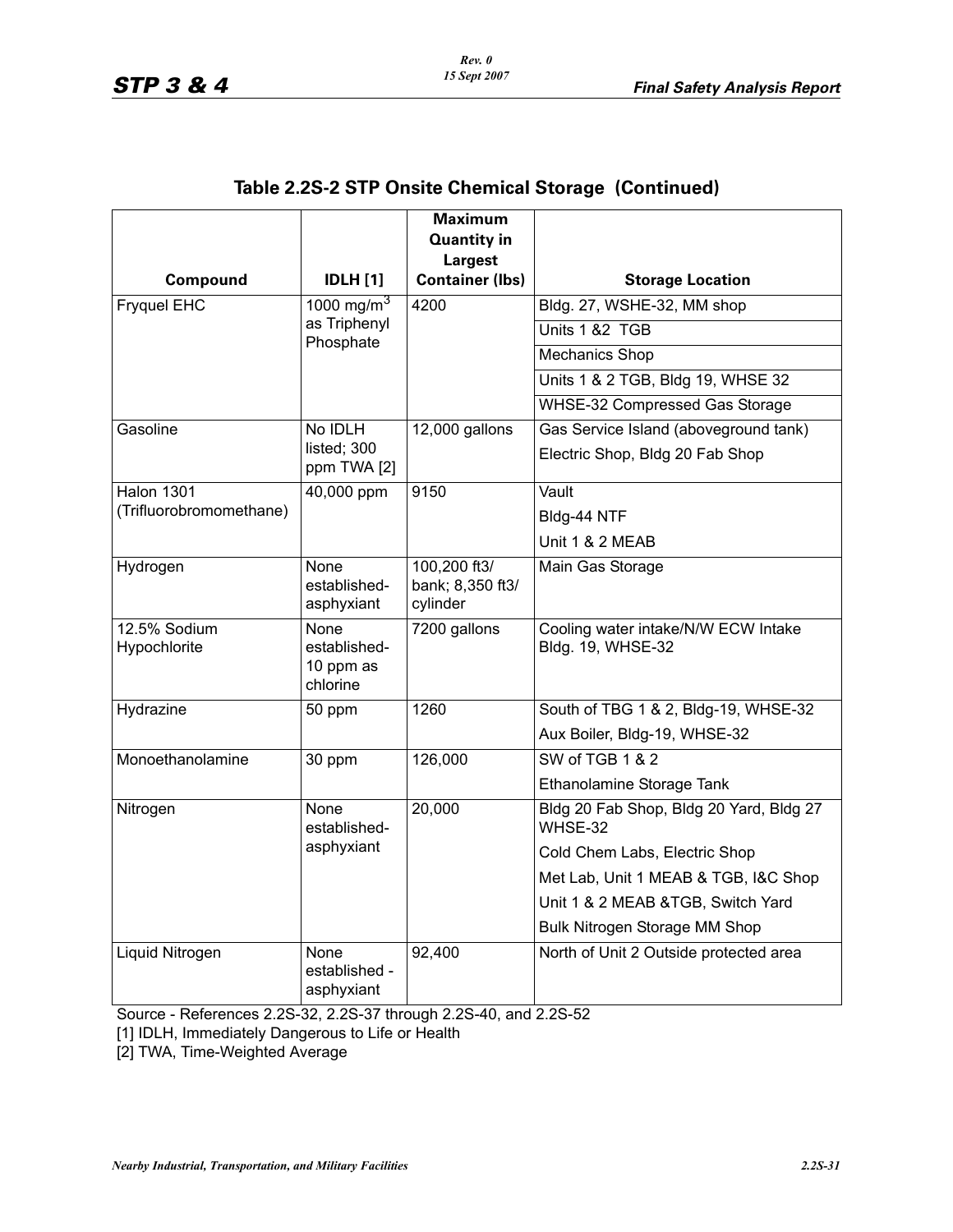| Table 2.2S-3 Offsite Chemical Storage - OXEA Corporation, Gulfstream Terminal |
|-------------------------------------------------------------------------------|
| and Marketing LLC, and GulfMark Energy                                        |

|                                                 |                                  | <b>Maximum Quantity [1]</b>   |  |  |
|-------------------------------------------------|----------------------------------|-------------------------------|--|--|
| <b>Material</b>                                 | <b>Toxicity Limit (IDLH) [2]</b> | in Largest Container<br>(lbs) |  |  |
| <b>OXEA Corporation</b>                         |                                  |                               |  |  |
| 1-Hexene                                        | 30 ppm TLV-TWA [3]               | 1,265,000                     |  |  |
| 1-Octene                                        | 250 mg/m <sup>3</sup> TEEL [4]   | 2,010,000                     |  |  |
| 2-Hexene                                        | 30 ppm TLV-TWA [3]               | 3861                          |  |  |
| 2-Methyl Hexanoic Acid                          | None established                 | 2700                          |  |  |
| Acetaldehyde                                    | $2,000$ ppm                      | 866,295                       |  |  |
| <b>Acetic Acid</b>                              | 50 ppm                           | 9,999,999*                    |  |  |
| Acetone                                         | 2500 ppm                         | 4400                          |  |  |
| <b>Nickel Catalyst</b>                          | 10 mg/m $3$                      | 10,000                        |  |  |
| Amercor 8780 Cyclohexylamine                    | 30 ppm-TEEL [4]                  | 4000                          |  |  |
| Amerzine 35 Hydrazine                           | 50 ppm                           | 4000                          |  |  |
| ATC-AFFF Foam -2-(2-Butoxyethoxy)               | None established                 | 30,000                        |  |  |
| Sodium Hypochlorite                             | 10 ppm as chlorine               | 30,000                        |  |  |
| Aluminum Oxide Catalyst (85%<br>Aluminum Oxide) | None established                 | 10,000                        |  |  |
| Iron Oxide Catalyst (90% iron oxide)            | 2500 mg/m <sup>3</sup>           | 8000                          |  |  |
| Zinc Oxide Catalyst (50%)                       | 500 mg/m $3$                     | 10,000                        |  |  |
| C7 heavy ends (C-14 Esters, 71%)                | None established                 | 11,520                        |  |  |
| C8 Catalyst                                     | None established                 | 10,000                        |  |  |
| C9 heavy ends (C-18 Esters, 71%)                | None established                 | 11,520                        |  |  |
| <b>Carbon Dioxide</b>                           | 40,000 ppm                       | 868,000                       |  |  |
| Carbon Monoxide                                 | 1200 ppm                         | 868,000                       |  |  |
| Celite (Diatomaceous Earth)                     | 3000 mg/m <sup>3</sup>           | 10,000                        |  |  |
| Silver (catalyst)                               | 10 mg/m $3$                      | 12,250                        |  |  |
| Silica                                          | 3000 mg/m <sup>3</sup>           | 10,000                        |  |  |
| <b>Aluminum Silicate</b>                        | 10 mg/m <sup>3</sup> -TLV [3]    | 40,000                        |  |  |
| Diesel                                          | None established                 | 40,000                        |  |  |
| Diisopropanolamine                              | None established                 | 32,000                        |  |  |
| Dimethyl Sulfide                                | 2000 ppm - TEEL [4]              | 10,000                        |  |  |
| Drewfloc 2449 (33% Petroleum Distillate)        | $1000$ ppm                       | 4000                          |  |  |
| Drewsperse 2625B (Potassium<br>Hydroxide)       | None established                 | 32,000                        |  |  |
| <b>Ethyl Acetate</b>                            | 2000 ppm                         | 21,800                        |  |  |
| Ethylene                                        | 15,000 ppm - TEEL [4]            | 470,000                       |  |  |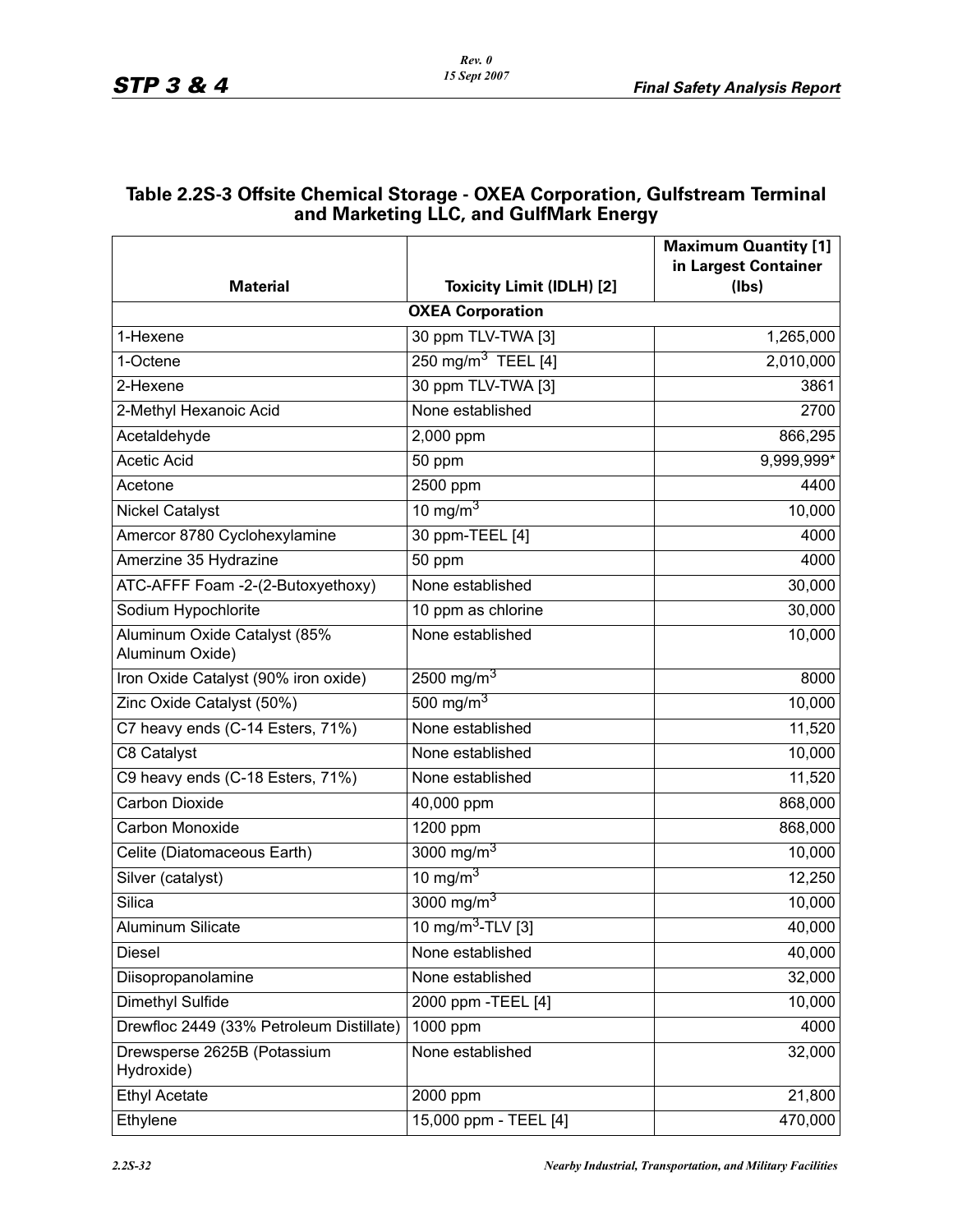#### **Table 2.2S-3 Offsite Chemical Storage - OXEA Corporation, Gulfstream Terminal and Marketing LLC, and GulfMark Energy (Continued)**

|                                       |                                  | <b>Maximum Quantity [1]</b> |
|---------------------------------------|----------------------------------|-----------------------------|
|                                       |                                  | in Largest Container        |
| <b>Material</b>                       | <b>Toxicity Limit (IDLH) [2]</b> | (Ibs)                       |
| <b>Ethylene Glycol</b>                | None established                 | 64,000                      |
| G-132 D catalyst (copper oxide 50%)   | 100 mg/m $3$                     | 8,000                       |
| G55/G65 Catalyst (aluminum oxide 70%) | None established                 | 10,000                      |
| Gasoline                              | 300 ppm - TWA [3]                | 14,400                      |
| Calcium Carbonate                     | 10 mg/m <sup>3</sup>             | 5,000                       |
| <b>Hexanoic Acid</b>                  | None established                 | 99,999*                     |
| Hydrogen                              | Asphyxiant                       | 58,512                      |
| Hydroquinone                          | 50 mg/m $3$                      | 3,000                       |
| Isobutanol                            | 1600 ppm                         | 3,455,333                   |
| Isobutyl acetate                      | 1300 ppm                         | 9,999,999*                  |
| Isobutyraldehyde                      | 1500 ppm - TEEL [4]              | 999,999*                    |
| <b>Sulfuric Acid</b>                  | 15 mg/m $3$                      | As Batteries                |
| Calcium Oxide (Dust)                  | $25 \text{ mg/m}^3$              | 40,000                      |
| Methane                               | 25,000 ppm - TEEL [4]            | 47,000                      |
| Methane Sulfonic Acid                 | None established                 | 9,999*                      |
| Monoethanolamine                      | 30 ppm                           | 99,999*                     |
| N-Butanol                             | 1400 ppm                         | 16,921,268                  |
| N-butyl acetate                       | 1700 ppm                         | 9,999,999*                  |
| N-Butyraldehyde                       | 2000 ppm - TEEL [4]              | 3,300,000                   |
| N-Heptanal                            | None established                 | 325,000                     |
| N-Heptanoic acid                      | None established                 | 1,929,855                   |
| N-Nonanal                             | None established                 | 400,000                     |
| N-Propyl acetate                      | 1700 ppm                         | 9,999,999*                  |
| N-Propyl alcohol                      | 800 ppm                          | 9,999,999*                  |
| Nitrogen                              | Asphyxiant                       | $9,999,999$ *               |
| Nonanoic acid                         | None established                 | 9,999,999*                  |
| Oxygen                                | None established                 | 999,999*                    |
| Parabenzoquinone                      | 100 mg/m $3$                     | $99,999*$                   |
| Phosphoric acid (85%)                 | 1000 mg/m <sup>3</sup>           | 99,999*                     |
| Potassium acetate                     | None established                 | 99,999*                     |
| Potassium hydroxide                   | None established                 | 99,999*                     |
| Propionaldehyde                       | 500 mg/m <sup>3</sup> -TEEL [4]  | 600,000                     |
| Propylene                             | Asphyxiant                       | 740,000                     |
| Propylene glycol                      | None established                 | 999,999*                    |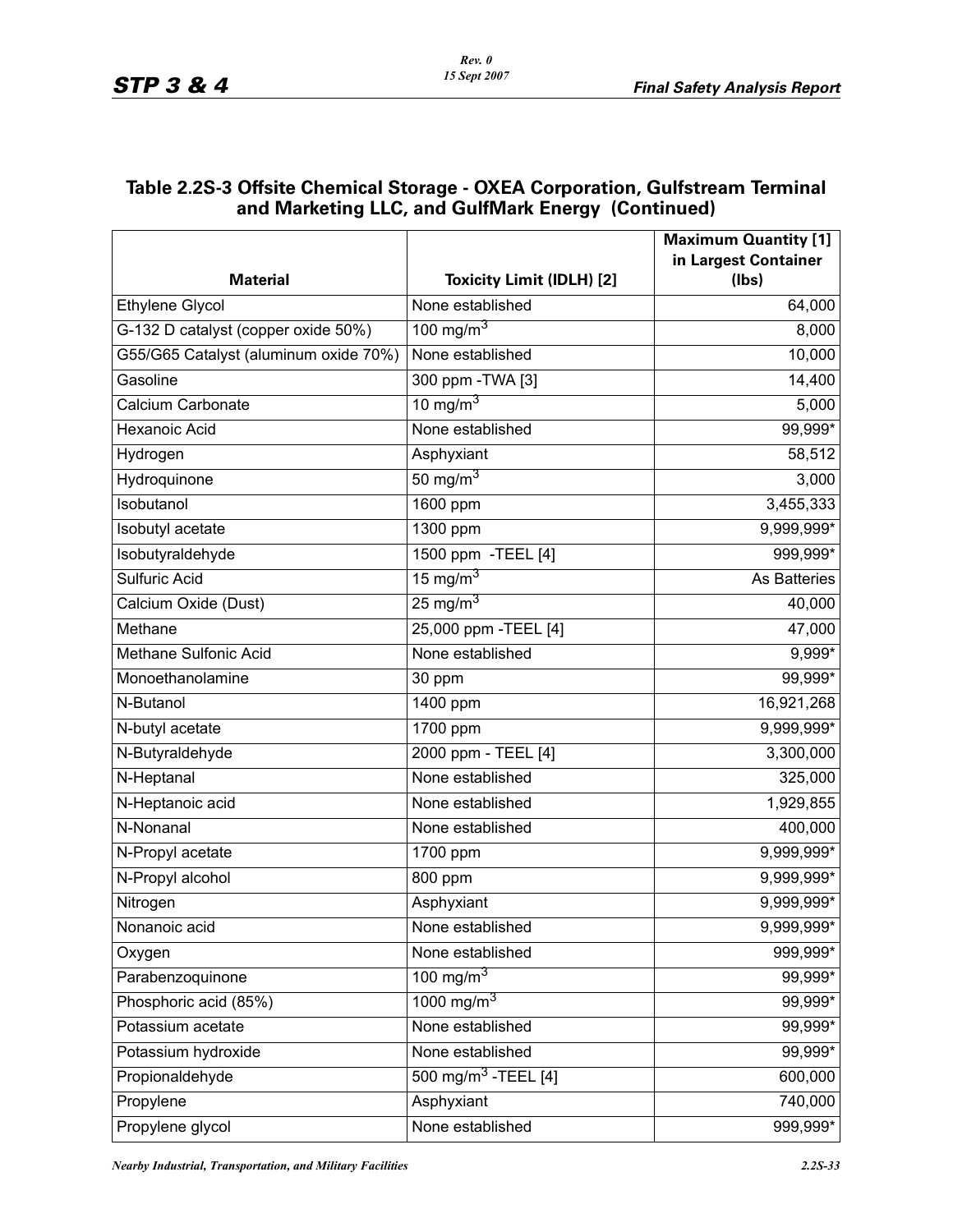| <b>Material</b>                 | <b>Toxicity Limit (IDLH) [2]</b>             | <b>Maximum Quantity [1]</b><br>in Largest Container<br>(Ibs) |
|---------------------------------|----------------------------------------------|--------------------------------------------------------------|
|                                 |                                              |                                                              |
| Sand (silica dust)              | 30 mg/m <sup>3</sup> -PEL [5]                | 99,999*                                                      |
| Sodium Hydroxide Solution       | None established                             | 999,999*                                                     |
| Sulfolane                       | None established                             | 99,999*                                                      |
| <b>Sulfuric Acid</b>            | 15 mg/m <sup>3</sup>                         | 999,999*                                                     |
| Lubricating Oil                 | None established                             | 99,999*                                                      |
| Triphenylphosphine              | None established                             | 9,999*                                                       |
| Vanadium Pentaoxide             | 35 mg $V/m3$                                 | 9,999*                                                       |
| <b>Zinc Oxide</b>               | 500 mg/m $3$                                 | 10,000*                                                      |
| UCON LB-625 Polyalkylene Glycol | None established                             | 99,999*                                                      |
| Vinyl Acetate                   | 500 ppm [6]                                  | 3,700,000                                                    |
|                                 | <b>Gulfstream Terminal and Marketing LLC</b> |                                                              |
| Gasoline                        | 300 ppm - TWA [3]                            | 20,000 barrels                                               |
| Diesel Oil                      | None established                             | 20,000 barrels                                               |
|                                 | <b>GulfMark Energy</b>                       |                                                              |
| Petroleum Crude Oil             | None established                             | 25,000 barrels                                               |

#### **Table 2.2S-3 Offsite Chemical Storage - OXEA Corporation, Gulfstream Terminal and Marketing LLC, and GulfMark Energy (Continued)**

Source - References 2.2S-32, 2.2S-36, 2.2S-37, 2.2S-39, 2.2S-40, 2.2S-43 through 2.2S-46, 2.2S-48, 2.2S-52, 2.2S-56, 2.2S-57, 2.2S-59, 2.2S-60, 2.2S-66, and 2.2S-67.

- [1] Actual amount of compound in these cases, is the maximum of the reported range on the SARA Title III, Tier II report. This range envelopes an order of magnitude and represents the greatest amount present at the facility during the reporting period. (denoted by \*).
- [2] Immediately Dangerous to Life or Health (IDLH)
- [3] Threshold Limit Value/ Time-Weighted Average (TLV-TWA)
- [4] Temporary Emergency Exposure Limit (TEEL)
- [5] Permissible Exposure Limit (PEL)
- [6] Emergency Response Planning Guideline (ERPG)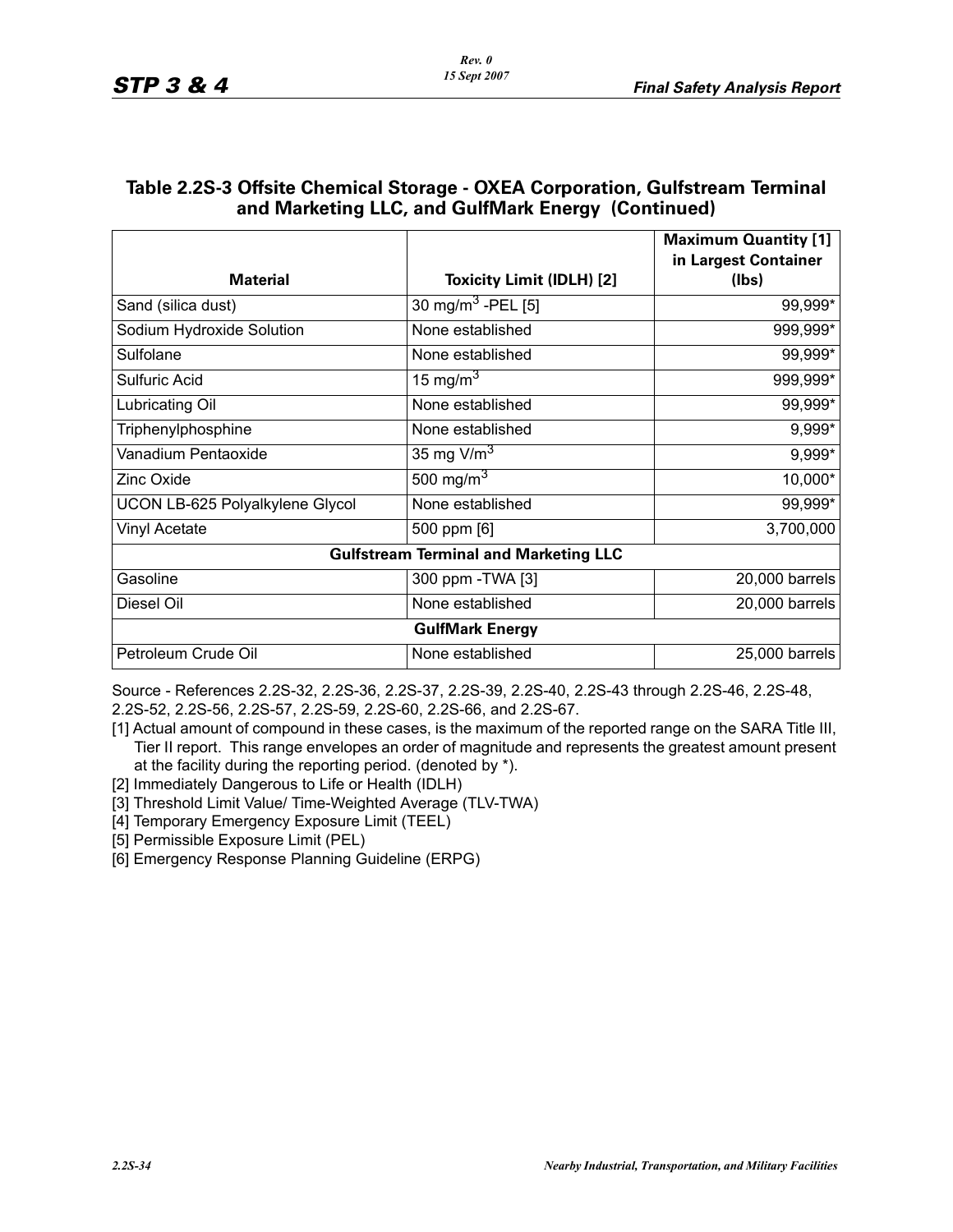|                                                         |                                           |                 |                     |                  |                 | <b>Distance</b>  |
|---------------------------------------------------------|-------------------------------------------|-----------------|---------------------|------------------|-----------------|------------------|
|                                                         |                                           |                 |                     |                  |                 | <b>Between</b>   |
|                                                         |                                           | <b>Pipeline</b> |                     | <b>Operating</b> | Depth of        | <b>Isolation</b> |
| <b>Operator</b>                                         | <b>Product</b>                            | <b>Diameter</b> | <b>Pipeline Age</b> | <b>Pressure</b>  | <b>Burial</b>   | <b>Valves</b>    |
| <b>Dow Pipeline</b><br>Company                          | <b>Natural Gas</b><br>Transmission        | 12.75 inches    | 1940                | 471 psig         | 3 to 10 feet    | 10 miles         |
| <b>Dow Pipeline</b><br>Company                          | <b>Natural Gas</b><br><b>Transmission</b> | 16 inches       | 1954                | 760 psig         | 3 to 10 feet    | 10 miles         |
| <b>Houston</b><br><b>Pipeline</b><br>Company, L.P.      | <b>Natural Gas</b><br>Transmission        | 8.63 inches     | 1964                | 575 psig         | 2 to 3 feet     | 7-8 miles        |
| Penn Virginia<br>Oil & Gas, L.P.                        | <b>Natural Gas</b><br><b>Transmission</b> | 4.5 inches      | N/A                 | N/A              | N/A             | N/A              |
| Texas Eastern<br>Transmission,<br>L.P.                  | <b>Natural Gas</b><br><b>Transmission</b> | 30 inches       | N/A                 | N/A              | N/A             | N/A              |
| <b>Enterprise</b><br><b>Products</b><br>Operating, L.P. | <b>Natural Gas</b><br><b>Transmission</b> | 8.63 inches     | 1969                | 750 psig         | 37 inches       | N/A              |
| <b>Seadrift</b><br><b>Pipeline</b><br>Corporation       | Nitrogen                                  | 4.5 inches      | 1962                | 1494 psig        | 3 to 10 feet    | N/A              |
| <b>OXEA</b><br>Corporation                              | Propylene                                 | 6.63 inches     | 1977                | 875 psig         | 38 to 40 inches | varies           |
| <b>OXEA</b><br>Corporation/<br>Air Liquide              | Oxygen                                    | 12.75 inches    | N/A                 | 875 psig         | 38 to 40 inches | N/A              |
| <b>OXEA</b><br>Corporation/<br>Air Liquide              | Nitrogen                                  | 10.75 inches    | N/A                 | 875 psig         | 38 to 40 inches | N/A              |
| <b>OXEA</b><br>Corporation/<br>Equistar                 | <b>Ethylene</b>                           | 10.75 inches    | 1982                | 1000-1300 psig   | 4 to 6 feet     | N/A              |
| Acock/Anaqua<br>Operating Co.,<br>L.P.                  | <b>Natural Gas</b><br>Gathering           | 4.5 inches      | N/A                 | N/A              | N/A             | N/A              |
| Houston<br><b>Pipeline</b><br>Company, L.P.             | <b>Natural Gas</b><br>Gathering           | 4.5 inches      | N/A                 | N/A              | N/A             | N/A              |
| <b>Kinder Morgan</b><br>Tejas Pipeline,<br>L.P.         | <b>Natural Gas</b><br>Gathering           | 16 inches       | N/A                 | N/A              | N/A             | N/A              |
| Santos USA,<br>Corp.                                    | <b>Natural Gas</b><br>Gathering           | 4.5 inches      | N/A                 | N/A              | N/A             | N/A              |

## **Table 2.2S-4 STP 3 & 4 Pipeline Information Summary**

Source - References 2.2S-10 through 2.2S-21, and Reference 2.2S-62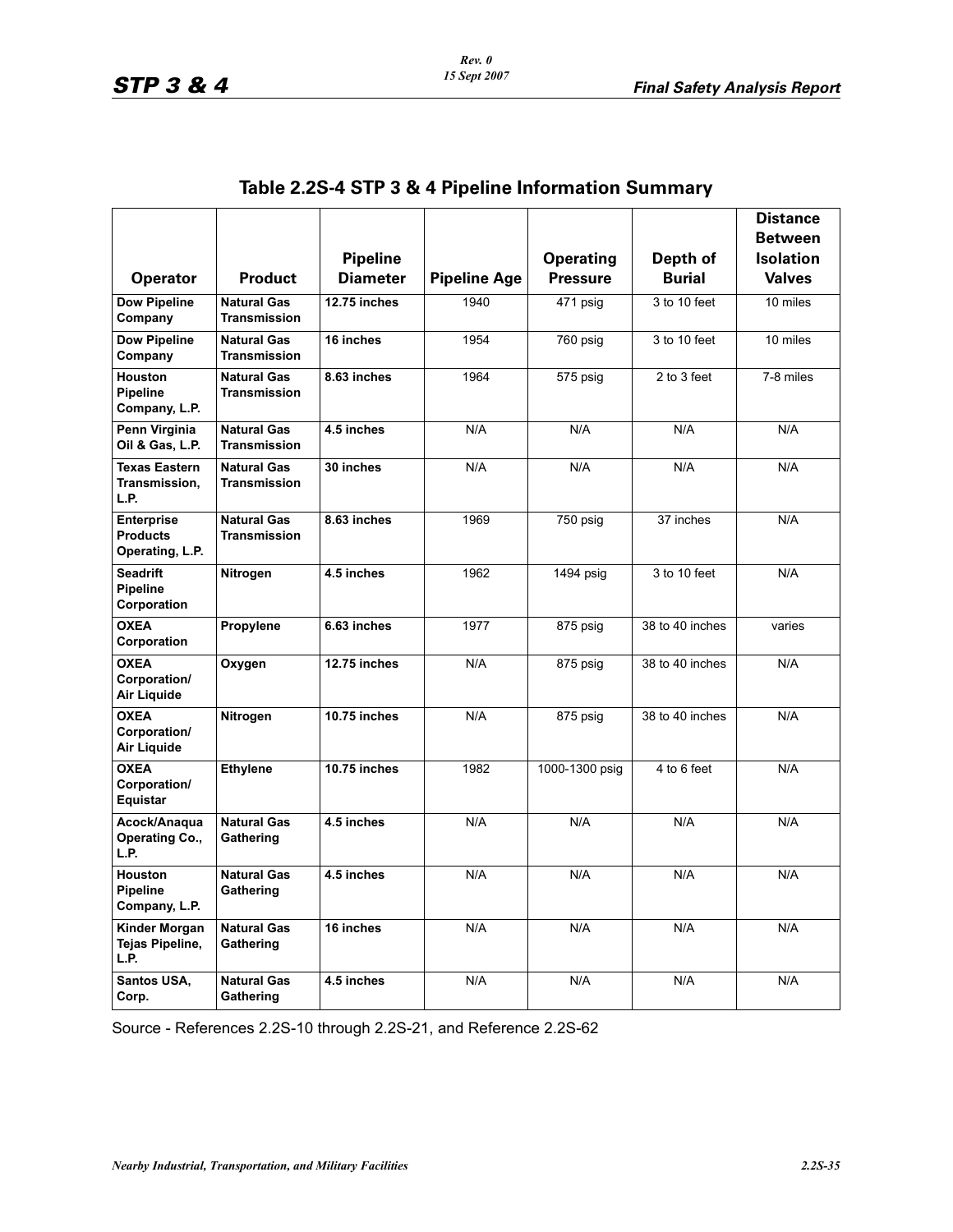| Table 2.2S-5 Hazardous Chemical Waterway Freight, Colorado River |  |  |  |
|------------------------------------------------------------------|--|--|--|
|------------------------------------------------------------------|--|--|--|

| <b>Material</b>          | <b>Toxicity Limit (IDLH) [1]</b>                                               | <b>Total Quantity</b><br>(short tons) |
|--------------------------|--------------------------------------------------------------------------------|---------------------------------------|
| Crude Petroleum          | None established                                                               | 56,000                                |
| <b>Residual Fuel Oil</b> | None established                                                               | 1,000                                 |
| <b>Alcohols</b>          | 1400 ppm (Butanol); 1600 ppm (Iso-Butanol)                                     | 127,000                               |
| Carboxylic Acids         | 50 ppm (Acetic Acid); 1700 ppm (Butyl Acetate);<br>500 ppm (Vinyl Acetate) [2] | 317,000                               |

Source: References 2.2S-9, 2.2S-37, 2.2S-48, and 2.2S-57

[1] Immediately Dangerous to Life or Health

[2] Emergency Response Planning Guideline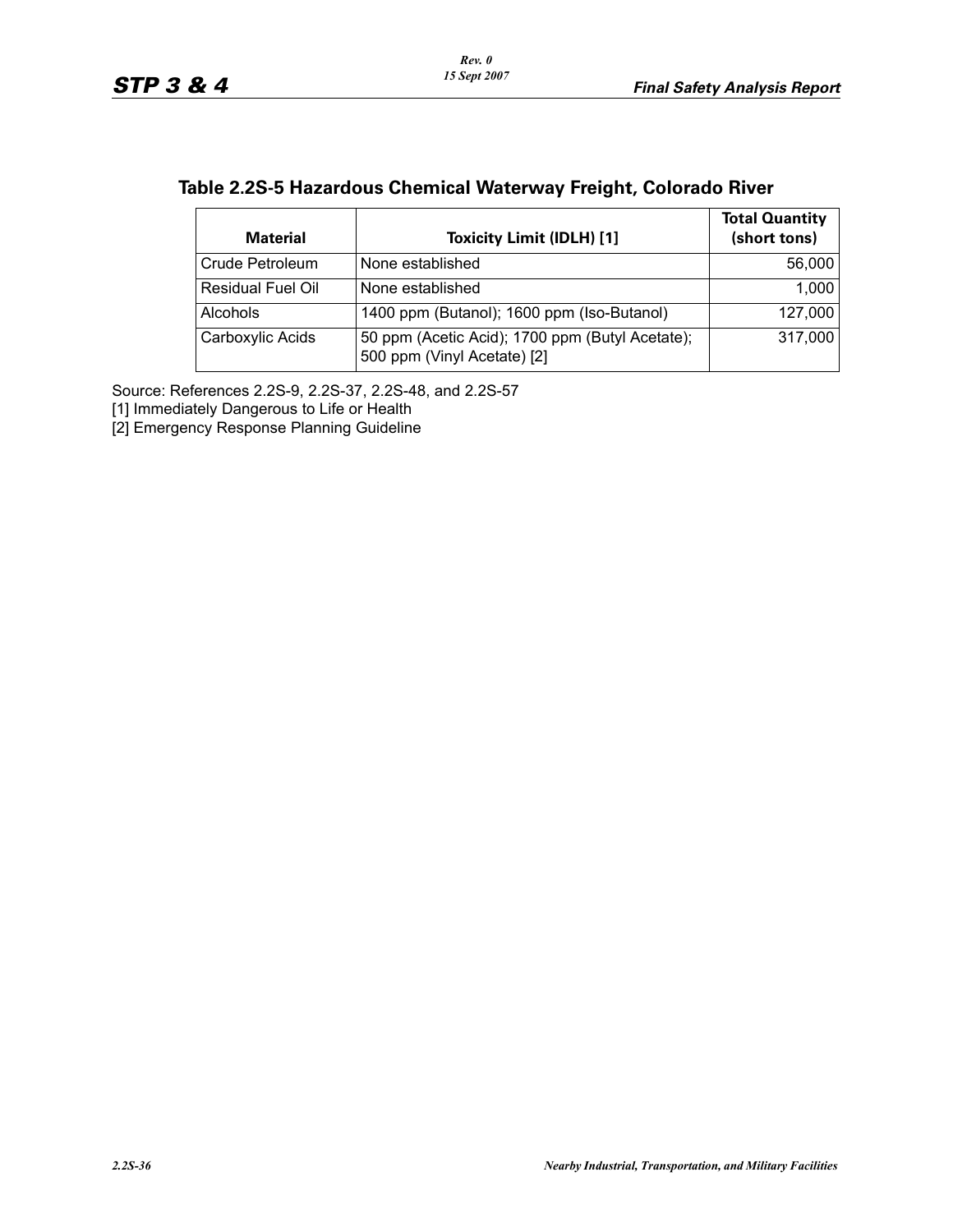|                                       | lqel                                     | e 2.2S-6 Onsite Chemical Storage - Disposition |                   |                       |                                                                         |
|---------------------------------------|------------------------------------------|------------------------------------------------|-------------------|-----------------------|-------------------------------------------------------------------------|
| Material                              | <b>Toxicity Limit</b><br>(H)口            | Flammability                                   | Explosion Hazard? | Vapor Pressure        | Disposition                                                             |
| Sodium Bromide                        | None established                         | Not flammable                                  | None listed       | None listed           | analysis<br>No further<br>required                                      |
| 98% Sulfuric Acid                     | 15 mg/m $^3$                             | Not flammable                                  | None listed       | 0.001 mm Hg           | required-low vapor<br>No further analysis<br>pressure [1]               |
| Boric Acid                            | None established                         | Not flammable                                  | None listed       | N/A-solid             | No further analysis<br>required                                         |
| 50% Sodium Hydroxide                  | None established                         | Not flammable                                  | None listed       | Not available         | No further analysis<br>required                                         |
| Number 2 Diesel Fuel                  | None established                         | 1.3%-6.0%                                      | None listed       | $0.100$ psi $@$ 100°F | No further analysis<br>required-low vapor<br>pressure [1]               |
| (Trichlorofluoromethane)<br>Freon-11  | 2000 ppm                                 | Not flammable                                  | None listed       | 23.58 psi @ 100°F     | Toxicity Analysis                                                       |
| Dichlorodifluoromethane)<br>Freon-12  | 15,000 ppm                               | Not flammable                                  | None listed       | 159.599 psi @ 80°F    | <b>Toxicity Analysis</b>                                                |
| Fyrquel EHC fluid                     | Triphenyl Phosphate<br>1000 mg/m $^3$ as | Not flammable                                  | None listed       | $0.17$ mm Hg @ 68°F   | required-low vapor<br>No further analysis<br>pressure [1]               |
| Gasoline                              | 300 ppm-TWA [2]                          | $1.4\% - 7.4\%$                                | Vapor may explode | 292 mm Hg @ 81.4°F    | Flammability Analysis<br>Explosion Analysis<br><b>Toxicity Analysis</b> |
| (Trifluorobromomethane)<br>Halon 1301 | 40,000 ppm                               | Not flammable                                  | None listed       | $>1$ atm              | <b>Toxicity Analysis</b>                                                |
| Hydrazine                             | 50 ppm                                   | 4.7%-100%                                      | Vapor may explode | $0.567$ psi @ 100°F   | Flammability Analysis<br>Explosion Analysis<br><b>Toxicity Analysis</b> |
| 12.5% Sodium<br>Hypochlorite          | 10 ppm for chlorine                      | Not flammable                                  | None listed       | Not available         | <b>Toxicity Analysis</b>                                                |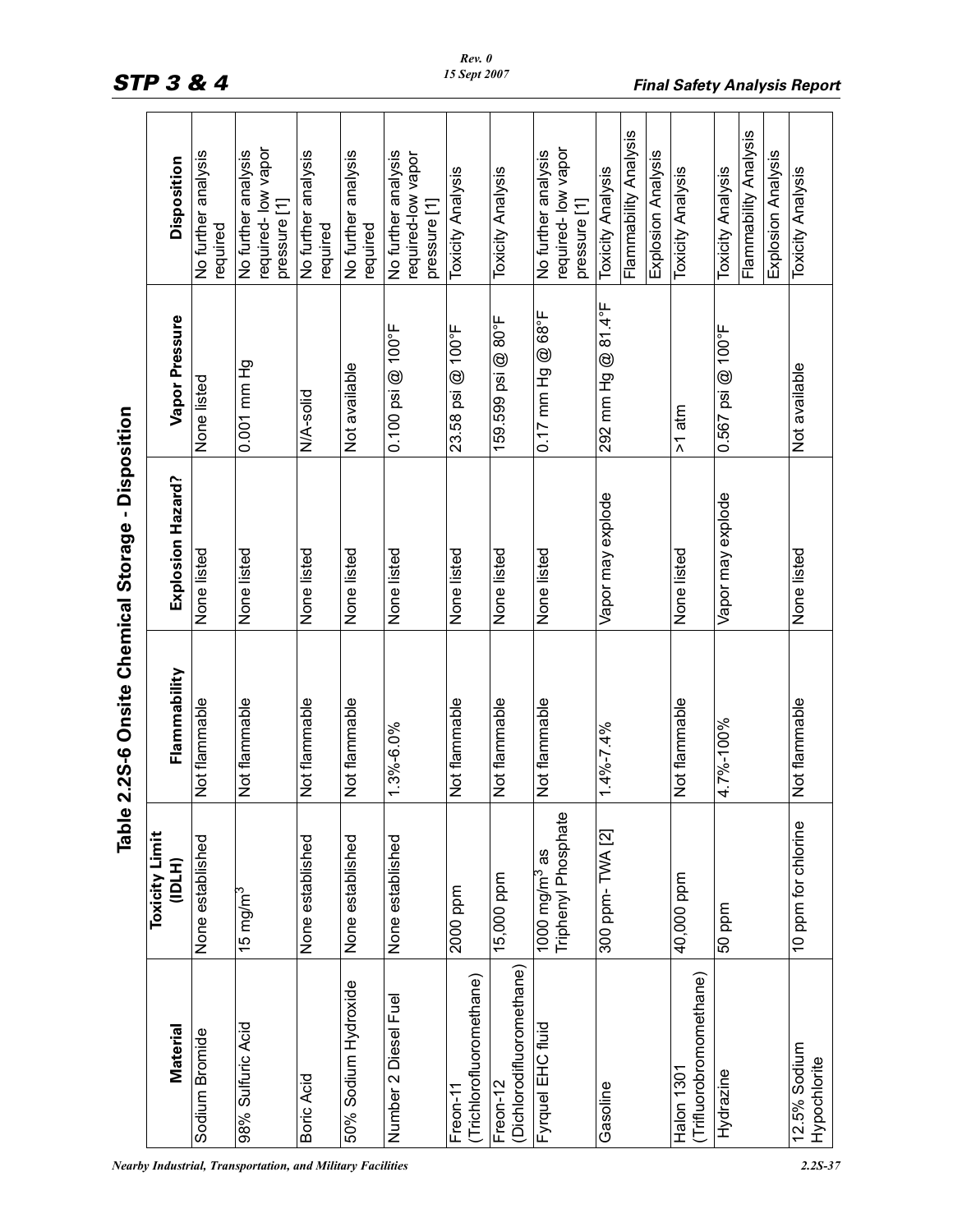|                                                                                                                                                                                                                                                                                                                                                                                                                                                              | Table 2.2S-6                    |               | Onsite Chemical Storage - Disposition (Continued)                                                                                                                                                                                                       |                       |                                                             |
|--------------------------------------------------------------------------------------------------------------------------------------------------------------------------------------------------------------------------------------------------------------------------------------------------------------------------------------------------------------------------------------------------------------------------------------------------------------|---------------------------------|---------------|---------------------------------------------------------------------------------------------------------------------------------------------------------------------------------------------------------------------------------------------------------|-----------------------|-------------------------------------------------------------|
| Material                                                                                                                                                                                                                                                                                                                                                                                                                                                     | <b>Toxicity Limit</b><br>(IDLH) | Flammability  | Explosion Hazard?                                                                                                                                                                                                                                       | Vapor Pressure        | Disposition                                                 |
| Hydrogen                                                                                                                                                                                                                                                                                                                                                                                                                                                     | Asphyxiant                      | 4.0%-75%      | Vapor may explode                                                                                                                                                                                                                                       | 29.030 @ -418°F       | Flammability Analysis<br>Toxicity-consider as<br>asphyxiant |
|                                                                                                                                                                                                                                                                                                                                                                                                                                                              |                                 |               |                                                                                                                                                                                                                                                         |                       | Explosion Analysis                                          |
| Monoethanolamine                                                                                                                                                                                                                                                                                                                                                                                                                                             | 30 ppm                          | 3.0%-23.5%    | None listed                                                                                                                                                                                                                                             | $0.4$ mm Hg           | No further analysis<br>required-low vapor<br>pressure [1]   |
| Nitrogen                                                                                                                                                                                                                                                                                                                                                                                                                                                     | Asphyxiant                      | Not flammable | None listed                                                                                                                                                                                                                                             | 65.820 psi @<br>794°F | Toxicity-consider as<br>asphyxiant                          |
| Liquid Nitrogen                                                                                                                                                                                                                                                                                                                                                                                                                                              | Asphyxiant                      | Negligible    | None listed, if exposed<br>to heat                                                                                                                                                                                                                      | 760 mm Hg @           | -196°C Toxicity-consider as<br>asphyxiant                   |
| are not considered to be an air dispersion hazard.<br>[1] Chemicals with vapor pressures less than 10                                                                                                                                                                                                                                                                                                                                                        |                                 |               | That is, under normal conditions, chemicals cannot enter the atmosphere fast enough to reach concentrations hazardous to people and, therefore,<br>torr, 0.193 psi, were not considered. Chemicals with vapor pressures this low are not very volatile. |                       |                                                             |
| [2] Time-Weighted Average (TWA)                                                                                                                                                                                                                                                                                                                                                                                                                              |                                 |               |                                                                                                                                                                                                                                                         |                       |                                                             |
| Note: Chemical information was obtained from the CHRIS manual (Reference 2.2S-37), except for Sodium Bromide (Reference 2.2S-52), Sulfuric Acid<br>value for Gasoline (Reference 2.25-54), Halon 1301 (Reference 2.25-39), Monoethanolamine (Reference 2.25-39), Liquid Nitrogen (Reference 2.25-<br>(Reference 2.2S-39), Fyrquel EHC (Reference 2.2S-38), toxicity limit for Fyrquel EHC as Triphenyl Phosphate (Reference 2.2S-39), vapor pressure<br>40). |                                 |               |                                                                                                                                                                                                                                                         |                       |                                                             |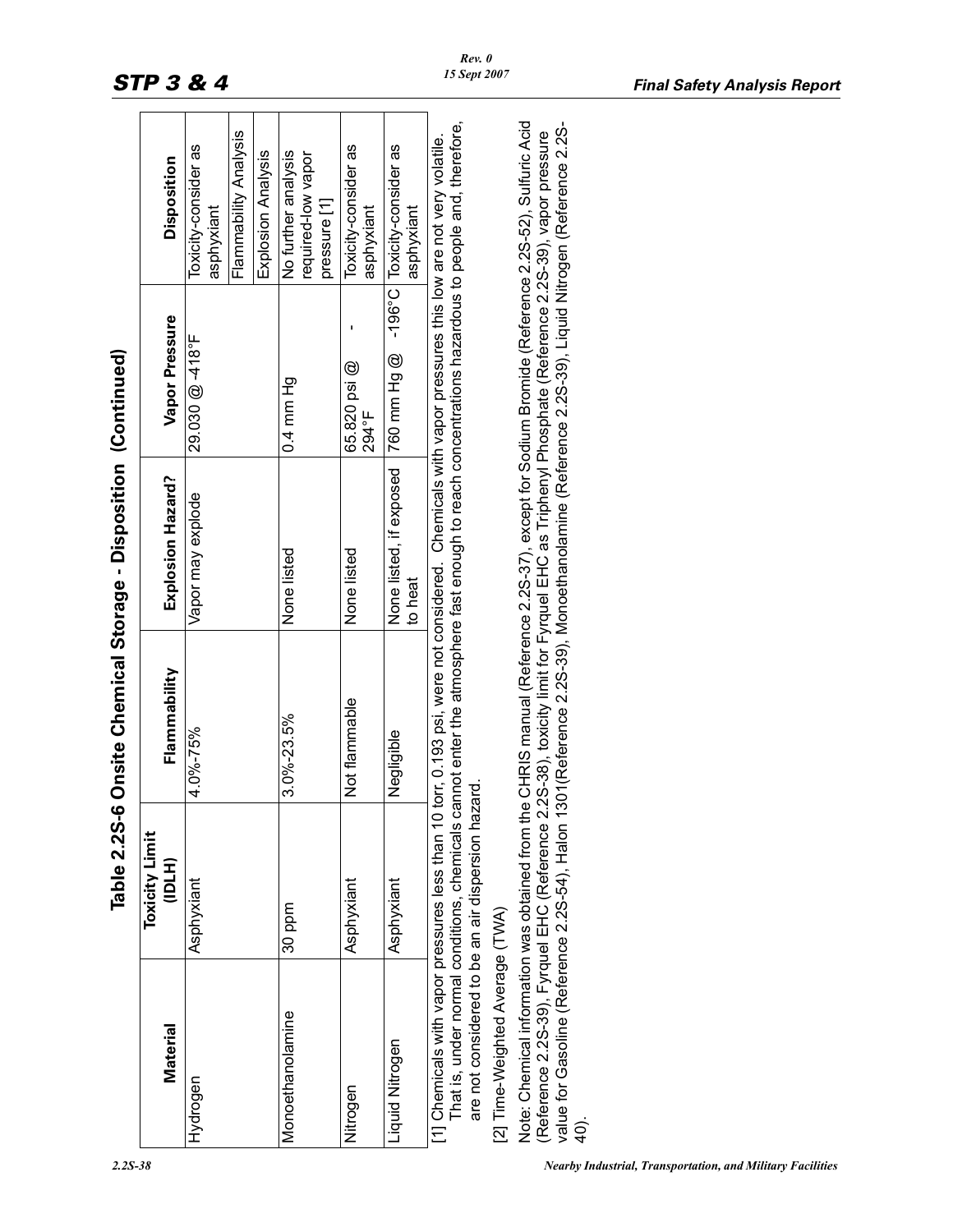| $\frac{c}{1}$<br>i<br>,<br>י<br>יינוי<br>ic leainma |                                                                                                        |
|-----------------------------------------------------|--------------------------------------------------------------------------------------------------------|
| $rac{1}{2}$<br>Ī                                    |                                                                                                        |
| しょうこうしょう<br>しいこく いいこう<br>こくじいし                      | ֧֧֢֢֧֢֧֦֧֧֧֧֦֧֧֦֧֧֦֧֧֧֚֚֚֚֚֚֚֚֚֚֚֚֚֚֚֝֝֓֓֝֓֓֓֓֓<br>֧֧֧֧֧֧֧֧֧֧֧֧֧֧֧֧֧֧֧֧֧֧֧֧֧֧֧֚֝֩֩֟֬<br>֧֧֝֩<br>.<br>ט |
|                                                     |                                                                                                        |
| ¢                                                   |                                                                                                        |
| こくりくく                                               |                                                                                                        |
| ٦                                                   |                                                                                                        |

|                           | Table 2.2S-7 Offsite Chemicals, Dis |                                           | position - OXEA Corporation, Gulfstream Terminal and Marketing LLC, and<br>GulfMark Energy |                     |                                                           |
|---------------------------|-------------------------------------|-------------------------------------------|--------------------------------------------------------------------------------------------|---------------------|-----------------------------------------------------------|
| <b>Material</b>           | Toxicity Limit (IDLH)               | Flammability                              | Explosion Hazard?                                                                          | Vapor Pressure      | Disposition                                               |
|                           |                                     |                                           | <b>OXEA Corporation</b>                                                                    |                     |                                                           |
| 1-Hexene                  | 30 ppm TLV-TWA [6]                  | 2% LEL                                    | Vapor may explode                                                                          | 5.990 psi @ 100°F   | <b>Toxicity Analysis</b>                                  |
|                           |                                     |                                           |                                                                                            |                     | Flammability Analysis                                     |
|                           |                                     |                                           |                                                                                            |                     | Explosion Analysis                                        |
| 1-Octene                  | 250 (mg/m <sup>3</sup> )-TEEL [3]   | 9% LEL<br>ö                               | Vapor may explode                                                                          | 0.657 psi @ 100°F   | <b>Toxicity Analysis</b>                                  |
|                           |                                     |                                           |                                                                                            |                     | Flammability Analysis                                     |
|                           |                                     |                                           |                                                                                            |                     | Explosion Analysis                                        |
| 2-Hexene                  | 30 ppm TLV-TWA [6]                  | lammable<br>正                             | Vapor may explode                                                                          | 310 mmHG @ 38°C     | <b>Toxicity Analysis</b>                                  |
|                           |                                     |                                           |                                                                                            |                     | Flammability Analysis                                     |
|                           |                                     |                                           |                                                                                            |                     | Explosion Analysis                                        |
| 2-Methyl Hexanoic<br>Acid | None established                    | ammable<br>匸                              | Vapor may explode                                                                          | $0.1$ mm Hg @ 20°C  | No further analysis                                       |
|                           |                                     |                                           |                                                                                            |                     | required-low vapor<br>pressure [1]                        |
|                           |                                     |                                           |                                                                                            |                     |                                                           |
| Acetaldehyde              | 2000 ppm                            | %-60%<br>$\tilde{\mathcal{A}}$            | Vapor may explode                                                                          | 27.660 psi @ 100°F  | Toxicity Analysis                                         |
|                           |                                     |                                           |                                                                                            |                     | Flammability Analysis                                     |
|                           |                                     |                                           |                                                                                            |                     | Explosion Analysis                                        |
| Acetic Acid               | 50 ppm                              | 4%-19.9%                                  | Vapor may explode                                                                          | 0.597 psi @ 100°F   | <b>Toxicity Analysis</b>                                  |
|                           |                                     |                                           |                                                                                            |                     | Flammability Analysis                                     |
|                           |                                     |                                           |                                                                                            |                     | Explosion Analysis                                        |
| Acetone                   | 2500 ppm                            | $6\% - 12.8\%$<br>$\overline{\mathsf{N}}$ | Vapor may explode                                                                          | 7.516 psi @ 100°F   | <b>Toxicity Analysis</b>                                  |
|                           |                                     |                                           |                                                                                            |                     | Flammability Analysis                                     |
|                           |                                     |                                           |                                                                                            |                     | Explosion Analysis                                        |
| Nickel Catalyst           | 10 mg/m $^3$                        | Not Flammable                             | None Listed                                                                                | Not available-solid | required-low vapor<br>No further analysis<br>pressure [1] |
|                           |                                     |                                           |                                                                                            |                     |                                                           |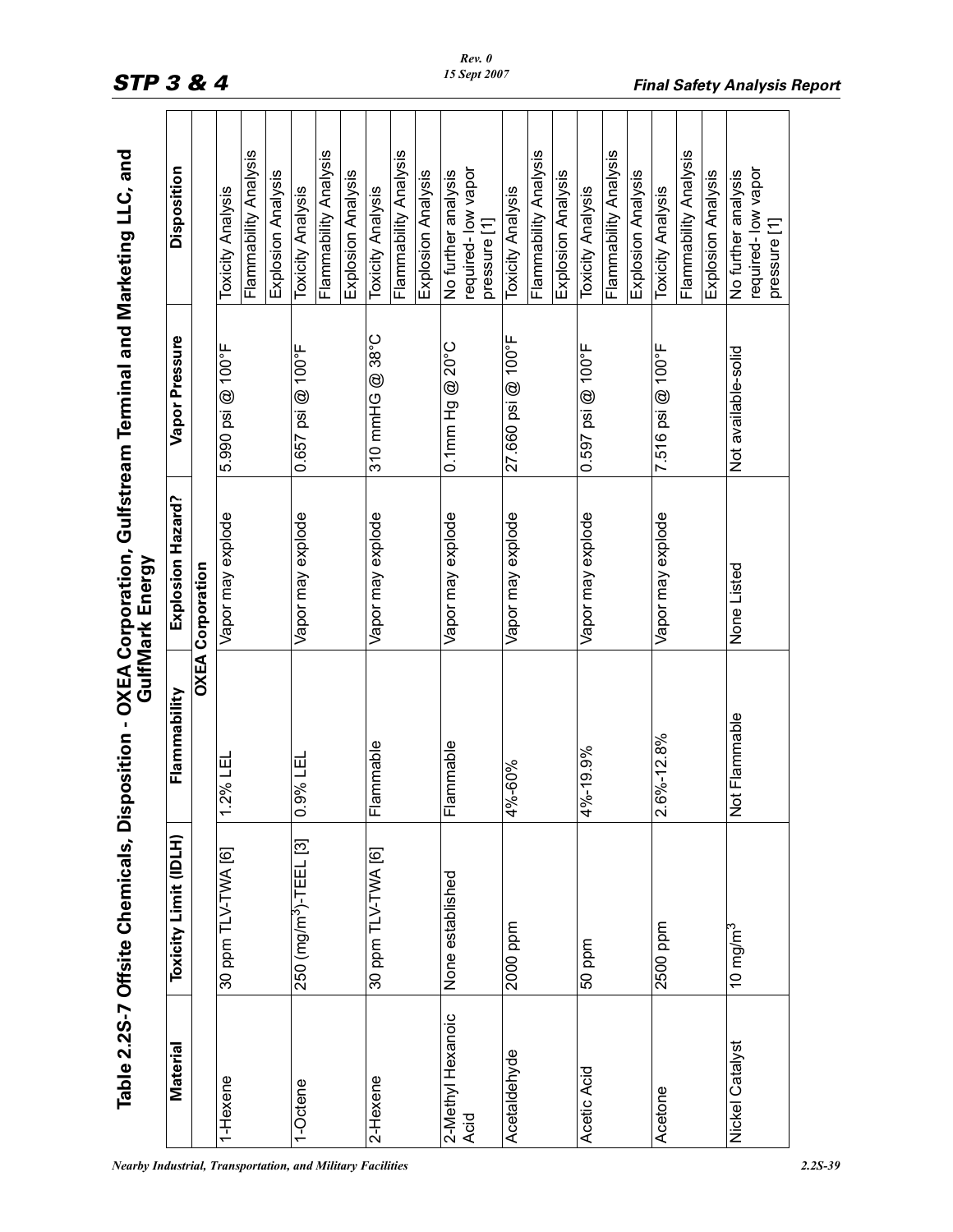|                                             |                       |                     | GulfMark Energy (Continued) | Table 2.2S-7 Offsite Chemicals, Disposition - OXEA Corporation, Gulfstream Terminal and Marketing LLC, and |                                           |
|---------------------------------------------|-----------------------|---------------------|-----------------------------|------------------------------------------------------------------------------------------------------------|-------------------------------------------|
| Material                                    | Toxicity Limit (IDLH) | Flammability        | Explosion Hazard?           | Vapor Pressure                                                                                             | Disposition                               |
|                                             |                       |                     | <b>OXEA Corporation</b>     |                                                                                                            |                                           |
| Cyclohexylamine                             | 30 ppm - TEEL [3]     | $-5\% - 9.4\%$      | Vapor may explode           | $0.415$ psi $@$ 100°F                                                                                      | <b>Toxicity Analysis</b>                  |
|                                             |                       |                     |                             |                                                                                                            | Flammability Analysis                     |
|                                             |                       |                     |                             |                                                                                                            | Explosion Analysis                        |
| Hydrazine                                   | 50 ppm                | $.7\% - 100\%$<br>4 | Vapor may explode           | $0.567$ psi $@100^{\circ}$ F                                                                               | <b>Toxicity Analysis</b>                  |
|                                             |                       |                     |                             |                                                                                                            | Flammability Analysis                     |
|                                             |                       |                     |                             |                                                                                                            | Explosion Analysis                        |
| 2-(2-Butoxyethoxy)                          | None established      | Not flammable       | None listed                 | $12$ mm $Hg$                                                                                               | No further analysis<br>required           |
| Sodium Hypochlorite                         | 10 ppm for chlorine   | Not flammable       | None listed                 | Not available                                                                                              | <b>Toxicity Analysis</b>                  |
|                                             |                       |                     |                             |                                                                                                            |                                           |
| Aluminum Oxide<br>Catalyst                  | None established      | Not flammable       | None listed                 | Not available-solid                                                                                        | required-low vapor<br>No further analysis |
|                                             |                       |                     |                             |                                                                                                            | pressure [1]                              |
| Iron Oxide Catalyst                         | $2500$ mg/m $3$       | Not flammable       | None listed                 | Not available-solid                                                                                        | No further analysis                       |
|                                             |                       |                     |                             |                                                                                                            | required-low vapor                        |
|                                             |                       |                     |                             |                                                                                                            | pressure [1]                              |
| Zinc Oxide Catalyst                         | 500 mg/m <sup>3</sup> | Not flammable       | None listed                 | Not available-solid                                                                                        | No further analysis                       |
|                                             |                       |                     |                             |                                                                                                            | required-low vapor                        |
|                                             |                       |                     |                             |                                                                                                            | pressure [1]                              |
| Carbon Dioxide                              | 40,000 ppm            | Not flammable       | None listed                 | 907.299 psi@ 75°F                                                                                          | Toxicity-consider as                      |
|                                             |                       |                     |                             |                                                                                                            | asphyxiant                                |
| Carbon Monoxide                             | 1200 ppm              | $12 - 75%$          | None listed                 | 49.090 psi @ 292°F                                                                                         | Toxicity-consider as                      |
|                                             |                       |                     |                             |                                                                                                            | asphyxiant                                |
|                                             |                       |                     |                             |                                                                                                            | Flammability Analysis                     |
| Diatomaceous Earth   3000 mg/m <sup>3</sup> |                       | Not flammable       | None listed                 | Not available-solid                                                                                        | No further analysis<br>required           |

# STP 3 & 4 **Final Safety Analysis Report**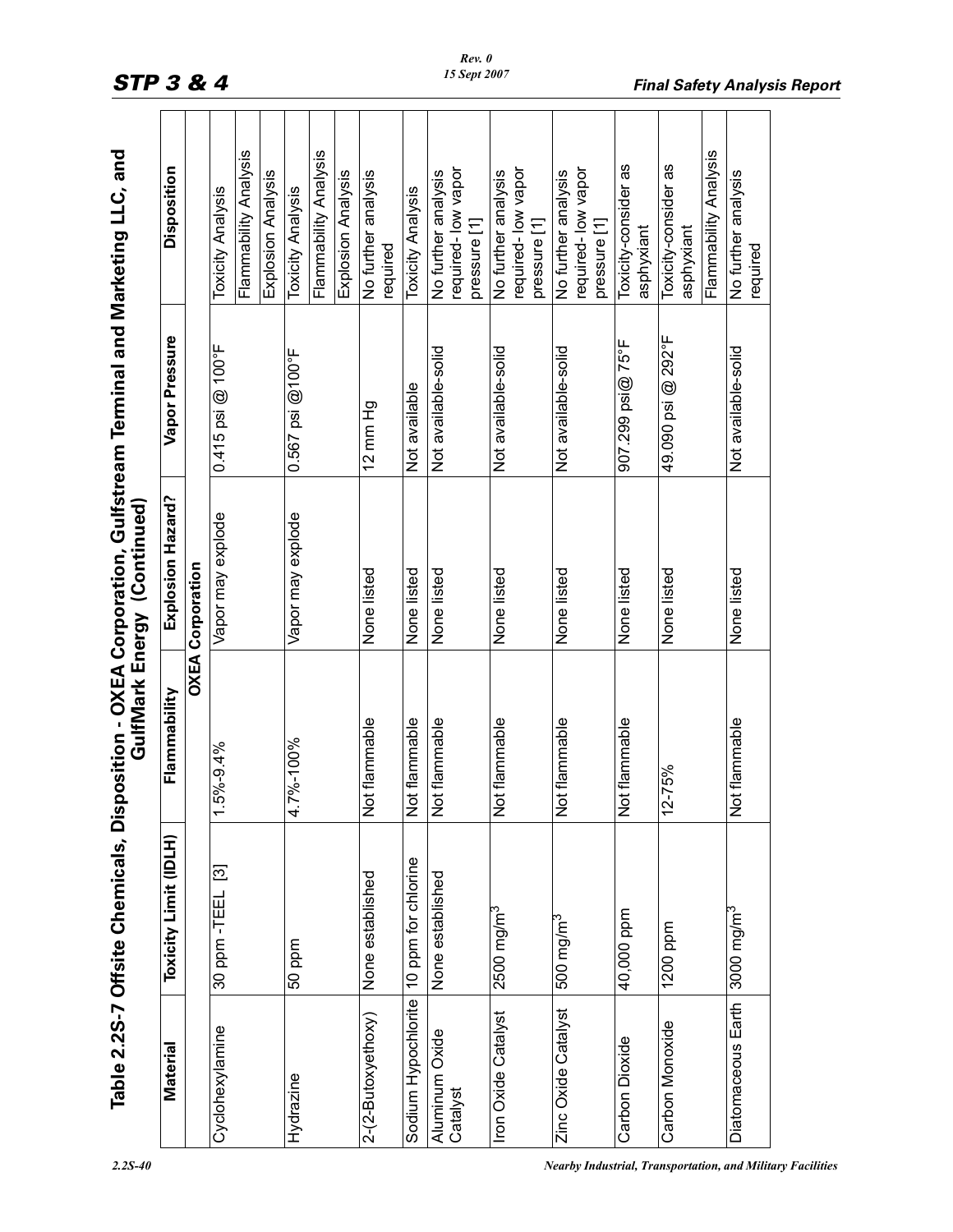| Material                                                    | Toxicity Limit (IDLH)         | Flammability               | Explosion Hazard?       | Vapor Pressure                | Disposition                                                             |
|-------------------------------------------------------------|-------------------------------|----------------------------|-------------------------|-------------------------------|-------------------------------------------------------------------------|
|                                                             |                               |                            | <b>OXEA Corporation</b> |                               |                                                                         |
| Silver Catalyst                                             | 10 mg/m $^3$                  | flammable<br>ă             | None listed             | Not available-solid           | required-low vapor<br>No further analysis<br>pressure [1]               |
| Silica                                                      | 3000 mg/m <sup>3</sup>        | flammable<br>ă             | None listed             | Not available-solid           | required-low vapor<br>No further analysis<br>pressure [1]               |
| Aluminum Silicate                                           | 10 mg/m <sup>3</sup> -TLV [6] | flammable<br>ă             | None listed             | Not available-solid           | required-low vapor<br>No further analysis<br>pressure [1]               |
| Diesel                                                      | None established              | 1.3%-6.0% vol.             | None listed             | $0.100$ psi $@$ 100°F         | required-low vapor<br>No further analysis<br>pressure [1]               |
| Diisopropanolamine                                          | None established              | $% -5.4%$<br>$\frac{1}{1}$ | None listed             | $0.001$ psi $@$ 110°F         | required-low vapor<br>No further analysis<br>pressure [1]               |
| Dimethyl Sulfide                                            | 2000 ppm - TEEL [3]           | 2.2%-19.7%                 | Vapor may explode       | 15.090 psi @ 100°F            | Flammability Analysis<br>Explosion Analysis<br><b>Toxicity Analysis</b> |
| Drewfloc 2449 (33%<br>petroleum distillate)                 | 1000 ppm                      | $0.9\% - 6.0\%$            | Vapor may explode       | $0.124$ psi @ $100^{\circ}$ F | required-low vapor<br>No further analysis<br>pressure [1]               |
| Drewsperse 2625B<br>(Potassium<br>Hydroxide)<br>Antifoulant | None established              | Not flammable              | None listed             | Not available-solid           | required-low vapor<br>No further analysis<br>pressure [1]               |
| Ethyl Acetate                                               | 2000 ppm                      | 2.2%-9.0%                  | Vapor may explode       | 3.186 psi @ 100°F             | Flammability Analysis<br>Explosion Analysis<br><b>Toxicity Analysis</b> |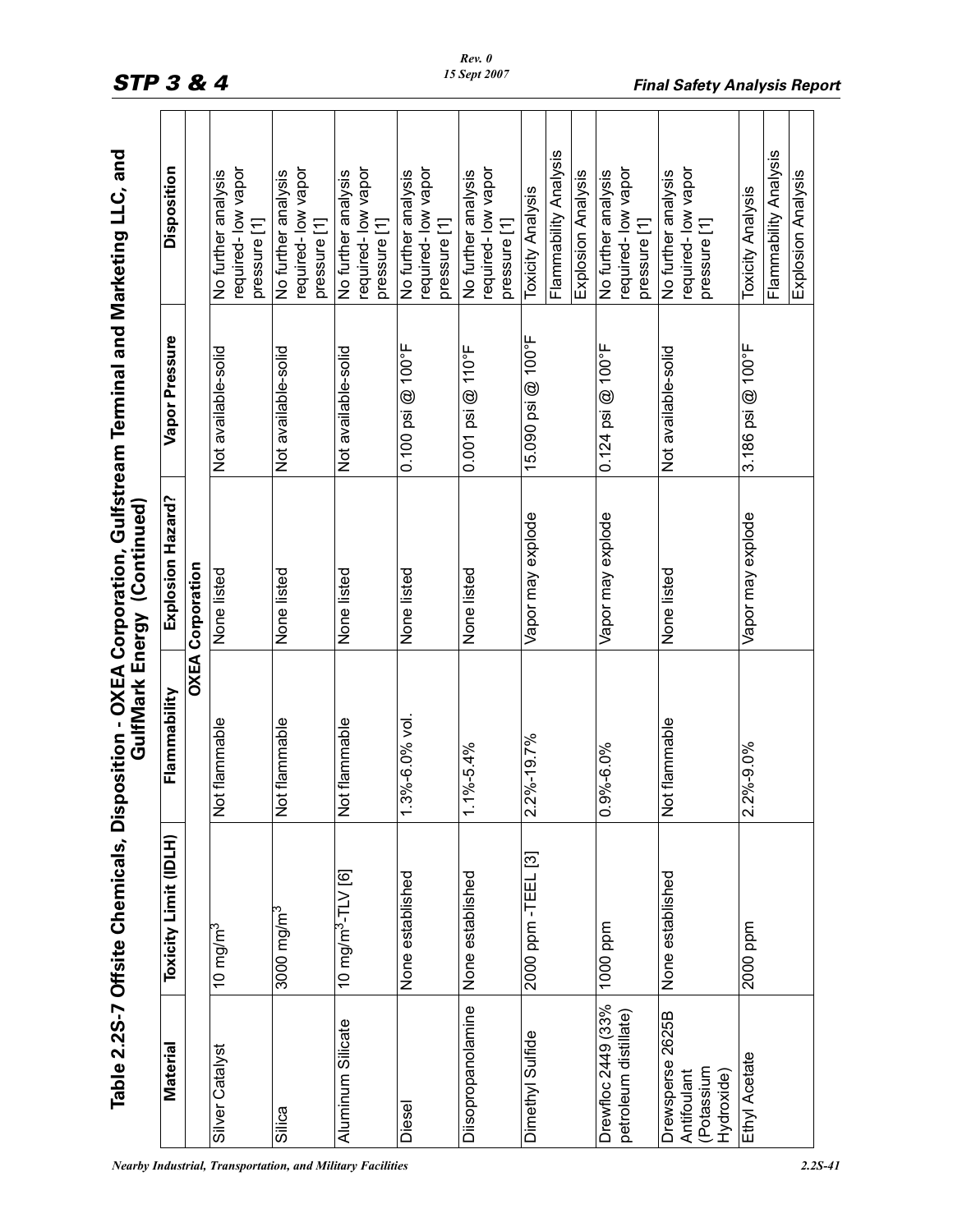| $\mathbf$                                                                                           |             |
|-----------------------------------------------------------------------------------------------------|-------------|
| $\frac{1}{1}$<br>i<br>$\begin{array}{c} \n\end{array}$<br><u>י</u>                                  |             |
|                                                                                                     |             |
| ا<br>ا<br>י<br>י<br>.<br>.<br>.<br>しょく マレこく<br>ノムミ<br>I.<br>۔<br>آ<br>l<br>ī<br>آ<br>・・・・さく しょう しょう | Ī<br>.<br>( |
|                                                                                                     |             |

|                                                | Toxicity Limit (IDLH)         | Flammability               | Explosion Hazard?       | Vapor Pressure                | Disposition                                                                       |
|------------------------------------------------|-------------------------------|----------------------------|-------------------------|-------------------------------|-----------------------------------------------------------------------------------|
|                                                |                               |                            | <b>OXEA Corporation</b> |                               |                                                                                   |
| Ethylene                                       | 15,000 ppm - TEEL [3]         | 5%-28.6%<br>2.7            | Vapor may explode       | 65.099 psi @ 100°F            | Flammability Analysis<br>Explosion Analysis<br>Toxicity                           |
| Ethylene Glycol                                | None established              | 3.2% LEL                   | None listed             | $0.005$ psi @ $100^{\circ}$ F | required-low vapor<br>No further analysis<br>pressure [1]                         |
| G-132 D Catalyst<br>(copper oxide<br>catalyst) | 100 mg/m $^3$                 | flammable<br>$\frac{5}{2}$ | None listed             | Not available-solid           | required-low vapor<br>No further analysis<br>pressure [1]                         |
| G55/G65 Catalyst                               | None established              | flammable<br><b>S</b>      | None listed             | Not available-solid           | required-low vapor<br>No further analysis<br>pressure [1]                         |
| Calcium Carbonate                              | 10 mg/m <sup>3</sup> -TWA [6] | flammable<br>$\frac{5}{2}$ | None listed             | Not available-solid           | required-low vapor<br>No further analysis<br>pressure [1]                         |
| Gasoline [4]                                   | 300 ppm - TVVA [6]            | $1.4\% - 7.4\%$            | Vapor may explode       | 292 mm Hg @ 81.4°F            | Flammability Analysis<br>Explosion Analysis<br><b>Toxicity Analysis</b>           |
| Hexanoic Acid                                  | None established              | flammable<br>$\frac{5}{2}$ | None listed             | $0.019$ psi @ $161^{\circ}$ F | required-low vapor<br>No further analysis<br>pressure [1]                         |
| Hydrogen                                       | Asphyxiant                    | 4.0%-75%                   | Vapor may explode       | 29.030 @ -418°F               | Flammability Analysis<br>Toxicity-consider as<br>Explosion Analysis<br>asphyxiant |
| Hydroquinone                                   | 50 mg/m <sup>3</sup>          | flammable<br>$\frac{1}{2}$ | None listed             | Not Available-solid           | required-low vapor<br>No further analysis<br>pressure [1]                         |

*2.2S-42 Nearby Industrial, Transportation, and Military Facilities*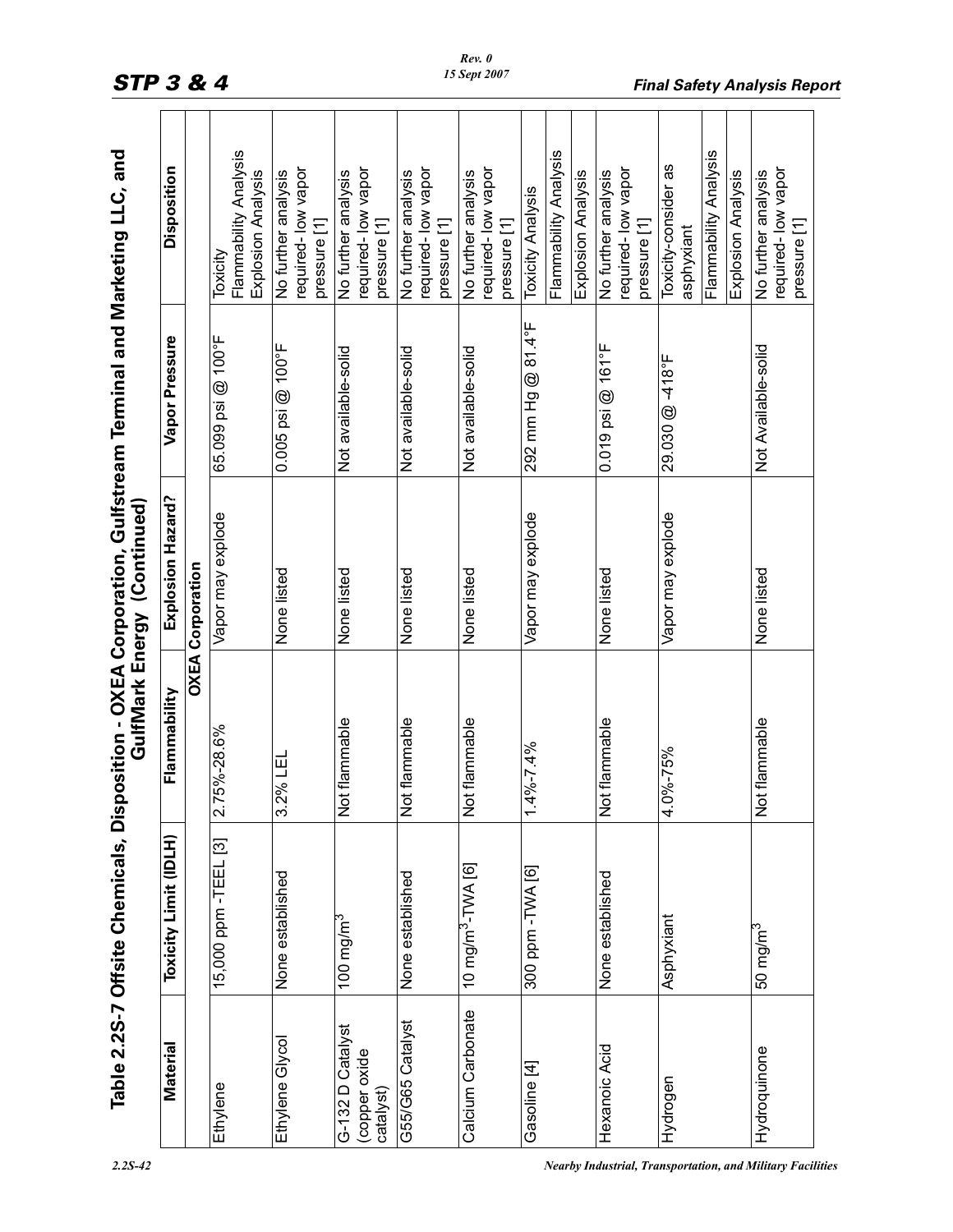|                          | Table 2.2S-7 Offsite Chemicals, Dis |                                     | GulfMark Energy (Continued) | position - OXEA Corporation, Gulfstream Terminal and Marketing LLC, and |                                    |
|--------------------------|-------------------------------------|-------------------------------------|-----------------------------|-------------------------------------------------------------------------|------------------------------------|
| Material                 | Toxicity Limit (IDLH)               | Flammability                        | Explosion Hazard?           | Vapor Pressure                                                          | Disposition                        |
|                          |                                     |                                     | <b>OXEA Corporation</b>     |                                                                         |                                    |
| sobutanol                | 1600 ppm                            | 6%-10.9%<br>᠇                       | Vapor may explode           | $0.513$ psi @ $100^{\circ}$ F                                           | <b>Toxicity Analysis</b>           |
|                          |                                     |                                     |                             |                                                                         | Flammability Analysis              |
|                          |                                     |                                     |                             |                                                                         | Explosion Analysis                 |
| Isobutyl Acetate         | 1300 ppm                            | 4%-10.5%<br>$\overline{\mathsf{N}}$ | Vapor may explode           | 0.664 psi @ 100°F                                                       | Toxicity Analysis                  |
|                          |                                     |                                     |                             |                                                                         | Flammability Analysis              |
|                          |                                     |                                     |                             |                                                                         | Explosion Analysis                 |
| Sulfuric Acid            | 15 mg/m $^3$                        | Not flammable                       | None listed                 | 0.001 mm Hg                                                             | No further analysis                |
|                          |                                     |                                     |                             |                                                                         | required-low vapor                 |
|                          |                                     |                                     |                             |                                                                         | pressure [1]                       |
| sobutyraldehyde          | නු<br>1500 ppm - TEEL               | 0%-10%<br>$\overline{\mathsf{N}}$   | Vapor may explode           | 5.666 psi @ 100°F                                                       | <b>Toxicity Analysis</b>           |
|                          |                                     |                                     |                             |                                                                         | Flammability Analysis              |
|                          |                                     |                                     |                             |                                                                         | Explosion Analysis                 |
| Calcium Oxide            | 25 mg/m <sup>3</sup>                | Not flammable                       | None listed                 | Not available-solid                                                     | No further analysis                |
|                          |                                     |                                     |                             |                                                                         | required-low vapor                 |
|                          |                                     |                                     |                             |                                                                         | pressure [1]                       |
| Methane                  | 25,000 ppm -TEEL [3]                | $0% - 15%$<br>ιó                    | Vapor may explode           | 31.920 psi @-240°F                                                      | Toxicity-consider as               |
|                          |                                     |                                     |                             |                                                                         | asphyxiant                         |
|                          |                                     |                                     |                             |                                                                         | Flammability Analysis              |
|                          |                                     |                                     |                             |                                                                         | Explosion Analysis                 |
| Methane Sulfonic<br>Acid | None established                    | Not flammable                       | None listed                 | $< 1$ mm Hg $\textcircled{20°C}$                                        | No further Analysis                |
| Monoethanolamine         | 30 ppm                              | 0%-23.5%<br>က                       | None listed                 | 0.4 mm Hg                                                               | No further analysis                |
|                          |                                     |                                     |                             |                                                                         | required-low vapor<br>pressure [1] |
|                          |                                     |                                     |                             |                                                                         |                                    |
| N-Butanol                | $\frac{1400}{400}$ ppm              | 45%-11.25%<br>$\overline{ }$        | None listed                 | 5.5 mm Hg @25°C                                                         | <b>Toxicity Analysis</b>           |
|                          |                                     |                                     |                             |                                                                         | Flammability Analysis              |
|                          |                                     |                                     |                             |                                                                         | Explosion Analysis                 |

*Nearby Industrial, Transportation, and Military Facilities 2.2S-43*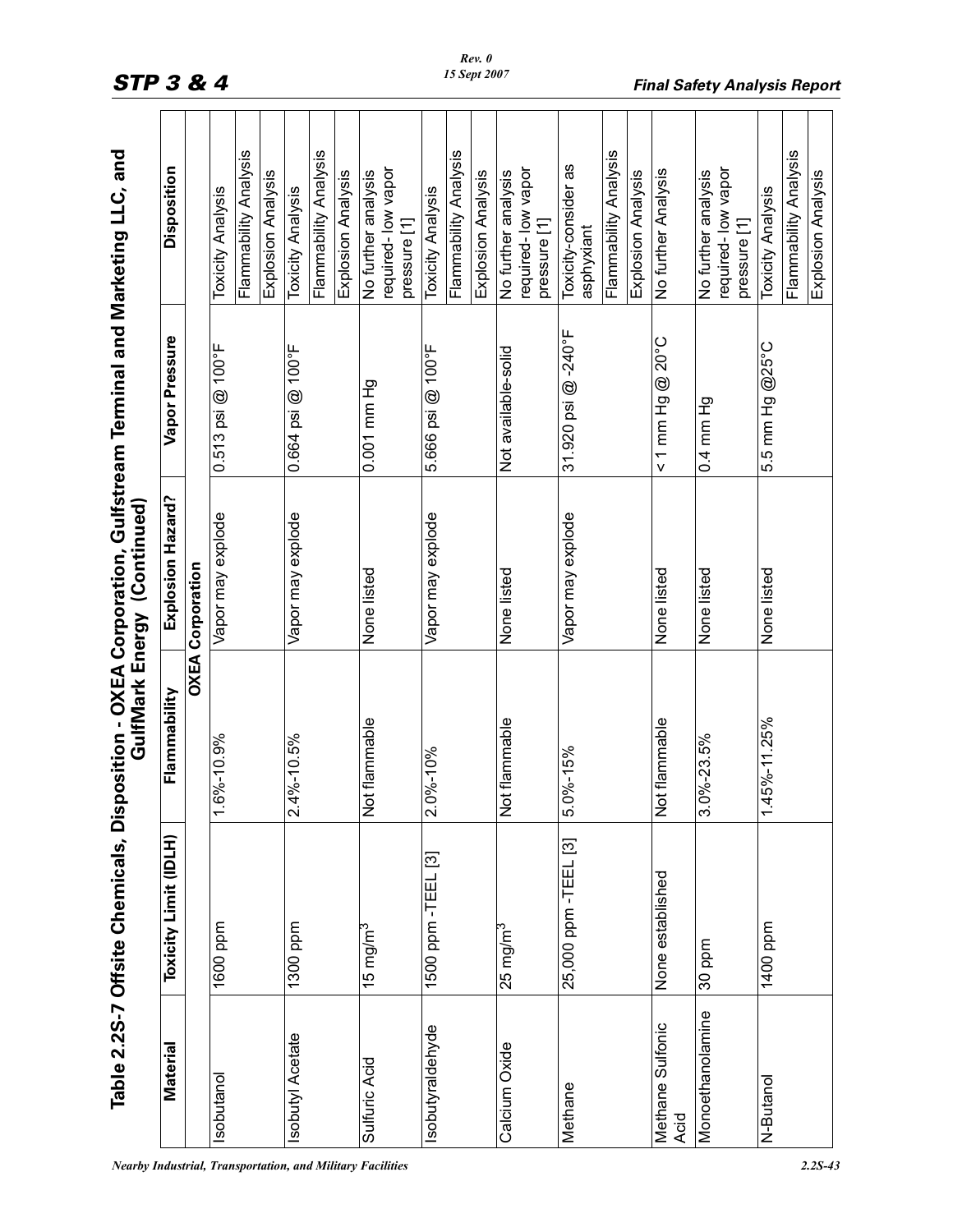|                  |                       |                                    | Table 2.2S-7 Offsite Chemicals, Disposition - OXEA Corporation, Gulfstream Terminal and Marketing LLC, and<br>GulfMark Energy (Continued) |                               |                                    |
|------------------|-----------------------|------------------------------------|-------------------------------------------------------------------------------------------------------------------------------------------|-------------------------------|------------------------------------|
| Material         | Toxicity Limit (IDLH) | Flammability                       | Explosion Hazard?                                                                                                                         | Vapor Pressure                | Disposition                        |
|                  |                       |                                    | <b>OXEA Corporation</b>                                                                                                                   |                               |                                    |
| N-Butyl Acetate  | 1700 ppm              | 7%-7.6%<br>↽                       | Vapor may explode                                                                                                                         | $0.489$ psi @ 100°F           | <b>Toxicity Analysis</b>           |
|                  |                       |                                    |                                                                                                                                           |                               | Flammability Analysis              |
|                  |                       |                                    |                                                                                                                                           |                               | Explosion Analysis                 |
| N-Butyralldehyde | 2000 ppm - TEEL [3]   | 5%-10.6%<br>$\overline{N}$         | Vapor may explode                                                                                                                         | 5.670 psi @ 100F              | <b>Toxicity Analysis</b>           |
|                  |                       |                                    |                                                                                                                                           |                               | Flammability Analysis              |
|                  |                       |                                    |                                                                                                                                           |                               | Explosion Analysis                 |
| N-Heptanal       | None established      | 78%-15.25%<br>$\circ$              | None listed                                                                                                                               | 3.52 mm Hg @ 25°C             | No further analysis                |
|                  |                       |                                    |                                                                                                                                           |                               | required-low vapor                 |
|                  |                       |                                    |                                                                                                                                           |                               | pressure [1]                       |
| N-Heptanoic Acid | None established      | lot flammable<br>z                 | None listed                                                                                                                               | $0.028$ psi @ 180°F           | No further analysis                |
|                  |                       |                                    |                                                                                                                                           |                               | required-low vapor                 |
|                  |                       |                                    |                                                                                                                                           |                               | pressure [1]                       |
| N-Nonanal        | None established      | 59%-6.54%<br>$\circ$               | None listed                                                                                                                               | 0.2 mm Hg @ 20°C              | No further analysis                |
|                  |                       |                                    |                                                                                                                                           |                               | required-low vapor                 |
|                  |                       |                                    |                                                                                                                                           |                               | pressure [1]                       |
| N-Propyl Acetate | 1700 ppm              | 0%-8.0%<br>$\overline{\mathsf{N}}$ | Vapor may explode                                                                                                                         | 1.232 psi $@$ 100°F           | <b>Toxicity Analysis</b>           |
|                  |                       |                                    |                                                                                                                                           |                               | Flammability Analysis              |
|                  |                       |                                    |                                                                                                                                           |                               | Explosion Analysis                 |
| N-Propyl Alcohol | mdd 008               | $2.1\% - 13.5\%$                   | Vapor may explode                                                                                                                         | $0.732$ psi @ $100^{\circ}$ F | <b>Toxicity Analysis</b>           |
|                  |                       |                                    |                                                                                                                                           |                               | Flammability Analysis              |
|                  |                       |                                    |                                                                                                                                           |                               | Explosion Analysis                 |
| Nitrogen         | Asphyxiant            | ot flammable<br>z                  | None listed                                                                                                                               | J.<br>65.820 psi @<br>294°F   | Toxicity-consider as<br>asphyxiant |
| Nonanoic Acid    | None established      | ot flammable<br>z                  | None listed                                                                                                                               | 1 mm Hg @ 108°C               | No further analysis<br>required    |
| Oxygen           | None established      | Not flammable                      | None listed                                                                                                                               | 36.260 psi @<br>280°F         | No further analysis<br>required    |

STP 3 & 4 **Final Safety Analysis Report**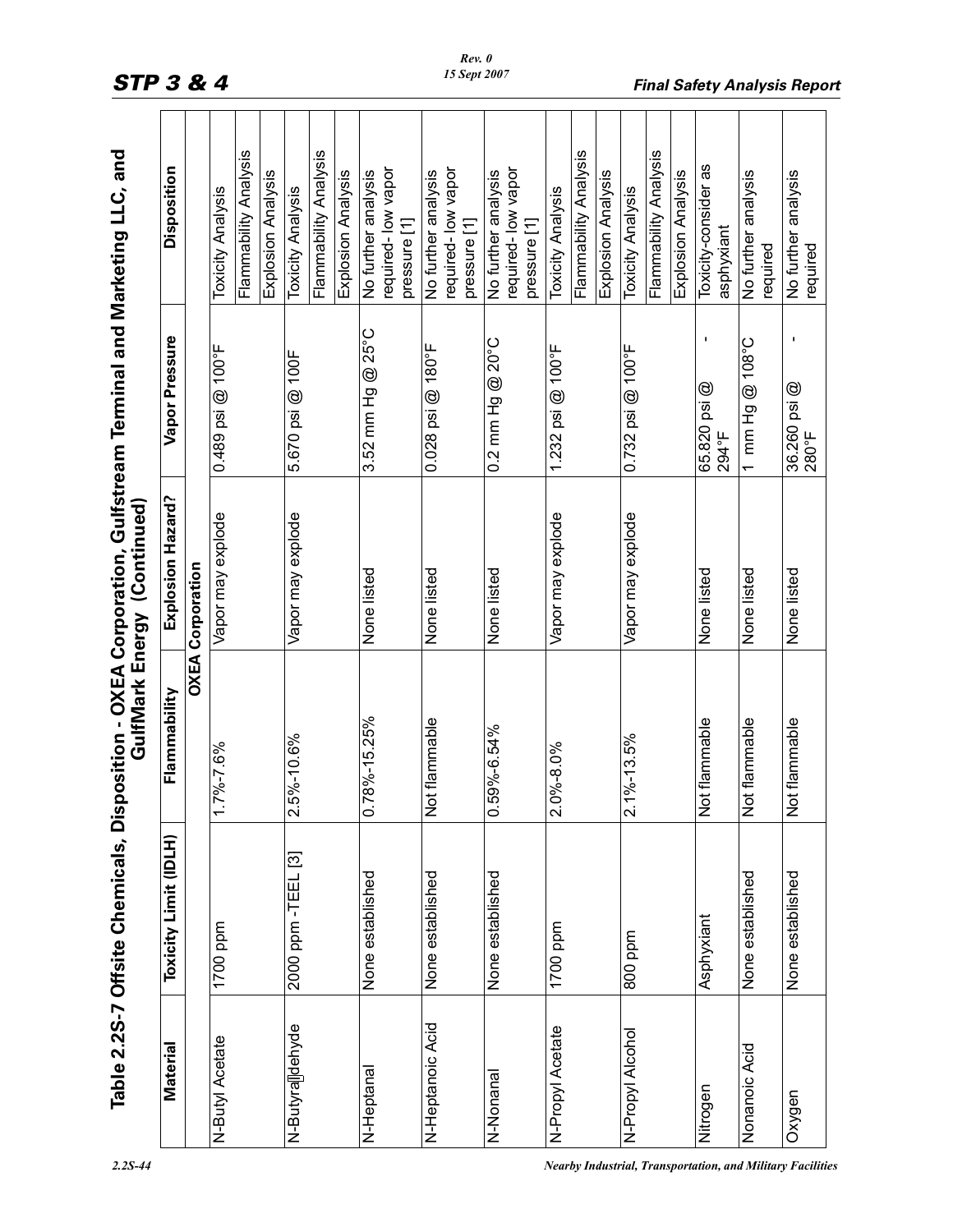|                                                                                                             | Oisposition         |                         |
|-------------------------------------------------------------------------------------------------------------|---------------------|-------------------------|
|                                                                                                             | Vapor Pressure      |                         |
| , Disposition - OXEA Corporation, Gulfstream Terminal and Marketing LLC, and<br>GulfMark Energy (Continued) | Explosion Hazard?   | <b>OXEA Corporation</b> |
|                                                                                                             | Flammability        |                         |
| Table 2.2S-7 Offsite Chemicals                                                                              | oxicity Limit (IDLI |                         |
|                                                                                                             |                     |                         |

|                              | Table 2.2S-7 Offsite Chemicals, Dis |                                           | position - OXEA Corporation, Gulfstream Terminal and Marketing LLC, and<br>GulfMark Energy (Continued) |                                |                                                           |
|------------------------------|-------------------------------------|-------------------------------------------|--------------------------------------------------------------------------------------------------------|--------------------------------|-----------------------------------------------------------|
| <b>Material</b>              | Toxicity Limit (IDLH)               | Flammability                              | Explosion Hazard?                                                                                      | Vapor Pressure                 | Disposition                                               |
|                              |                                     |                                           | <b>OXEA Corporation</b>                                                                                |                                |                                                           |
| Parabenzoquinone             | 100 mg/m $^3$                       | Not flammable                             | Dust may explode                                                                                       | mm Hg @ 77°F<br>$\overline{0}$ | required-low vapor<br>No further analysis<br>pressure [1] |
| Phosphoric Acid              | 1000 mg/m $^3$                      | Not flammable                             | None listed                                                                                            | 0.03 mm Hg @ 20°C              | required-low vapor<br>No further analysis<br>pressure [1] |
| Potassium Acetate            | None established                    | Not flammable                             | None listed                                                                                            | Not available-solid            | No further analysis<br>required                           |
| Potassium<br>Hydroxide       | None established                    | Not flammable                             | None listed                                                                                            | Not available-solid            | No further analysis<br>required                           |
| Propionaldehyde              | 500 (mg/m <sup>3</sup> ) -TEEL [3]  | 2.6%-16.1%                                | Vapor may explode                                                                                      | 10.130 psi@ 100°F              | Flammability Analysis<br><b>Toxicity Analysis</b>         |
|                              |                                     |                                           |                                                                                                        |                                | Explosion Analysis                                        |
| Propylene                    | Asphyxiant                          | $2.0\% - 11.0\%$                          | Vapor may explode                                                                                      | 20.600 psi@-40°F               | Toxicity-consider as<br>asphyxiant                        |
|                              |                                     |                                           |                                                                                                        |                                | Flammability Analysis<br>Explosion Analysis               |
| Propylene Glycol             | None established                    | $6\% - 12.5\%$<br>$\overline{\mathbf{N}}$ | None listed                                                                                            | $0.005$ psi @ $100^{\circ}$ F  | required-low vapor<br>No further analysis<br>pressure [1] |
| Sand (silica dust)           | 30 mg/m <sup>3</sup> -PEL [5]       | Not flammable                             | None listed                                                                                            | 10 mm Hg @ 3150°F              | required-low vapor<br>No further analysis<br>pressure [1] |
| Sodium Hydroxide<br>Solution | None established                    | Not flammable                             | None listed                                                                                            | 13mm Hg @ 140°F                | No further analysis<br>required                           |
| Sulfolane                    | None established                    | Not flammable                             | None listed                                                                                            | 0.038 psi @ 220°F              | required-low vapor<br>No further analysis<br>pressure [1] |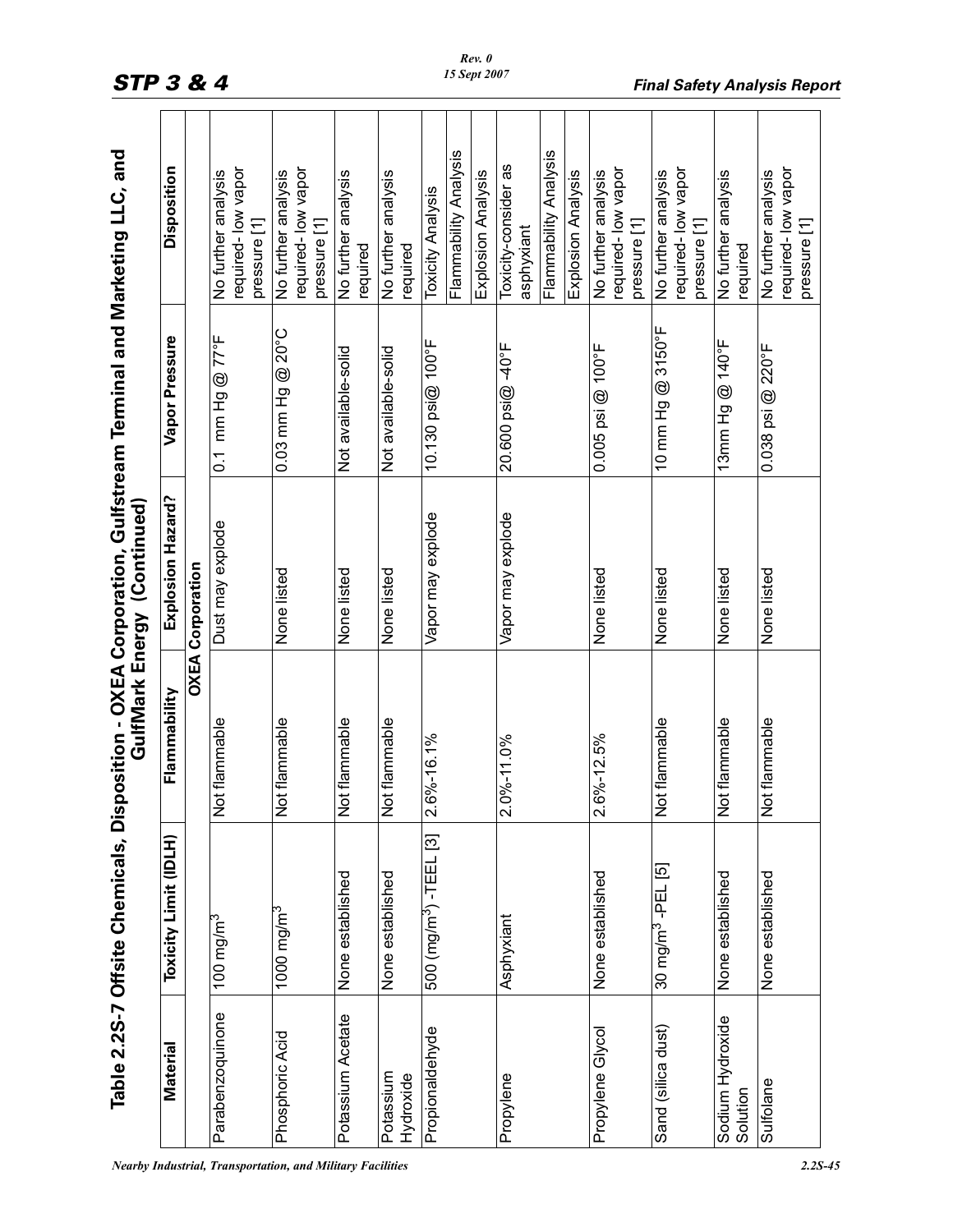|                                    | Table 2.2S-7 Offsite Chemicals, Disposition - OXEA Corporation, Gulfstream Terminal and Marketing LLC, and |                                      | GulfMark Energy (Continued)           |                                  |                                                                         |
|------------------------------------|------------------------------------------------------------------------------------------------------------|--------------------------------------|---------------------------------------|----------------------------------|-------------------------------------------------------------------------|
| Material                           | Toxicity Limit (IDLH)                                                                                      | Flammability                         | Explosion Hazard?                     | Vapor Pressure                   | Disposition                                                             |
|                                    |                                                                                                            |                                      | <b>OXEA Corporation</b>               |                                  |                                                                         |
| Lubricating Oil                    | None established                                                                                           | lot flammable<br>z                   | None listed                           | $0.100$ psi $@$ 100 $^{\circ}$ F | required-low vapor<br>No further analysis<br>pressure [1]               |
| Tripenylphosphine                  | None established                                                                                           | Not listed                           | None listed                           | Not available-solid              | required-low vapor<br>No further analysis<br>pressure [1]               |
| Pentaoxide<br>Vanadium             | 35 mg V/m <sup>3</sup> (dust or<br>fume)                                                                   | Not flammable                        | None listed                           | Not available                    | No further analysis<br>required                                         |
| Zinc Oxide                         | 500 mg/m <sup>3</sup>                                                                                      | Not flammable                        | None listed                           | Not available-solid              | required-low vapor<br>No further analysis<br>pressure [1]               |
| Polyalkylene Glycol<br>UCON LB-625 | None established                                                                                           | lot listed<br>z                      | None listed                           | <0.01 mm Hg @ 20°C               | required-low vapor<br>No further analysis<br>pressure [1]               |
| Vinyl Acetate                      | 500 ppm -ERPG [7]                                                                                          | $.6\% - 13.4\%$<br>$\mathbf{\Omega}$ | Vapor may explode                     | 3.977 psi @ 100°F                | Flammability Analysis<br>Explosion Analysis<br><b>Toxicity Analysis</b> |
|                                    |                                                                                                            |                                      | Gulfstream Terminal and Marketing LLC |                                  |                                                                         |
| Gasoline [4]                       | 300 ppm - TWA [6]                                                                                          | $-4% -7.4%$                          | Vapor may explode                     | 292 mm Hg @ 81.4°F               | Flammability Analysis<br>Explosion Analysis<br><b>Toxicity Analysis</b> |
| Diesel Oil                         | None established                                                                                           | $.3\% - 6.0\%$ vol.                  | None listed                           | $0.100$ psi $@$ 100°F            | required-low vapor<br>No further analysis<br>pressure [1]               |
|                                    |                                                                                                            |                                      | GulfMark Energy                       |                                  |                                                                         |
| Crude Petroleum                    | None Established                                                                                           | lot flammable<br>z                   | Combustible                           | $0.100$ psi @ $100$ °F           | Flammability Analysis<br>Explosion Analysis<br><b>Toxicity Analysis</b> |
|                                    |                                                                                                            |                                      |                                       |                                  |                                                                         |

# STP 3 & 4 **Final Safety Analysis Report**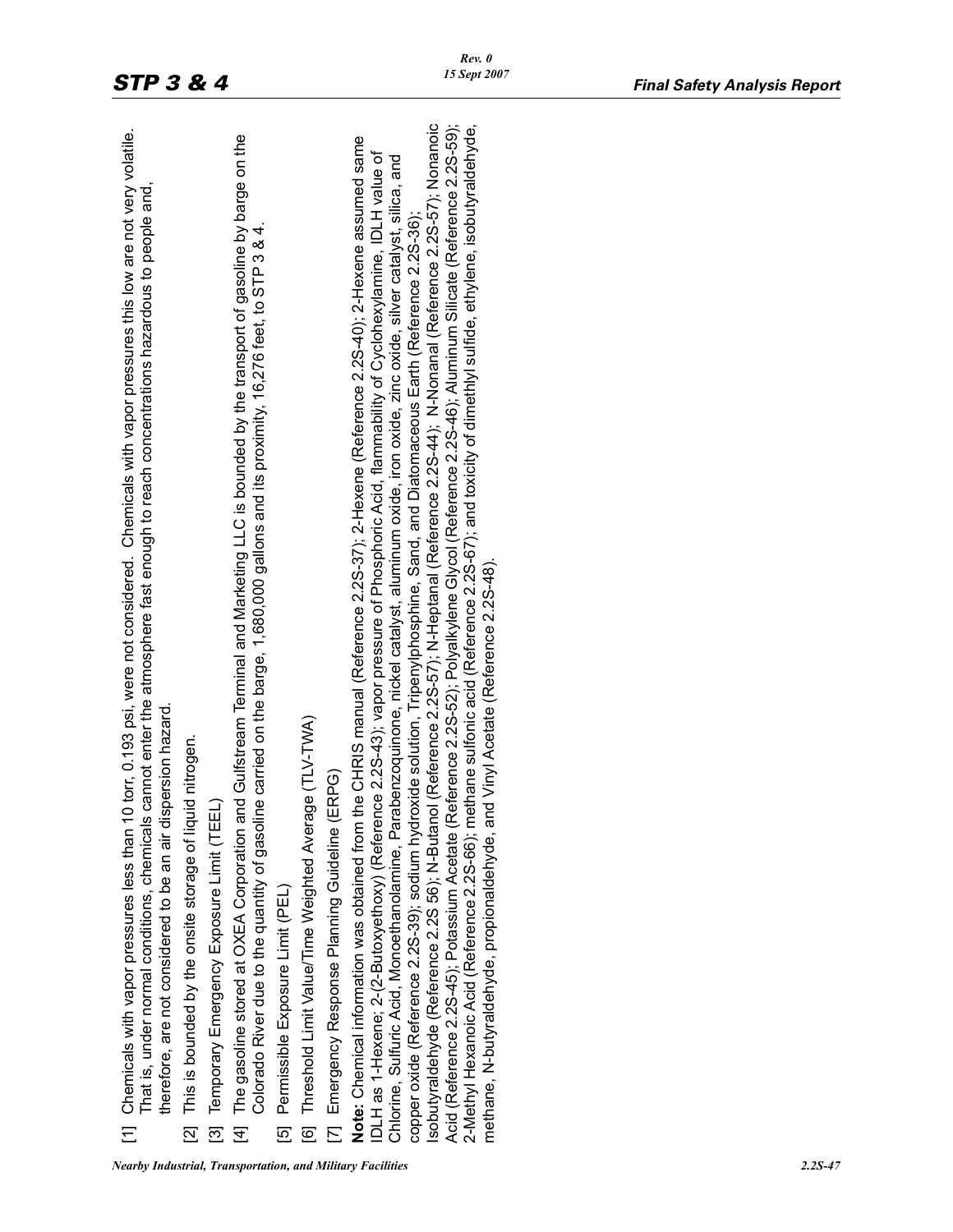| $\overline{\phantom{a}}$<br>I         |
|---------------------------------------|
|                                       |
|                                       |
|                                       |
|                                       |
|                                       |
|                                       |
|                                       |
| $\begin{array}{c} \hline \end{array}$ |
|                                       |
|                                       |
|                                       |
|                                       |
| j                                     |
|                                       |
|                                       |
|                                       |
|                                       |
| ו<br>ו                                |
|                                       |
|                                       |
|                                       |
|                                       |
| $\overline{1}$                        |
|                                       |
|                                       |
|                                       |
|                                       |
|                                       |
|                                       |
|                                       |
| $\mathbf{I}$                          |
| i                                     |
|                                       |
| j                                     |
| ŕ                                     |

|                        | Table 2.2S-8 Hazardo  |                  | us Materials, Navigable Waterway Transportation - Disposition |                        |                                                                         |
|------------------------|-----------------------|------------------|---------------------------------------------------------------|------------------------|-------------------------------------------------------------------------|
| Material               | Toxicity Limit (IDLH) | Flammability     | ∼<br>Explosion Hazard                                         | Vapor Pressure         | Disposition                                                             |
| <b>Crude Petroleum</b> | None established      | Not flammable    | None listed                                                   | $0.100$ psi @ $100$ °F | required-low vapor<br>No further analysis<br>pressure [1]               |
| Residual Fuel Oil (#6) | None established      | 1%-5%            | None listed                                                   | $0.100$ psi $@$ 100°F  | required-low vapor<br>No further analysis<br>pressure [1]               |
| N-Butanol              | 1400 ppm              | 1.45%-11.25%     | None listed                                                   | 5.5 mm Hg @ 25°C       | Flammability Analysis<br>Explosion Analysis<br><b>Toxicity Analysis</b> |
| sobutanol              | 1600 ppm              | 1.6%-10.9%       | Vapor may explode                                             | $0.513$ psi $@$ 100°F  | Flammability Analysis<br>Explosion Analysis<br><b>Toxicity Analysis</b> |
| Acetic Acid            | 50 ppm                | 4%-19.9%         | Vapor may explode                                             | $0.597$ psi @ 100°F    | Flammability Analysis<br>Explosion Analysis<br><b>Toxicity Analysis</b> |
| N-Butyl Acetate        | 1700 ppm              | $1.7\% - 7.6\%$  | Vapor may explode                                             | $0.489$ psi @ 100°F    | Flammability Analysis<br>Explosion Analysis<br><b>Toxicity Analysis</b> |
| Vinyl Acetate          | 500 ppm [2]           | $2.6\% - 13.4\%$ | Vapor may explode                                             | $3.977$ psi @ 100°F    | Flammability Analysis<br>Explosion Analysis<br><b>Toxicity Analysis</b> |
| Gasoline               | 300 ppm-TWA [3]       | $1.4\% - 7.4\%$  | Vapor may explode                                             | 292 mm Hg @ 81.4°F     | Flammability Analysis<br>Explosion Analysis<br><b>Toxicity Analysis</b> |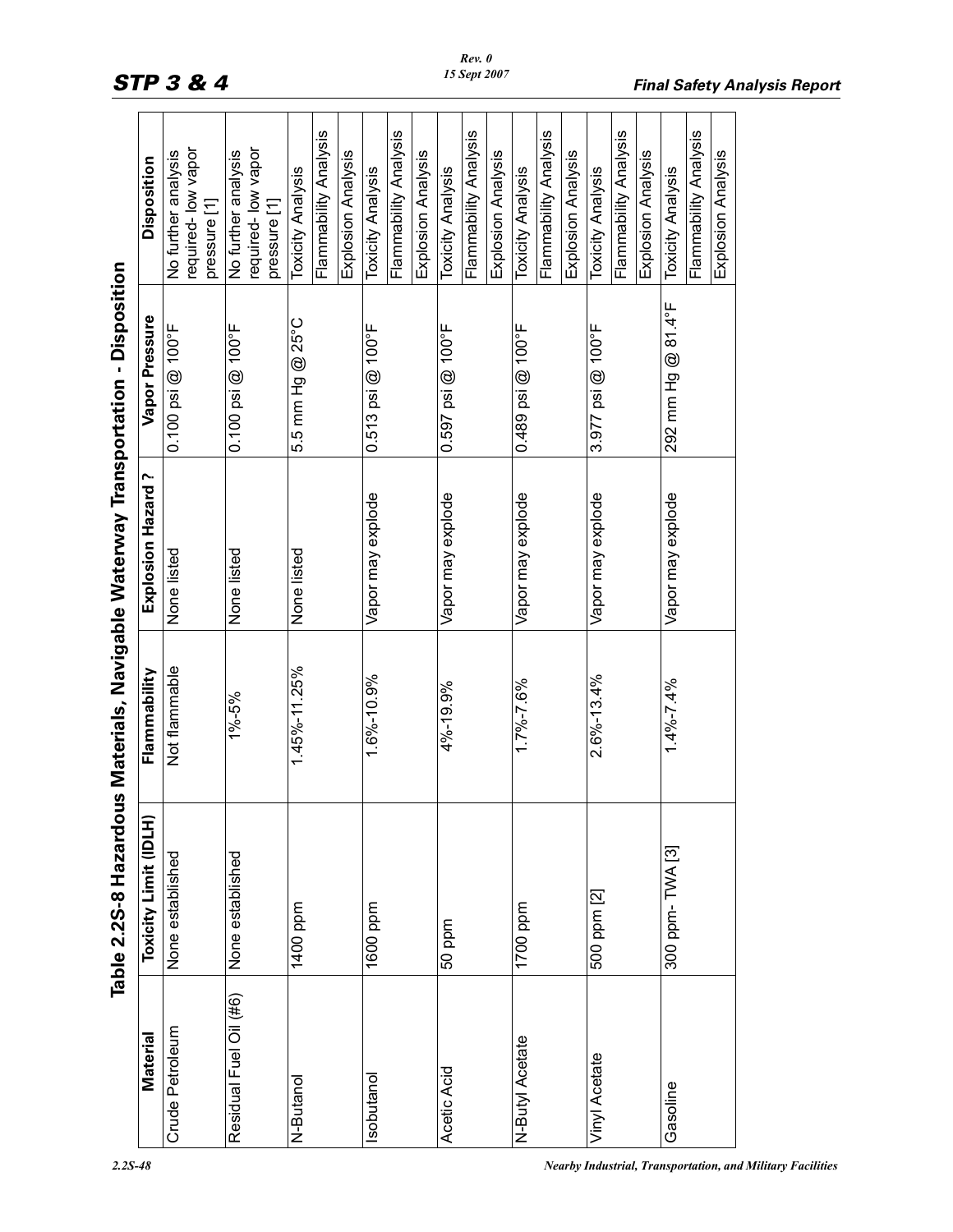| That is, under normal conditions, chemicals cannot enter the atmosphere fast enough to reach concentrations hazardous to people and, therefore,<br>[1] Chemicals with vapor pressures less than 10 torr, 0.193 psi, were not considered. Chemicals with vapor pressures this low are not very volatile.<br>are not considered to be an air dispersion hazard | the maximum airborne concentration below which it is believed that nearly all individuals could be exposed for up to 1 hour without experiencing or<br>Note: Chemical information was obtained from the CHRIS manual (Reference 2.2S-37), except for N-Butanol (Reference 2.2S-57), vapor pressure of<br>chemicals. The ERPGs are three-tiered guidelines with one common denominator: a 1-hour contact duration. The selected ERPG is defined as<br>[2] Emergency Response Planning Guidelines (ERPGs)--The ERPGs were developed by the ERPG committee of the American Industrial Hygiene<br>Association. The ERPGs were developed as planning guidelines, to anticipate human adverse health effects caused by exposure to toxic<br>gasoline (Reference 2.225-54), and vinyl acetate (References 2.25-44 and 2.25-48).<br>developing life-threatening health effects.<br>[3] Time Weighted Average (TWA) |  |
|--------------------------------------------------------------------------------------------------------------------------------------------------------------------------------------------------------------------------------------------------------------------------------------------------------------------------------------------------------------|------------------------------------------------------------------------------------------------------------------------------------------------------------------------------------------------------------------------------------------------------------------------------------------------------------------------------------------------------------------------------------------------------------------------------------------------------------------------------------------------------------------------------------------------------------------------------------------------------------------------------------------------------------------------------------------------------------------------------------------------------------------------------------------------------------------------------------------------------------------------------------------------------------|--|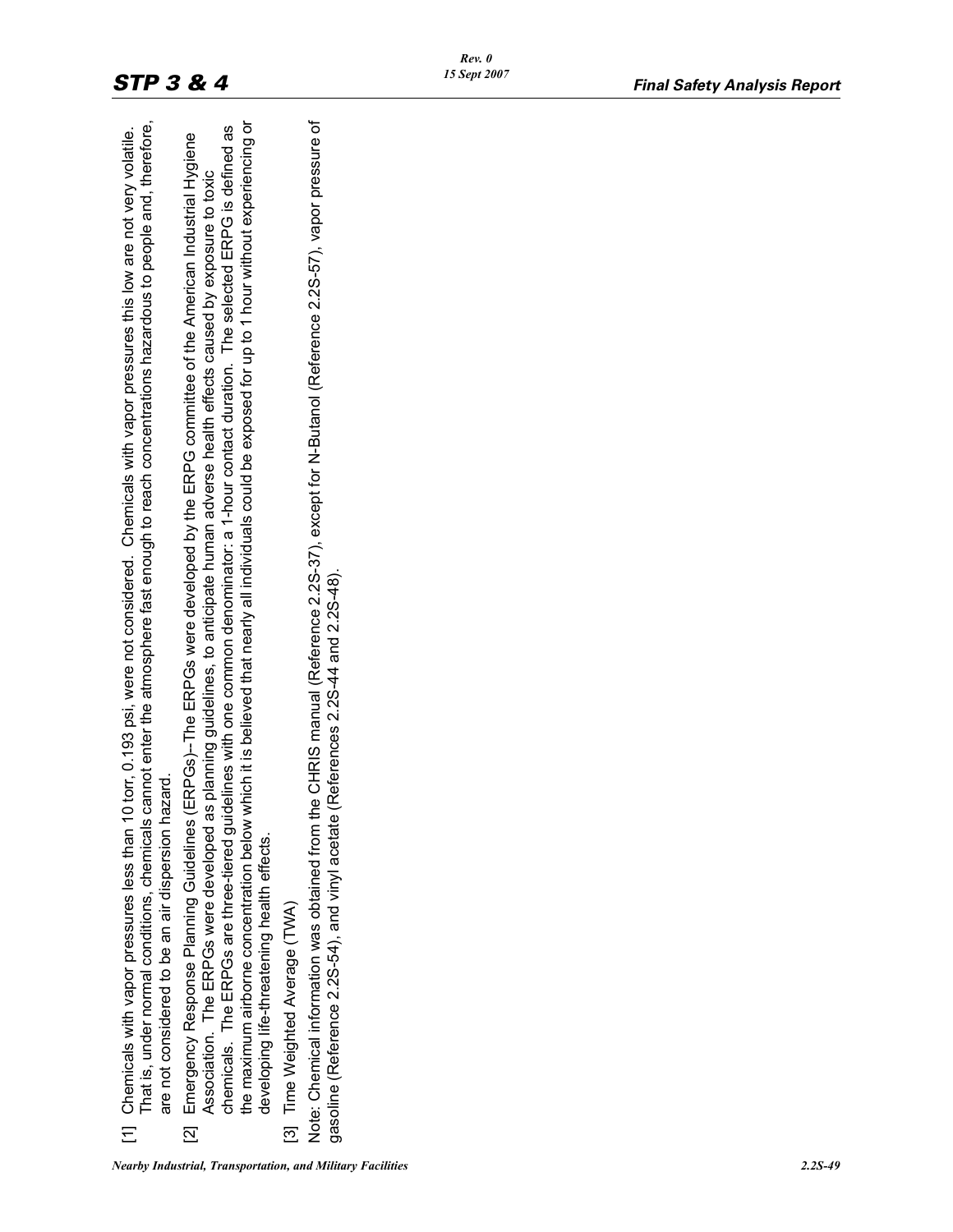| <b>Source</b>                        | <b>Pollutant</b><br><b>Evaluated</b>                        | <b>Quantity</b>                                             | <b>Heat of</b><br><b>Combustion</b><br>(Btu/lb) | <b>Distance</b><br>to Nearest<br>Safety-<br><b>Related</b><br><b>Structure</b> | <b>Distance for</b><br><b>Explosion to</b><br>have less than 1<br>psi of Peak<br>Incident<br><b>Pressure</b> |
|--------------------------------------|-------------------------------------------------------------|-------------------------------------------------------------|-------------------------------------------------|--------------------------------------------------------------------------------|--------------------------------------------------------------------------------------------------------------|
| <b>FM 521</b>                        | Gasoline                                                    | 9,000 gal                                                   | 18,720 Btu/lb                                   | 1,955 ft                                                                       | 266 ft                                                                                                       |
| Pipeline: Dow<br>Pipeline<br>Company | <b>Natural Gas</b>                                          | 2,218,242 lbs<br>(entire mass of a<br>10 minute<br>release) | 21,517 Btu/lb                                   | 9,966 ft                                                                       | 7,577 ft                                                                                                     |
| Navigable                            | n-Butanol                                                   | 380,000 gal                                                 | 14,230 Btu/lb                                   |                                                                                | 896 ft                                                                                                       |
| Waterway<br>(Colorado River)         | Isobutanol                                                  | 380,000 gal                                                 | 14,220 Btu/lb                                   |                                                                                | 888 ft                                                                                                       |
|                                      | <b>Acetic Acid</b>                                          | $\overline{500,000}$ gal                                    | 5,645 Btu/lb                                    |                                                                                | 814 ft                                                                                                       |
|                                      | n-Butyl Acetate                                             | 380,000 gal                                                 | 13,130 Btu/lb                                   | 15,974 ft                                                                      | 885 ft                                                                                                       |
|                                      | Vinyl Acetate                                               | 380,000 gal                                                 | 9,754 Btu/lb                                    |                                                                                | 880 ft                                                                                                       |
|                                      | Gasoline                                                    | 40,000 BBLs or<br>1,680,000 gal                             | 18,720 Btu/lb                                   |                                                                                | $1,517$ ft                                                                                                   |
| Onsite (Includes<br>STP 1 & 2)       | Gasoline (12,000<br>gallon above<br>ground storage<br>tank) | 12,000 gal                                                  | 18,720 Btu/lb                                   | 1,771 $ft$                                                                     | 296 ft                                                                                                       |
|                                      | Hydrazine                                                   | $1,260$ lbs                                                 | 8,345 Btu/lb                                    | 2,518 ft                                                                       | 86 ft                                                                                                        |
|                                      | Hydrogen                                                    | 100,200 ft3                                                 | 50,080 Btu/lb                                   | $1,563$ ft                                                                     | 1,048 ft                                                                                                     |
| Offsite (OXEA                        | 1-Hexene                                                    | 1,265,000 lbs                                               | 19,134 Btu/lb                                   | 22,841 ft                                                                      | 734 ft                                                                                                       |
| Corp.)                               | 1-Octene                                                    | 2,010,000 lbs                                               | 19,170 Btu/lb                                   |                                                                                | 766 ft                                                                                                       |
|                                      | 2-Hexene                                                    | 3,861 lbs                                                   | 19,134 Btu/lb                                   |                                                                                | 108 ft                                                                                                       |
|                                      | Acetaldehyde                                                | 866,295 lbs                                                 | 10,600 Btu/lb                                   |                                                                                | 835 ft                                                                                                       |
|                                      | <b>Acetic Acid</b>                                          | 9,999,999 lbs                                               | 5,645 Btu/lb                                    |                                                                                | 1,072 ft                                                                                                     |
|                                      | Acetone                                                     | 4,400 lbs.                                                  | 12,250 Btu/lb                                   |                                                                                | 99 ft                                                                                                        |
|                                      | Cyclohexylamine                                             | 4,000 lbs                                                   | 18,000 Btu/lb                                   |                                                                                | 114 $ft$                                                                                                     |
|                                      | Hydrazine                                                   | 4,000 lbs                                                   | 8,345 Btu/lb                                    | 22,841 ft                                                                      | $126$ ft                                                                                                     |
|                                      | Dimethyl Sulfide                                            | 10,000 lbs                                                  | 13,200 Btu/lb                                   |                                                                                | $154$ ft                                                                                                     |
|                                      | <b>Ethyl Acetate</b>                                        | 21,800 lbs                                                  | 10,110 Btu/lb                                   |                                                                                | 154 ft                                                                                                       |
|                                      | 1-Hexene                                                    | 1,265,000 lbs                                               | 19,134 Btu/lb                                   |                                                                                | 734 ft                                                                                                       |
|                                      | Ethylene                                                    | 470,000 lbs                                                 | 20,290 Btu/lb                                   |                                                                                | 7,575 ft                                                                                                     |
|                                      | Hydrogen                                                    | 58,512 lbs                                                  | 50,080 Btu/lb                                   |                                                                                | $5,111$ ft                                                                                                   |
|                                      | Isobutanol                                                  | 3,455,333 lbs                                               | 14,220 Btu/lb                                   |                                                                                | 984 ft                                                                                                       |
|                                      | <b>Isobutyl Acetate</b>                                     | 9,999,999 lbs                                               | 13,000 Btu/lb                                   |                                                                                | $1,509$ ft                                                                                                   |

## **Table 2.2S-9 Design-Basis Events - Explosions**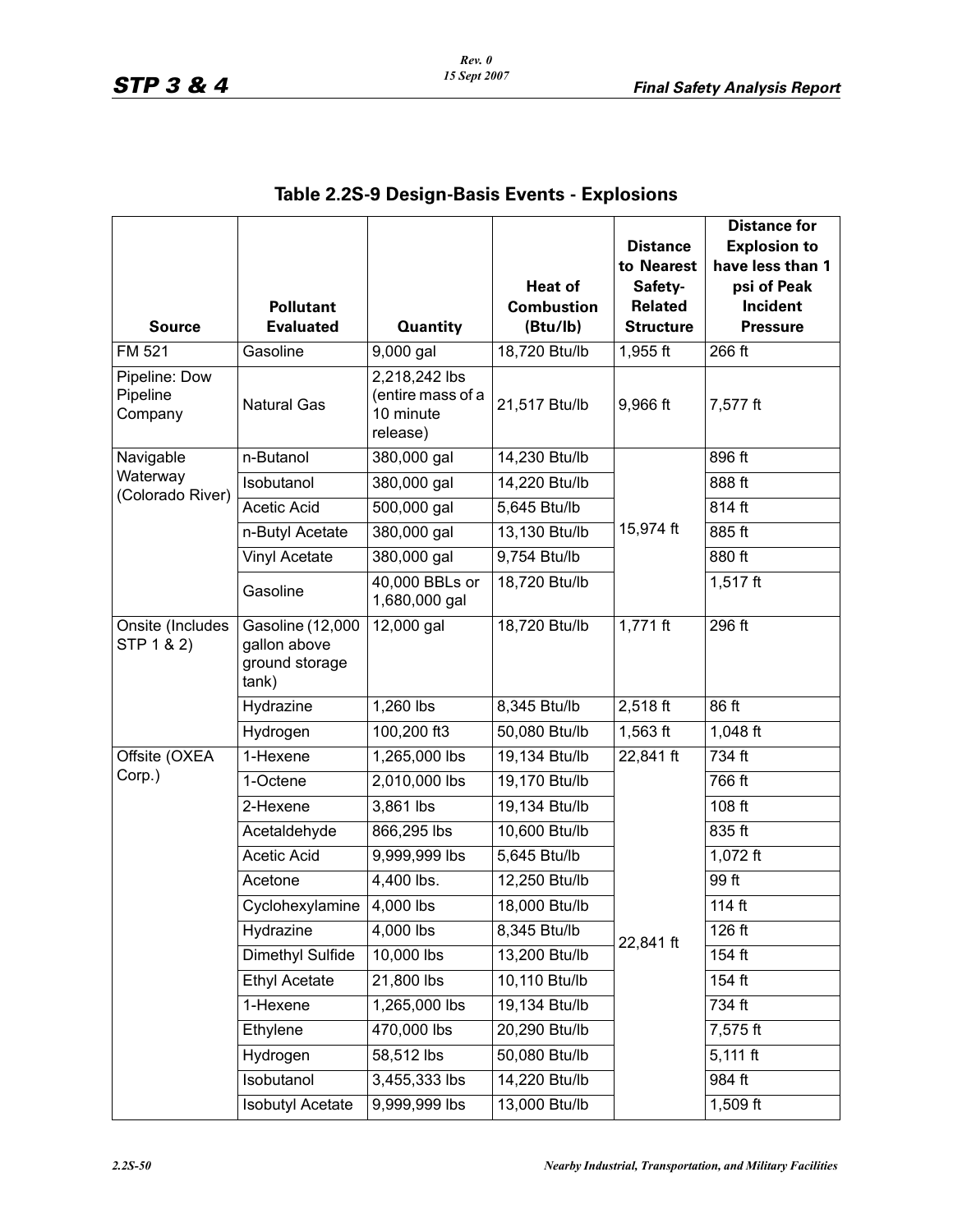| <b>Source</b>         | <b>Pollutant</b><br><b>Evaluated</b> | <b>Quantity</b> | <b>Heat of</b><br><b>Combustion</b><br>(Btu/lb) | <b>Distance</b><br>to Nearest<br>Safety-<br><b>Related</b><br><b>Structure</b> | <b>Distance for</b><br><b>Explosion to</b><br>have less than 1<br>psi of Peak<br>Incident<br><b>Pressure</b> |
|-----------------------|--------------------------------------|-----------------|-------------------------------------------------|--------------------------------------------------------------------------------|--------------------------------------------------------------------------------------------------------------|
|                       | Isobutyraldehyde                     | 999,999 lbs     | 13,850 Btu/lb                                   |                                                                                | $622$ ft                                                                                                     |
|                       | Methane                              | 47,000 lbs      | 21,517 Btu/lb                                   |                                                                                | 3,586 ft                                                                                                     |
|                       | n-Butanol                            | 16,921,268 lbs. | 14,230 Btu/lb                                   |                                                                                | 1,681 $ft$                                                                                                   |
|                       | n-Butyl Acetate                      | 9,999,999 lbs.  | 13,130 Btu/lb                                   |                                                                                | $1,358$ ft                                                                                                   |
|                       | n-Butyraldehyde                      | 3,300,000 lbs.  | 15,210 Btu/lb                                   |                                                                                | 969 ft                                                                                                       |
|                       | n-Propyl Acetate                     | 9,999,999 lbs   | 9, 420 Btu/lb                                   |                                                                                | $1,178$ ft                                                                                                   |
|                       | Ethylene                             | 470,000 lbs     | 20,290 Btu/lb                                   |                                                                                | 7,575 ft                                                                                                     |
|                       | n-Propyl Alcohol                     | 9,999,999 lbs   | 13,130 Btu/lb                                   |                                                                                | $1,365$ ft                                                                                                   |
|                       | Propionaldehyde                      | 600,000 lbs     | 12,470 Btu/lb                                   |                                                                                | 548 ft                                                                                                       |
|                       | Propylene                            | 740,000 lbs     | 19,692 Btu/lb                                   |                                                                                | 8,724 ft                                                                                                     |
|                       | Vinyl Acetate                        | 3,700,000 lbs   | 9,754 Btu/lb                                    |                                                                                | 948 ft                                                                                                       |
| Offsite<br>(GulfMark) | Crude Petroleum                      | 1,050,000 gal   | 18,252 Btu/lb                                   | 24,244 ft                                                                      | $1,124$ ft                                                                                                   |

# **Table 2.2S-9 Design-Basis Events - Explosions (Continued)**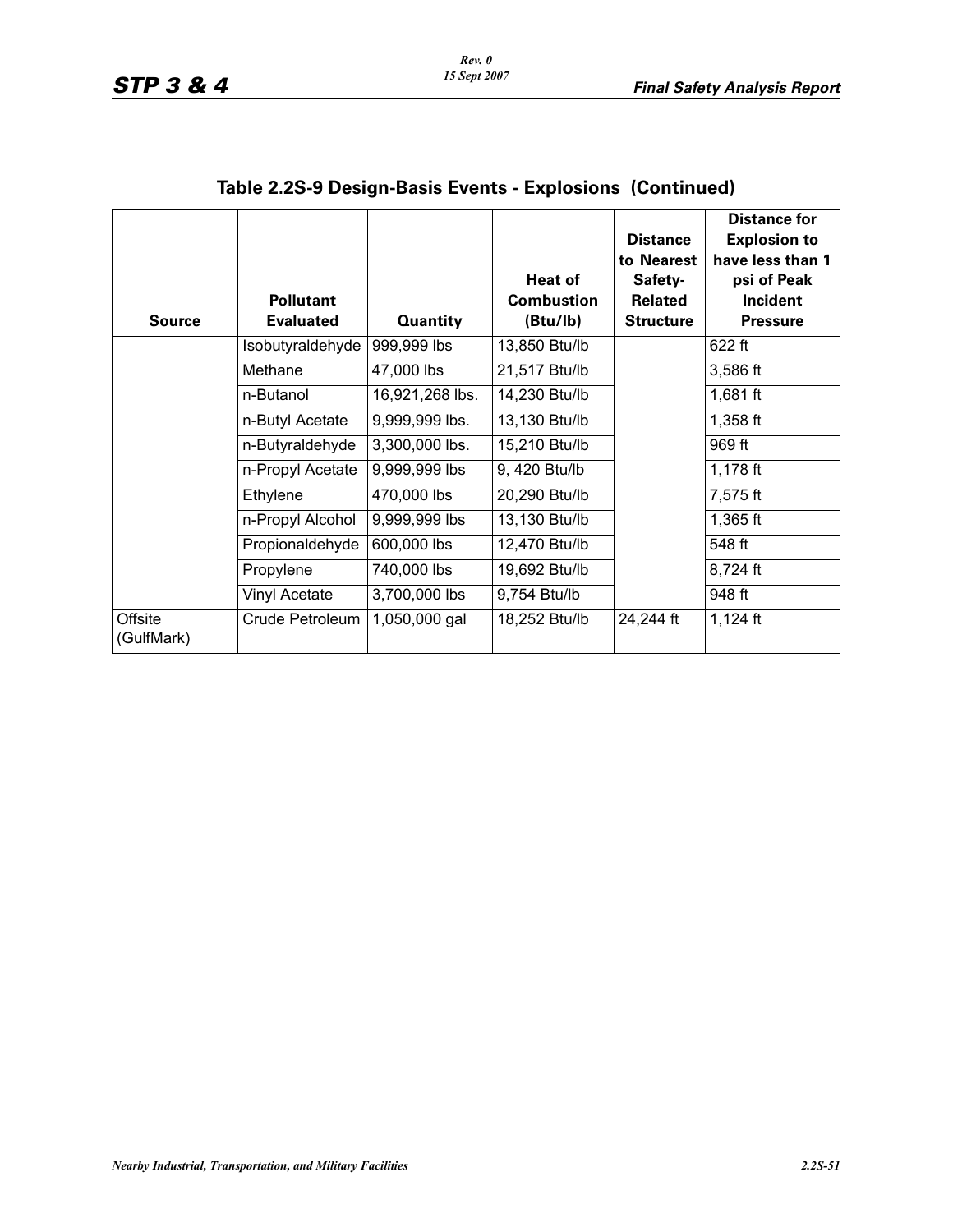| $\frac{1}{3}$<br><b>Choists こうしん</b><br>vie Var<br>- vente Flammer - | L |
|----------------------------------------------------------------------|---|
| hla 2 25-10 Dacinn-Racic Fuant<br>Ś                                  |   |

|                                      | Table 2.2S-10 Design-Basis Events, Flammable Vapor Clouds (Delayed Ignition) and Vapor Cloud | Explosions                                                       |                               |                   |                                                |                                                                              |  |
|--------------------------------------|----------------------------------------------------------------------------------------------|------------------------------------------------------------------|-------------------------------|-------------------|------------------------------------------------|------------------------------------------------------------------------------|--|
| Source                               | Quantity<br>Pollutant Evaluated &                                                            | to Nearest<br>Structure<br><b>Distance</b><br>Related<br>Safety- | Distance to<br>$\vec{5}$      | Distance to<br>립  | for Vapor Cloud<br>Safe Distance<br>Explosions | Peak Overpressure<br>at Nearest Safety-<br><b>Related Structure</b><br>(psi) |  |
| FM 521                               | Gasoline (9,000 gal)                                                                         | $1,955$ ft                                                       | $243$ ft                      | 408ft             | $1,035$ ft                                     | $0.379$ psi                                                                  |  |
| Pipeline: Dow<br>Company<br>Pipeline | Natural Gas                                                                                  | 9,966 ft                                                         | provided [1]<br>$\frac{5}{2}$ | 492 <sup>ft</sup> | $1,494$ ft                                     | Not provided [1]                                                             |  |
| (Colorado River)<br>Waterway         | n-Butanol (380,000 gal)                                                                      | $15,974$ ft                                                      | 432ft                         | $801$ ft          | $1,593$ ft                                     | No significant<br>overpressure                                               |  |
|                                      | sobutanol (380,000 gal)                                                                      |                                                                  | 507 <sup>ft</sup>             | 918 <sup>ft</sup> | $1,848$ ft                                     | No significant<br>overpressure                                               |  |
|                                      | Acetic Acid (500,000 gal)                                                                    |                                                                  | exceeded<br>Never             | exceeded<br>Never | No explosion                                   | No explosion                                                                 |  |
|                                      | n-Butyl Acetate (380,000 gal)                                                                |                                                                  | 606ft                         | 975 <sup>ft</sup> | $1,974$ ft                                     | No significant<br>overpressure                                               |  |
|                                      | Vinyl Acetate (380,000 gal)                                                                  |                                                                  | 795                           | $1,812$ ft        | $3,570$ ft                                     | $0.119$ psi                                                                  |  |
|                                      | Gasoline (1,680,000 gal)                                                                     |                                                                  | 4,554ft                       | 5,605ft           | 8,642 ft                                       | Not available                                                                |  |
| Onsite (Includes<br>STP 1 8 2        | ground storage<br>Gasoline (12,000 gallon above<br>tank)                                     | $1,771$ ft                                                       | 285ft                         | 480 ft            | $1,200$ ft                                     | 0.537 psi                                                                    |  |
|                                      | Hydrazine (150 gal)                                                                          | $2,518$ ft                                                       | <33 ft                        | -33 ft            | No explosion                                   | No explosion                                                                 |  |
|                                      | Hydrogen (80,000 ft3)                                                                        | $1,563$ ft                                                       | 300 <sup>ft</sup>             | $1,362$ ft        | $1,557$ ft                                     | 0.987 psi                                                                    |  |
|                                      | Monoethanolamine (15,000 gal                                                                 | $1,807$ ft                                                       | $141$ ft                      | 138 <sup>ft</sup> | No explosion                                   | No explosion                                                                 |  |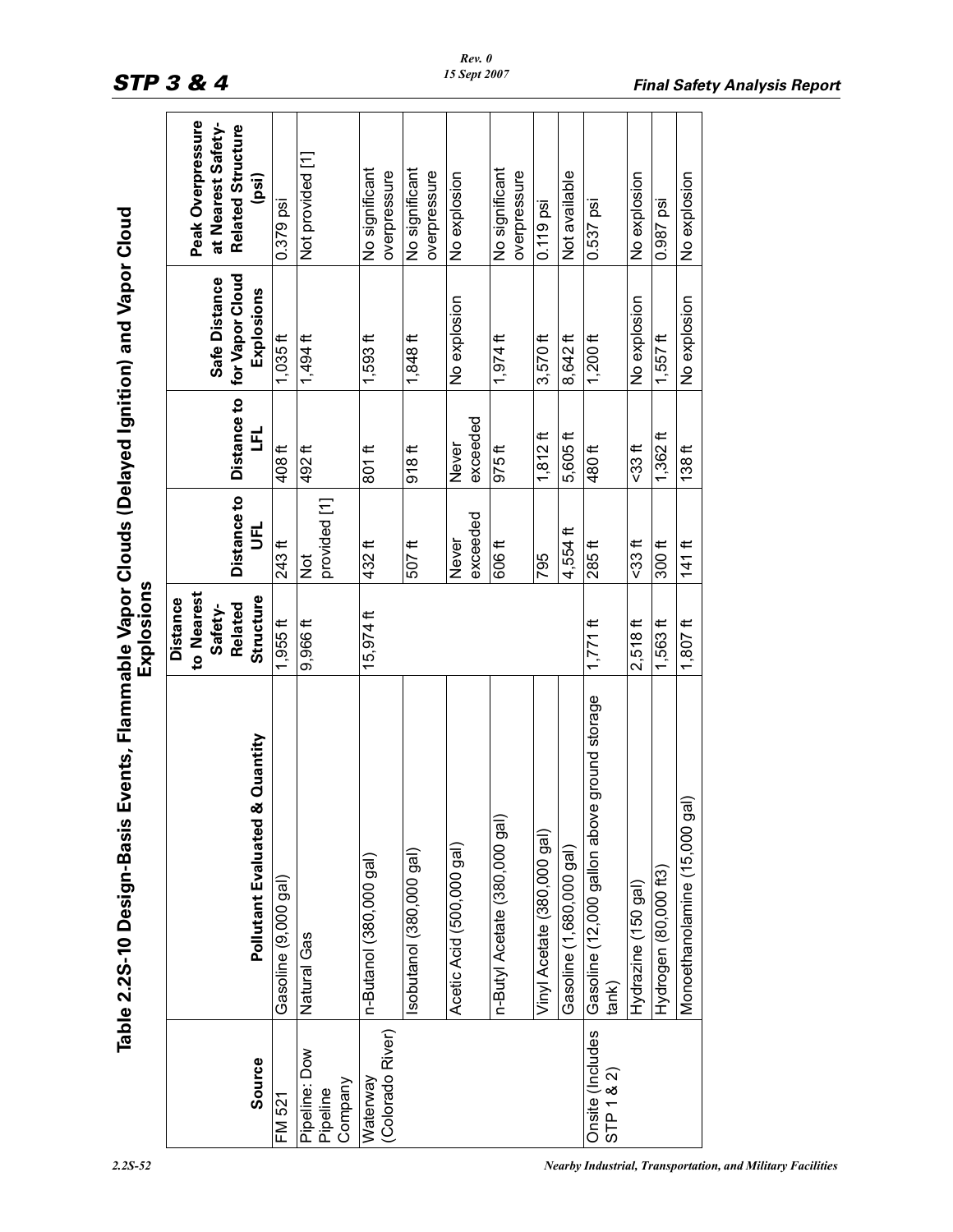|                         | in ain na li              |                   |
|-------------------------|---------------------------|-------------------|
|                         |                           |                   |
|                         | antion and Nanc           |                   |
|                         |                           |                   |
|                         | <b>こっこつこ</b><br>ĺ         |                   |
|                         |                           |                   |
|                         | .its, Flamm               | Fxplosions (Conti |
| <b>CALON</b><br>ם<br>הא | sis Event.<br>able 2.2S-1 |                   |
|                         |                           |                   |

|               |                                   | Explosions (Continued)                   |                               |                          |                               |                                         |
|---------------|-----------------------------------|------------------------------------------|-------------------------------|--------------------------|-------------------------------|-----------------------------------------|
|               |                                   | to Nearest<br><b>Distance</b><br>Safety- |                               |                          | Safe Distance                 | Peak Overpressure<br>at Nearest Safety- |
| Source        | Quantity<br>Pollutant Evaluated & | Structure<br><b>Related</b>              | <b>Distance to</b><br>มี<br>ว | Distance to<br><u>یا</u> | for Vapor Cloud<br>Explosions | <b>Related Structure</b><br>(psi)       |
|               | 1-Hexene (1,265,000 lbs)          |                                          | $1,209$ ft                    | $2,805$ ft               | 5,280 ft                      | $0.129$ psi                             |
|               | 1-Octene (2,010,000 lbs)          |                                          | 546 ft                        | $1,059$ ft               | $2,142$ ft                    | No significant<br>overpressure          |
|               | 2-Hexene (3,861 lbs)              |                                          | $111$ ft                      | $201$ ft                 | 507 <sup>ft</sup>             | No significant<br>overpressure          |
|               | Acetaldehyde (866,300 lbs)        |                                          | 360ft                         | $3,012$ ft               | 5,808 ft                      | $0.161$ psi                             |
|               | Acetic Acid (9,999,999 lbs)       |                                          | exceeded<br><b>Never</b>      | exceeded<br><b>Never</b> | No explosion                  | No explosion                            |
|               | Acetone (4,400 lbs)               |                                          | 78 ft                         | $150$ ft                 | 387 <sup>ft</sup>             | No significant<br>overpressure          |
| Offsite (OXEA | Cyclohexylamine (4,000 lbs)       |                                          | exceeded<br>Never             | $-33$ ft                 | 66 ft                         | No significant<br>overpressure          |
| Corp.)        | Hydrazine (4,000 lbs)             | 22,841 ft                                | $533$ ft                      | $-33$ ft                 | No explosion                  | No explosion                            |
|               | Carbon Monoxide (868,000 lbs)     |                                          | $3,780$ ft                    | 7,920 ft                 | 10,032 ft                     | 0.186 psi                               |
|               | Dimethyl Sulfide (10,000 lbs)     |                                          | 180ft                         | 399 <sup>ft</sup>        | 891ft                         | No significant<br>overpressure          |
|               | Ethyl Acetate (21,800 lbs)        |                                          | 159ft                         | $258 \text{ ft}$         | 600ft                         | No significant<br>overpressure          |
|               | Ethylene (470,000 lbs)            |                                          | 4,146 ft                      | $12,672$ ft              | 14,784 ft                     | 0.315 psi                               |
|               | Hydrogen (58,512 lbs)             |                                          | $3,651$ ft                    | $12,672$ ft              | $14,256$ ft                   | 0.200 psi                               |
|               | Isobutanol (3,455,333 lbs)        |                                          | exceeded<br>Never             | 186 ft                   | 537ft                         | No significant<br>overpressure          |
|               | Isobutyl Acetate (9,999,999 lbs)  |                                          | 468 ft                        | 843 ft                   | $1,698$ ft                    | No significant<br>overpressure          |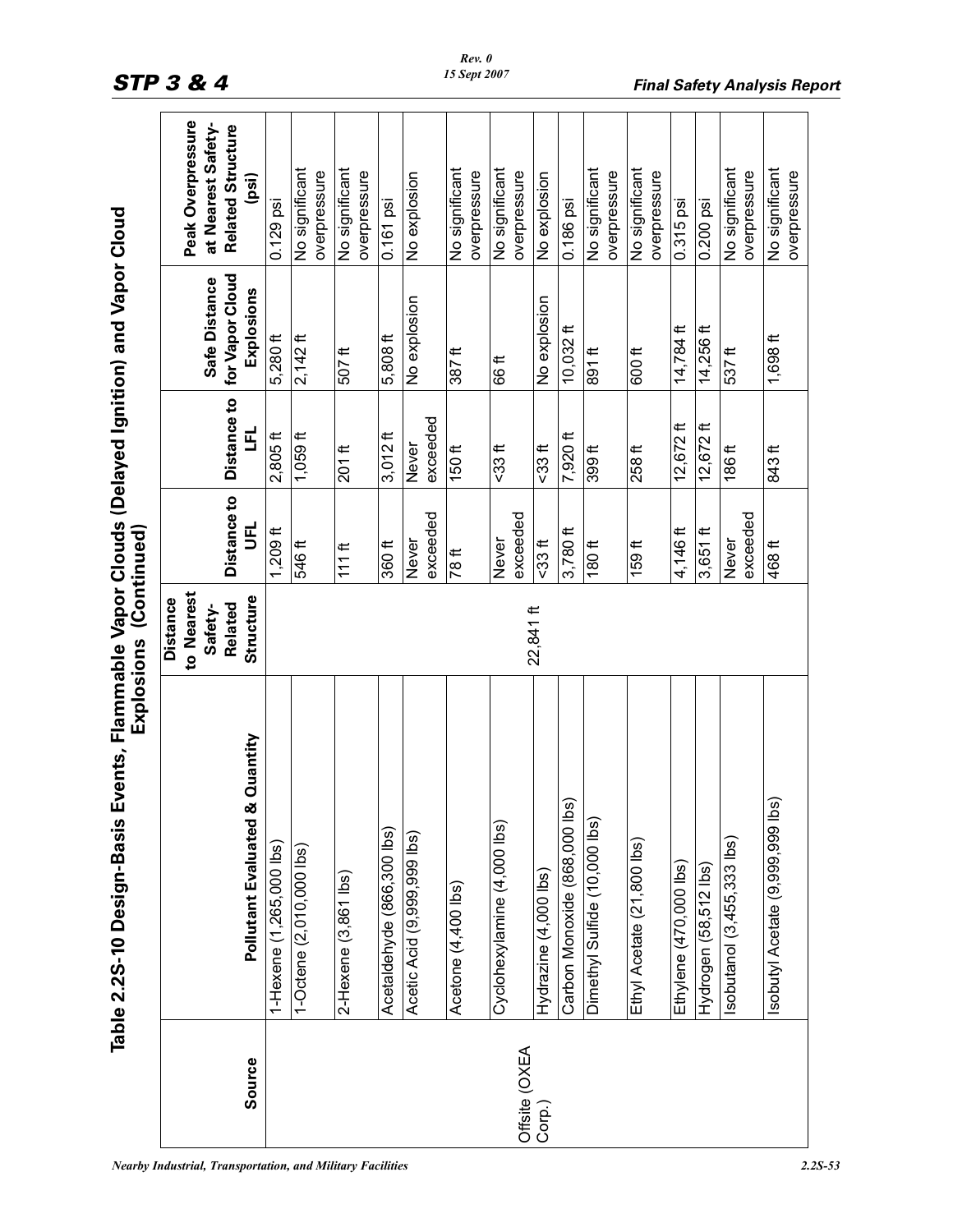| <b>NAME</b>                            |  |
|----------------------------------------|--|
|                                        |  |
|                                        |  |
|                                        |  |
| l                                      |  |
|                                        |  |
| וא האי הא<br>Ī,                        |  |
| $\epsilon$<br>)<br>;<br>;<br>in Europe |  |
| $\overline{\phantom{a}}$               |  |
| ۔<br>پا<br>こうこうこう<br>うつう               |  |

| Source | Quantity<br>Pollutant Evaluated & | to Nearest<br>Structure<br><b>Distance</b><br>Related<br>Safety- | <b>Distance to</b><br>้<br>5 | Distance to<br>E, | for Vapor Cloud<br>Safe Distance<br>Explosions | Peak Overpressure<br>at Nearest Safety-<br><b>Related Structure</b><br>(psi) |
|--------|-----------------------------------|------------------------------------------------------------------|------------------------------|-------------------|------------------------------------------------|------------------------------------------------------------------------------|
|        | sobutyraldehyde (999,999 lbs)     |                                                                  | 909 <sup>th</sup>            | $2,241$ ft        | $4,224$ ft                                     | No significant<br>overpressure                                               |
|        | Methane (47,000 lbs)              |                                                                  | $2,565$ ft                   | 4,614 ft          | $5,808$ ft                                     | No significant<br>overpressure                                               |
|        | n-Butanol (16,921,268 lbs)        |                                                                  | exceeded<br>Never            | exceeded<br>Never | No explosion                                   | No explosion                                                                 |
|        | n-Butyl Acetate (9,999,999 lbs)   |                                                                  | 429ft                        | 618ft             | $1,269$ ft                                     | No significant<br>overpressure                                               |
|        | n-Butyraldehyde (3,300,000 lbs)   |                                                                  | 756 ft                       | $1,560$ ft        | $3,234$ ft                                     | No significant<br>overpressure                                               |
|        | n-Heptanal (325,000 lbs)          |                                                                  | exceeded<br><b>Never</b>     | exceeded<br>Never | No explosion                                   | No explosion                                                                 |
|        | n-Propyl Acetate (9,999,999 lbs   |                                                                  | $612$ ft                     | 966 <sup>ft</sup> | $1,938$ ft                                     | No significant<br>overpressure                                               |
|        | Hydrogen (58,512 lbs)             |                                                                  | $3,651$ ft                   | $12,672$ ft       | 14,256 ft                                      | 0.200 psi                                                                    |
|        | n-Propyl Alcohol (9,999,999 lbs)  |                                                                  | 396 ft                       | 687ft             | $1,383$ ft                                     | No significant<br>overpressure                                               |
|        | Propionaldehyde (600,000 lbs)     |                                                                  | 822 ft                       | $2,415$ ft        | $4,725$ ft                                     | $0.112$ psi                                                                  |
|        | Propylene (740,000 lbs)           |                                                                  | 546 ft                       | $2,694$ ft        | 7,920 ft                                       | 0.238 psi                                                                    |
|        | Vinyl Acetate (3,700,000 lbs)     |                                                                  | 741 ft                       | $1,575$ ft        | $3,138$ ft                                     | No significant<br>overpressure                                               |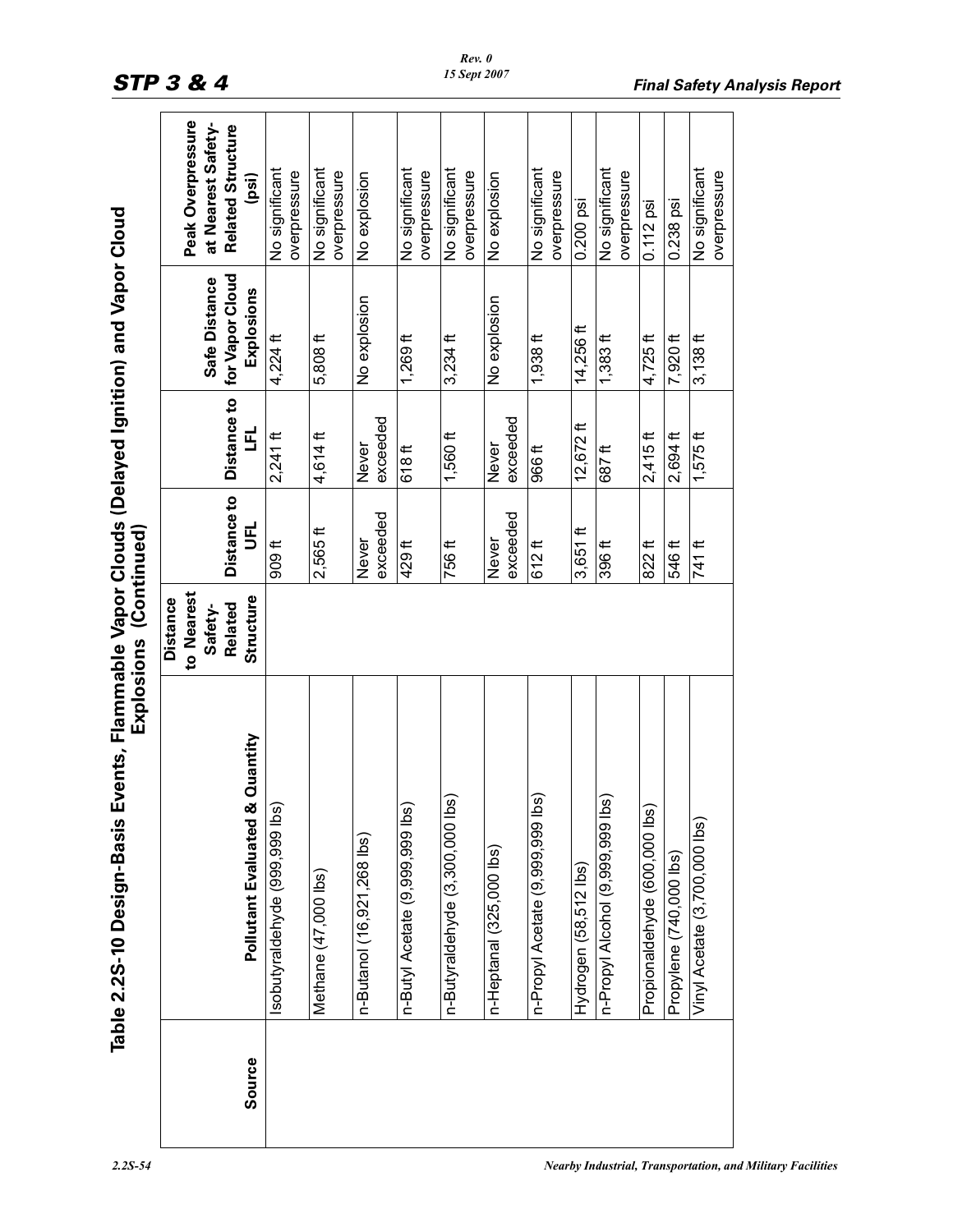|                       | Events, Flammable Vapor Clouds (Delayed Ignition) and Vapor Cloud<br>Table 2.2S-10 Design-Basis                                                                                                                                                                                                                                                                                                                                                                   | Explosions (Continued)                                                  |                        |        |                                                                                                                                          |                                                                       |
|-----------------------|-------------------------------------------------------------------------------------------------------------------------------------------------------------------------------------------------------------------------------------------------------------------------------------------------------------------------------------------------------------------------------------------------------------------------------------------------------------------|-------------------------------------------------------------------------|------------------------|--------|------------------------------------------------------------------------------------------------------------------------------------------|-----------------------------------------------------------------------|
| Source                | & Quantity<br>Pollutant<br>Evaluated                                                                                                                                                                                                                                                                                                                                                                                                                              | to Nearest<br>Structure<br><b>Distance</b><br><b>Related</b><br>Safety- | Distance to<br>รี<br>5 | r<br>F | Distance to for Vapor Cloud<br>Safe Distance<br>Explosions                                                                               | Peak Overpressure<br>at Nearest Safety-<br>Related Structure<br>(psi) |
| (GulfMark)<br>Offsite | Crude Petroleum (1,050,000 gal)                                                                                                                                                                                                                                                                                                                                                                                                                                   | 24,244 ft                                                               |                        |        | The evaporation<br>low that a vapor<br>concentration is<br>petroleum is so<br>never reached.<br>rate of crude<br>substantial<br>cloud of |                                                                       |
| greater than the UFL. | concentration inside the control room was not required. Further, the LFL distance was the reported distance for this calculation as this distance is<br>ALOHA model. Because, the toxic concentrations had dissipated below the toxicity limit prior to reaching the control room intake, calculating the<br>determine concentrations outside the control room intake and distances to the LFL, rather than the<br>1] Not provided-A calculation was performed to |                                                                         |                        |        |                                                                                                                                          |                                                                       |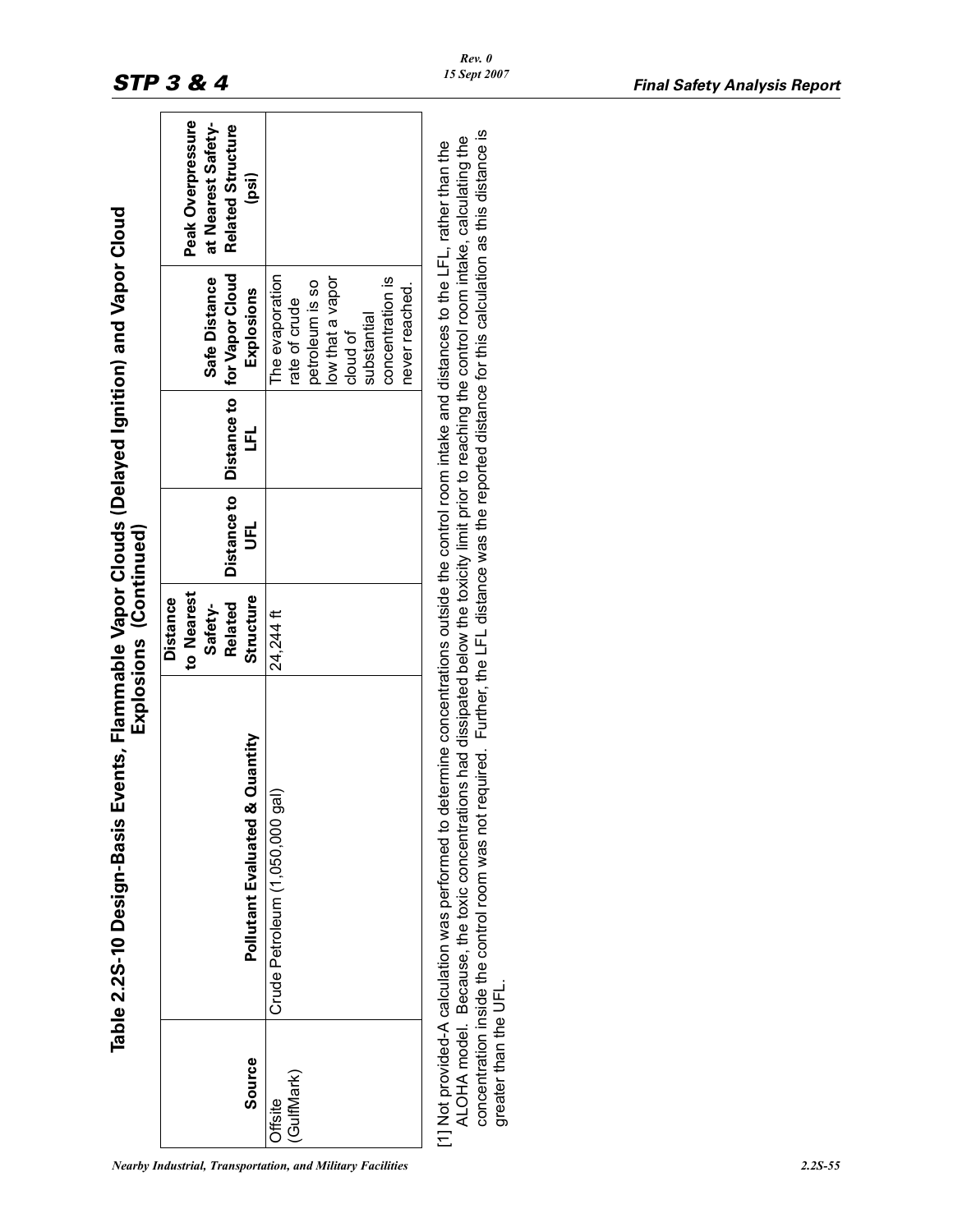|                  | lqel                |                          | e 2.2S-11 Design-Basis Events, Toxic Vapor Clouds |                          |                    |                         |
|------------------|---------------------|--------------------------|---------------------------------------------------|--------------------------|--------------------|-------------------------|
|                  |                     |                          |                                                   | Distance to<br>STP 3 & 4 |                    | Maximum Control<br>Room |
| Source           | Chemical            | Quantity                 | <b>HTD</b>                                        | <b>Control Room</b>      | Distance to IDLH   | Concentration           |
| FM 521           | Gasoline            | ,000 gal<br>တ            | 300 ppm TWA /500<br>ppm STEL                      | 2,853                    | $2,034$ ft         | 22.9 ppm                |
| Waterway         | n-Butanol           | 380,000 gal              | 1,400 ppm                                         |                          | $1,974$ ft         | >1 hr [3]               |
| (Colorado River) | Isobutanol          | 380,000 gal              | 1,600 ppm                                         |                          | $2,292$ ft         | $> 1 \text{ hr}$ [3]    |
|                  | Acetic Acid         | 500,000 gal              | 50 ppm                                            |                          | 10,032 ft          | >1 hr [3]               |
|                  | n-Butyl Acetate     | 380,000 gal              | 1,700 ppm                                         | $15,974$ ft              | $2,205$ ft         | $> 1$ hr [3]            |
|                  | Vinyl Acetate       | 380,000 gal              | 500 ppm                                           |                          | $10,032$ ft        | >1 hr [3]               |
|                  | Gasoline            | .680,000 gal<br>᠇        | 300 ppm TWA /500<br>ppm STEL                      |                          | $9,843$ ft         | Not applicable [4]      |
| Onsite (Includes | Freon-11            | 2,917 lbs                | 2,000 ppm                                         | $1,755$ ft               | 651 ft             | 34.8 ppm                |
| STP 1 8 2        | Freon-12            | 55,200 lbs               | 15,000 ppm                                        | $1,755$ ft               | $1,521$ ft         | 653 ppm                 |
|                  | Gasoline            | 2,000 gal<br>↽           | 300 ppm TWA /500<br>ppm STEL                      | 1,976 ft                 | $2,388$ ft         | 110 ppm                 |
|                  | Halon 1301          | 9,150 lbs                | 40,000 ppm                                        | $2,032$ ft               | 522 ft             | 154 ppm                 |
|                  | Hydrogen            | 80,000 $\mathrm{ft}^{3}$ | Asphyxiant                                        | 1,668 ft                 | Not applicable [5] | 1,490 ppm               |
|                  | Sodium Hypochlorite | $.200$ gal<br>N          | 10 ppm as Chlorine                                | $2,559$ ft               | $177$ ft           | 0.045 ppm               |
|                  | Monoethanolamine    | 5,100 gal<br>↽           | 30 ppm                                            | $1,961$ ft               | 867 ft             | 4.31 ppm                |
|                  | Hydrazine           | 50 gal                   | 50 ppm                                            | $2,671$ ft               | 843 ft             | 1.84 ppm                |
|                  | Nitrogen            | 20,000 lbs               | Asphyxiant                                        | $1,613$ ft               | Not applicable [5] | 5,540 ppm               |
|                  | Liquid Nitrogen     | 92,400 lbs               | Asphyxiant                                        | $1,613$ ft               | Not applicable [5] | 1,390 ppm               |

| $\overline{\phantom{a}}$<br>i<br>ּי               |
|---------------------------------------------------|
| )<br>Si<br>Į                                      |
| $\frac{1}{2}$                                     |
| ׇ֧֧֧֧֧֧֧֧֧֧֝֓֝֓֝֓֝֓֝֬֝֓֓֝֓֝֓֓֝֬֝֓֝֬֝֓֓֝֬֝֓֓֝<br>׆ |
| <b>Pacion-h</b><br>)                              |
| こち ひらり                                            |
| $\frac{1}{2}$<br>-<br>                            |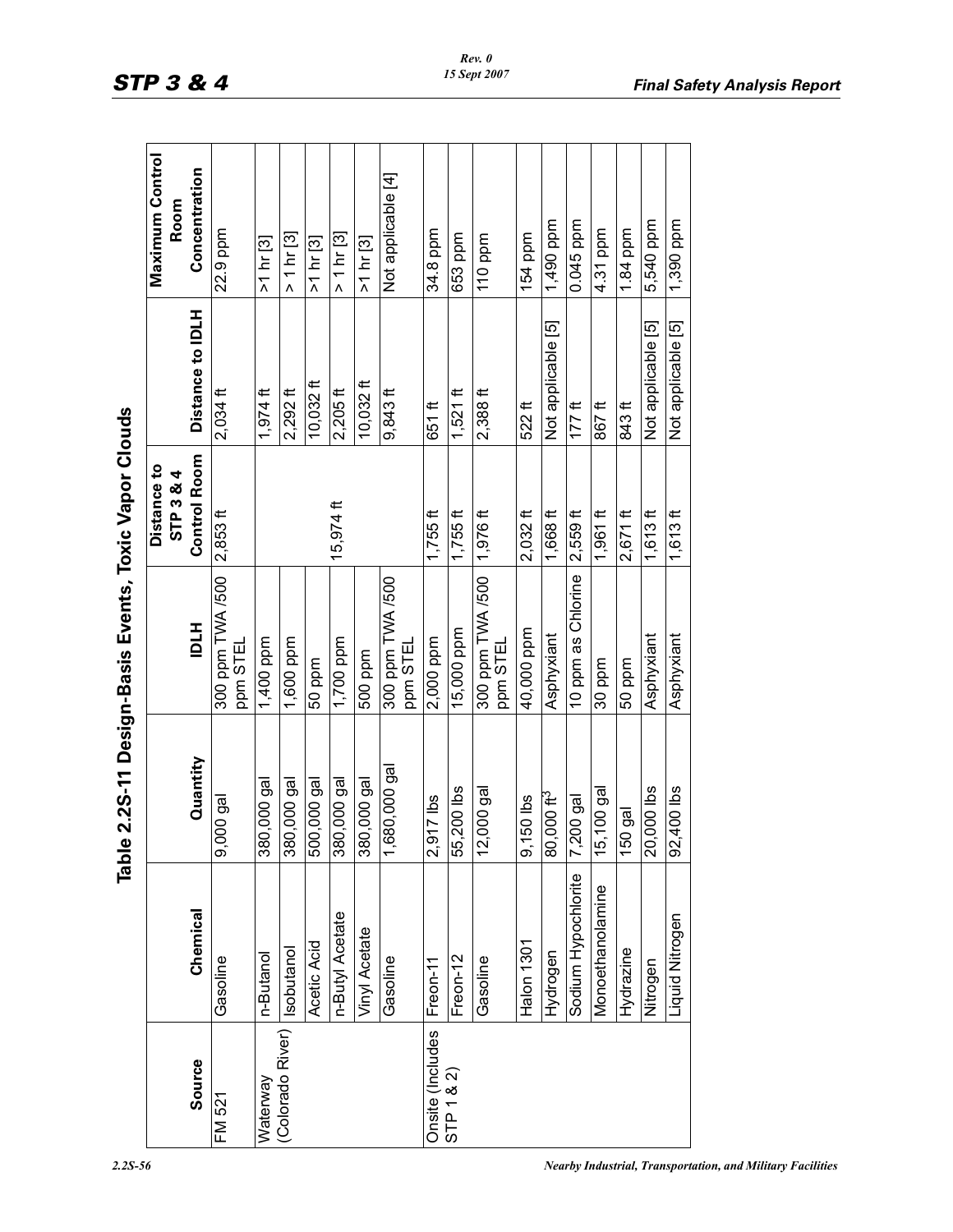|                                                   | <b>Maximum Control</b><br>Room | Concentration       | >1 hr [3]                               | >1 hr [3]                              | >1 hr [3]  | >1 hr [3]    | >1 hr [3]         | $> 1$ hr [3]      | >1 hr [3]       | $> 1$ hr [3]            | >1 hr [3]     | >1 hr [3]           | $>1$ hr [3]    | >1 hr [3]       | $>1$ hr [3]              | $> 1 \text{ hr}$ [3] | $> 1 \text{ hr}$ [3] | >1 hr [3]         | $> 1 \text{ hr}$ [3]   | $>1$ hr [3]                              | >1 hr [3]            | $>1$ hr [3]   | $>1$ hr [3]       | >1 hr [3]         | $> 1$ hr [3]             | > 1 hr [3]       | $> 1$ hr [3]          |
|---------------------------------------------------|--------------------------------|---------------------|-----------------------------------------|----------------------------------------|------------|--------------|-------------------|-------------------|-----------------|-------------------------|---------------|---------------------|----------------|-----------------|--------------------------|----------------------|----------------------|-------------------|------------------------|------------------------------------------|----------------------|---------------|-------------------|-------------------|--------------------------|------------------|-----------------------|
|                                                   |                                |                     |                                         |                                        |            |              |                   |                   |                 |                         |               |                     |                |                 |                          |                      |                      |                   |                        |                                          |                      |               |                   |                   |                          |                  |                       |
|                                                   |                                | Distance to IDLH    | $>31,680$ ft [6]                        | 8,976 ft                               | $3,645$ ft | $13,200$ ft  | $9,504$ ft        | 399 <sup>ft</sup> | $921$ ft        | $1,083$ ft              | $1,500$ ft    | $114$ ft            | 7,920 ft       | >31,680 ft [6]  | $672$ ft                 | 11,616 ft            | Not applicable [5]   | $1,377$ ft        | 1,956 ft               | $6,336$ ft                               | $4,392$ ft           | 777 ft        | $1,380$ ft        | 4,563 ft          | $2,451$ ft               | $2,637$ ft       | $21,120$ ft           |
|                                                   | Distance to<br>STP 3 & 4       | <b>Control Room</b> |                                         |                                        |            |              | 22,841 ft         |                   |                 |                         |               |                     |                |                 |                          |                      |                      |                   |                        |                                          |                      |               |                   |                   |                          |                  |                       |
| e 2.2S-11 Design-Basis Events, Toxic Vapor Clouds |                                | <b>IDLH</b>         | 30 ppm                                  | $250$ mg/m $^3$                        | 30 ppm     | 2,000 ppm    | 50 ppm            | 2,500 ppm         | 30 ppm [1]      | $\overline{2}$ ,000 ppm | 50 ppm        | 10 ppm              | 40,000 ppm     | 1,200 ppm       | 2,000 ppm                | $15,000$ ppm         | Asphyxiant           | 1,600 ppm         | $\overline{1,300}$ ppm | 1,500 ppm [1]                            | 25,000 ppm [1        | $1,400$ ppm   | 1,700 ppm         | 2,000 ppm [1]     | $1,700$ ppm              | 800 ppm          | 500 mg/m <sup>3</sup> |
|                                                   |                                | Quantity            | 265,000 lbs<br>$\overline{\phantom{0}}$ | ,010,000 lb<br>$\overline{\mathsf{N}}$ | 3,861 lb   | 866,300 lbs  | ,999,999 lbs<br>တ | $400$ lbs<br>4    | ,000 lbs<br>4   | 0,000 lbs<br>᠇          | ,000 lbs<br>4 | $30,000$ lbs        | 868,000 lbs    | 868,000 lbs     | $\overline{21}$ ,800 lbs | 70,000 lbs<br>4      | 58,512 lbs           | ,455,333 lbs<br>က | 9,999,999 lbs          | sql 000'000'<br>$\overline{\phantom{0}}$ | <b>z</b> 000, 7<br>4 | 6,921,268 lbs | ,999,999 lbs<br>တ | ,300,000 lbs<br>က | sql 666'666'<br>$\infty$ | 999,999 lbs<br>တ | 600,000 lbs           |
| 읾                                                 |                                | Chemical            | 1-Hexene                                | <b>-Octene</b>                         | 2-Hexene   | Acetaldehyde | Acetic Acid       | Acetone           | Cyclohexylamine | Dimethyl Sulfide        | Hydrazine     | Sodium Hypochlorite | Carbon Dioxide | Carbon Monoxide | Ethyl Acetate            | Ethylene             | Hydrogen             | sobutanol         | sobutyl Acetate        | sobutyraldehyde                          | Methane              | n-Butanol     | n-Butyl Acetate   | n-Butyraldehyde   | n-Propyl Acetate         | n-Propyl Alcohol | Propionaldehyde       |
|                                                   |                                | Source              | Offsite (OXEA                           | Corp.)                                 |            |              |                   |                   |                 |                         |               |                     |                |                 |                          |                      |                      |                   |                        |                                          |                      |               |                   |                   |                          |                  |                       |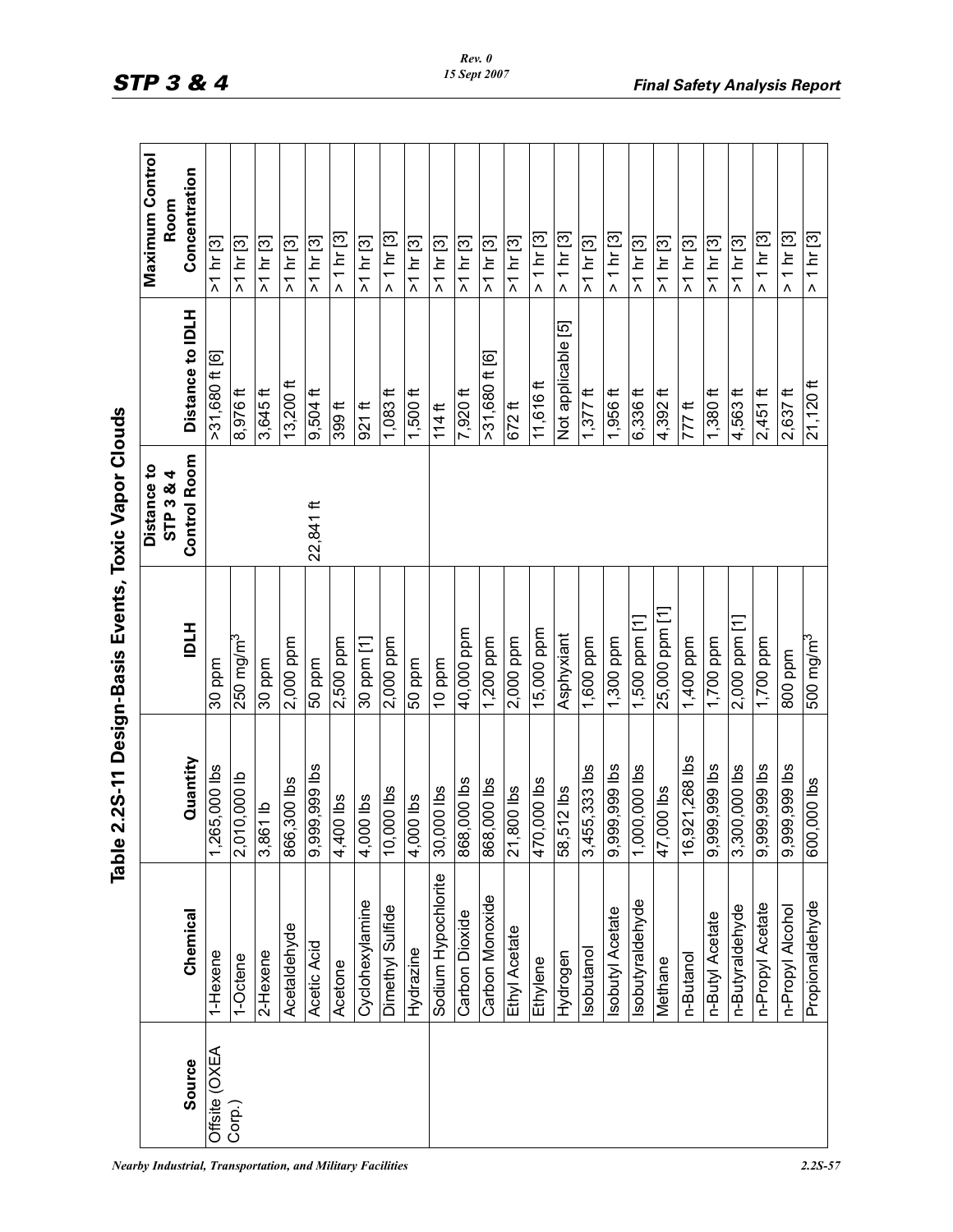|                |                                                                                                                                                  | Table 2.2S-11 Design-Basis Events, Toxic Vapor Clouds |                                      |                                                 |                                             |                                                                                                                                                                                                                                                                                                      |
|----------------|--------------------------------------------------------------------------------------------------------------------------------------------------|-------------------------------------------------------|--------------------------------------|-------------------------------------------------|---------------------------------------------|------------------------------------------------------------------------------------------------------------------------------------------------------------------------------------------------------------------------------------------------------------------------------------------------------|
| Source         | Chemical                                                                                                                                         | Quantity                                              | <b>HTD</b>                           | <b>Control Room</b><br>Distance to<br>STP 3 & 4 | Distance to IDLH                            | Maximum Control<br>Concentration<br>Room                                                                                                                                                                                                                                                             |
|                | Nitrogen                                                                                                                                         | 9,999,999 lbs                                         | Asphyxiant                           |                                                 | Not applicable [5]                          | > 1 hr [3]                                                                                                                                                                                                                                                                                           |
|                | Propylene                                                                                                                                        | 740,000 lbs                                           | Asphyxiant                           |                                                 | Not applicable [5]                          | > 1 hr [3]                                                                                                                                                                                                                                                                                           |
|                | Vinyl Acetate                                                                                                                                    | 3,700,000 lbs                                         | 500 ppm [2]                          |                                                 | 8,448ft                                     | >1 hr [3]                                                                                                                                                                                                                                                                                            |
| Offsite        | Crude Petroleum                                                                                                                                  | <b>Ieb</b> 000<br>1,050,                              | The evaporation                      |                                                 | N/A-The                                     | N/A-The                                                                                                                                                                                                                                                                                              |
| (GulfMark)     |                                                                                                                                                  |                                                       | rate of crude                        |                                                 | evaporation rate of                         | evaporation rate of                                                                                                                                                                                                                                                                                  |
|                |                                                                                                                                                  |                                                       | petroleum is so low                  |                                                 | crude petroleum is                          | crude petroleum is                                                                                                                                                                                                                                                                                   |
|                |                                                                                                                                                  |                                                       | that a vapor cloud<br>of substantial | 24,244 ft                                       | cloud of substantial<br>so low that a vapor | so low that a vapor<br>cloud of substantial                                                                                                                                                                                                                                                          |
|                |                                                                                                                                                  |                                                       | concentration is                     |                                                 | concentration is                            | concentration is                                                                                                                                                                                                                                                                                     |
|                |                                                                                                                                                  |                                                       | never reached.                       |                                                 | never reached.                              | never reached.                                                                                                                                                                                                                                                                                       |
|                | [1] Temporary Emergency Exposure Limits (TE                                                                                                      | $\Xi$                                                 |                                      |                                                 |                                             |                                                                                                                                                                                                                                                                                                      |
|                | [2] Emergency Response Planning Guideline (ERPG)                                                                                                 |                                                       |                                      |                                                 |                                             |                                                                                                                                                                                                                                                                                                      |
| after an hour. |                                                                                                                                                  |                                                       |                                      |                                                 |                                             | [3] ALOHA does not report values after 1 hour because it assumes that the weather conditions or other release circumstances are likely to change                                                                                                                                                     |
| required.      | had dissipated below the toxicity limit prior to reaching the control room intake, calculating the concentration inside the control room was not |                                                       |                                      |                                                 |                                             | [4] Not applicable-The TOXDISP model was used to determine concentrations outside the control room intake. Because, the toxic concentrations                                                                                                                                                         |
|                | [5] Not applicable-the material is an asphyxiant with no associated toxicity limit                                                               |                                                       |                                      |                                                 |                                             |                                                                                                                                                                                                                                                                                                      |
| .<br>ල         |                                                                                                                                                  |                                                       |                                      |                                                 |                                             | that the weather conditions or other circumstances are likely to change such that the vapor cloud would not pose a threat inside the control room.<br>The control room is greater than 1 hour downwind from the release, the model assumes, with the conservative meteorological conditions applied, |

- 
-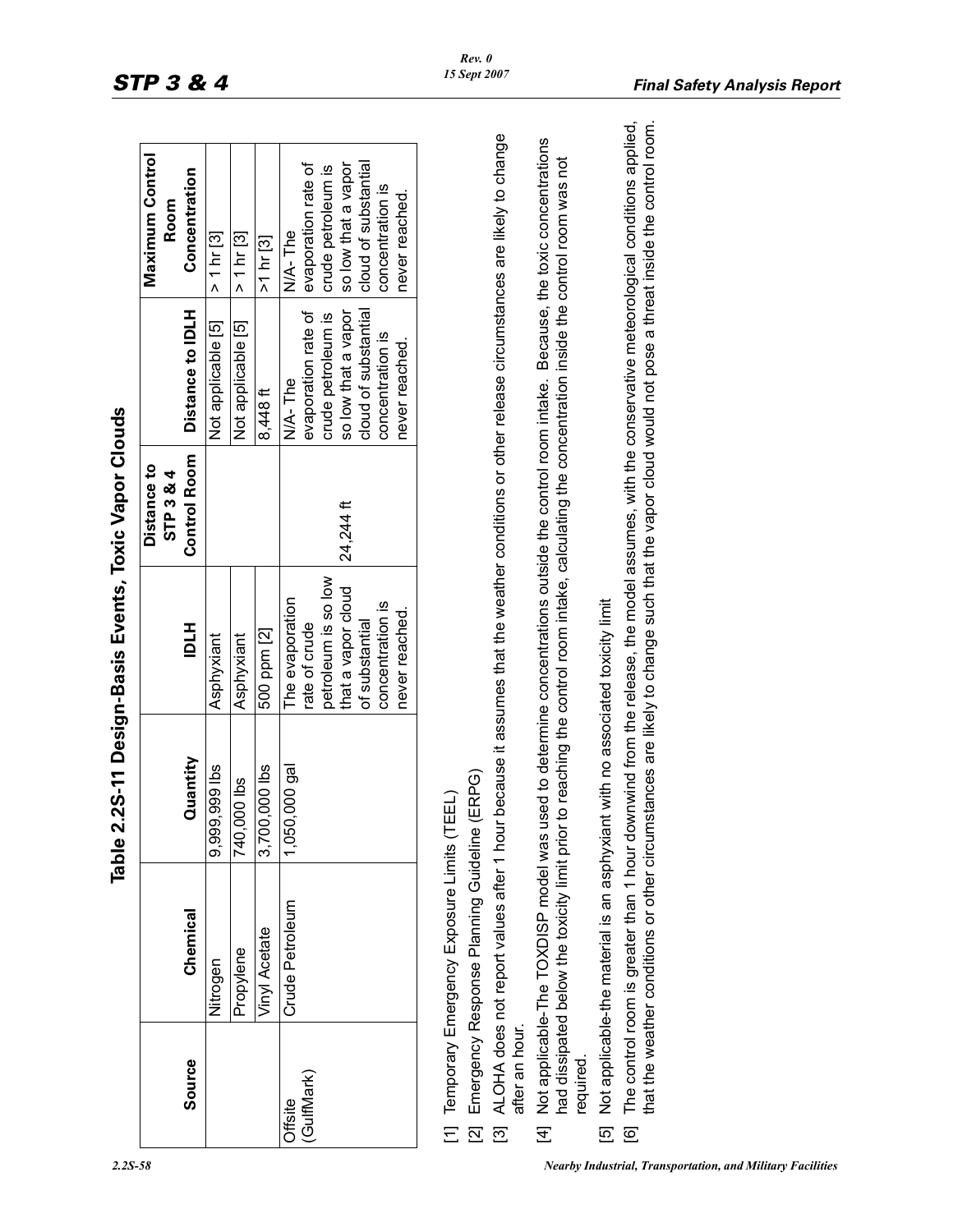

# Figure 2.2S-1 Site Vicinity Map **Figure 2.2S-1 Site Vicinity Map**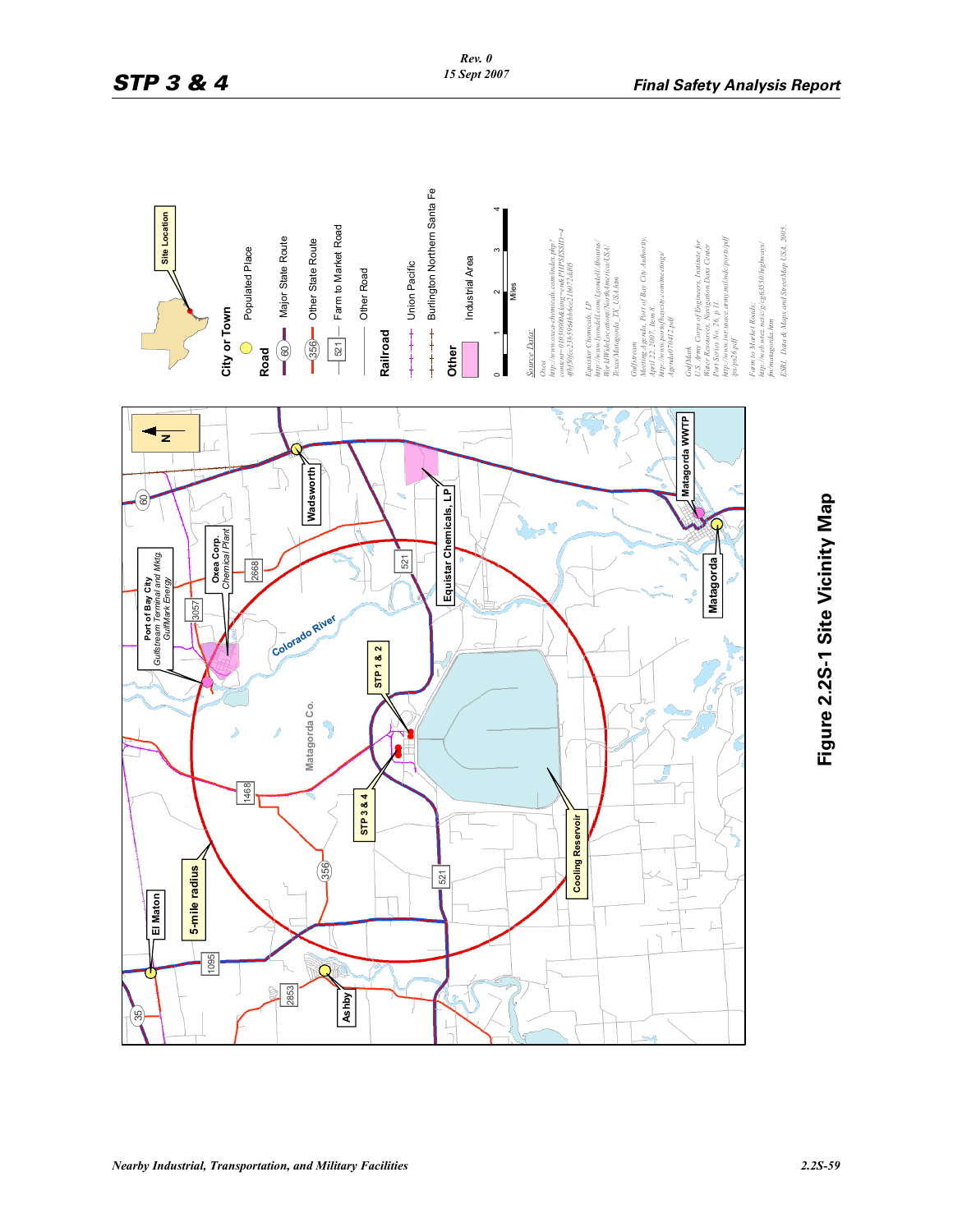

# **Figure 2.2S-2 Pipeline and Oil/Gas Well Map**  Figure 2.2S-2 Pipeline and Oil/Gas Well Map